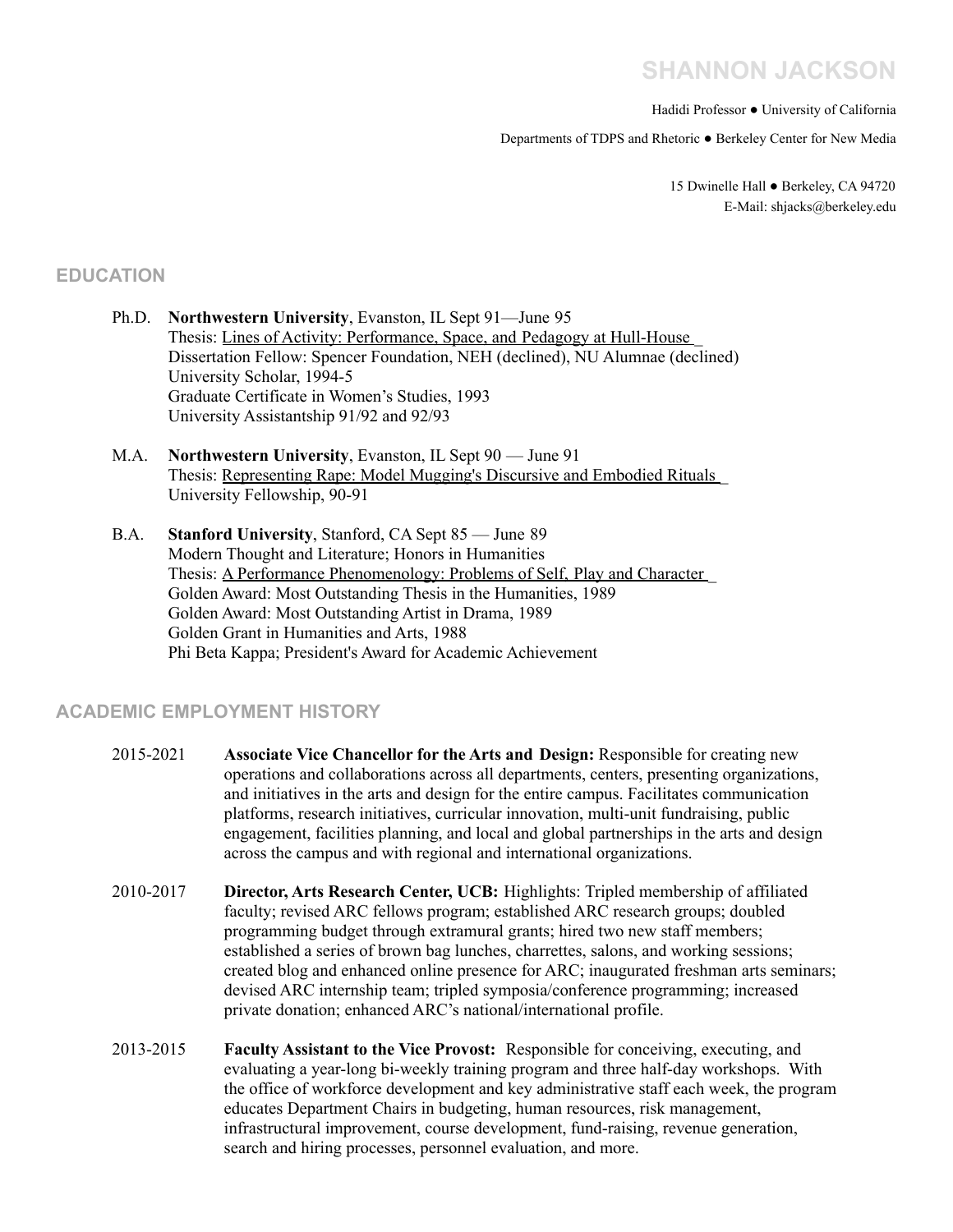- 2010-2013 **Budget Committee, Member/Chair 2010-2013:** With the Vice Provost and Chancellor, responsible for evaluating all appointments, merits, promotions, and retentions across the entire campus; responsible for evaluating and recommending new search authorizations for all campus departments; responsible for devising and upholding academic personnel policies and new initiatives related to campus budgets and faculty welfare. With the VP, developed and implemented new campus guidelines for assessing "creative activity" of faculty and facilitated campus feedback process on evaluation in book-based disciplines.
- 2006-2010 **Chair, Department of Theater, Dance, and Performance Studies** (on leave 2008/09), **UCB**: Highlights: Secured \$1.2 million for rehabilitation of theatre technology; revised undergraduate curriculum; secured campus funding for rehabilitation of interior and exterior of Dwinelle Annex; created new committee structures, communication systems, and scheduling mechanisms; successful recruitment of three new faculty and four new staff members; hosted three high profile artist residencies, securing over \$100,000 in additional funding (including a Creative Work Fund grant); secured two philanthropic bequests for more than \$500,000; increased major numbers by thirty percent; maintained 100 percent placement record for all completed PhDs.
- 2008-09 **Visiting Professor,** Université de Paris 8, "Création Pratiques Publics" Maison des Sciences de l'Homme Paris Nord; Erasmus Mundus, "Le Spectacle Vivant," Université Libre-Bruxelles.
- 1998-ongoing **Assistant Professor, Associate Professor, Professor**, **Goldman Professor, Hadidi Professor,** Rhetoric; Theater, Dance, and Performance Studies; Affiliated Faculty, History of Art; Affiliated Faculty, Art Practice; Affiliated Faculty, Women, Gender, and Sexuality Studies; Executive Committee, Berkeley Center for New Media.
- 1995-98 **Assistant Professor** of English and of Literature, Harvard University, Affiliated Faculty, Committee on Drama, Committee on Special Concentrations
- 1991-94 **Lecturer, Graduate Instructor, Summer Faculty, Assistant Master,** Northwestern University

## **BOARD MEMBERSHIPS/CONSULTANT ACTIVITIES**

- —Advisor and Program Consultant, Tippet Rise Art Center, 2020-ongoing
- —Advisor and Founding Program Director, Kramlich Art Foundation, 2021-ongoing
- —Founding Board Member, Kramlich Art Foundation, 2020-ongoing
- —National Advisory Board, Imagining America, 2018-ongoing
- —Board of Trustees, UC-Berkeley Foundation, 2015-2021
- —Board of Trustees, Oakland Museum of California, 2015-ongoing
- —Advisory Board, Headlands Center for the Arts, 2016-ongoing
- —Board of Trustees, Berkeley Art Museum/Pacific Film Archive, 2010-ongoing
- —Advisory Board, The Crucible, 2014-2022
- —Executive Leadership Committee, Alliance for the Arts in Research Universities, 2018-2020
- —Board of Trustees, Cal Performances, 2006-2018
- —Commissioner, Civic Arts Commission of the City of Berkeley, 2015-2019
- —Board Member, The English Institute, 2014-2017
- —Advisory Board, Blade of Grass Foundation, 2014-2016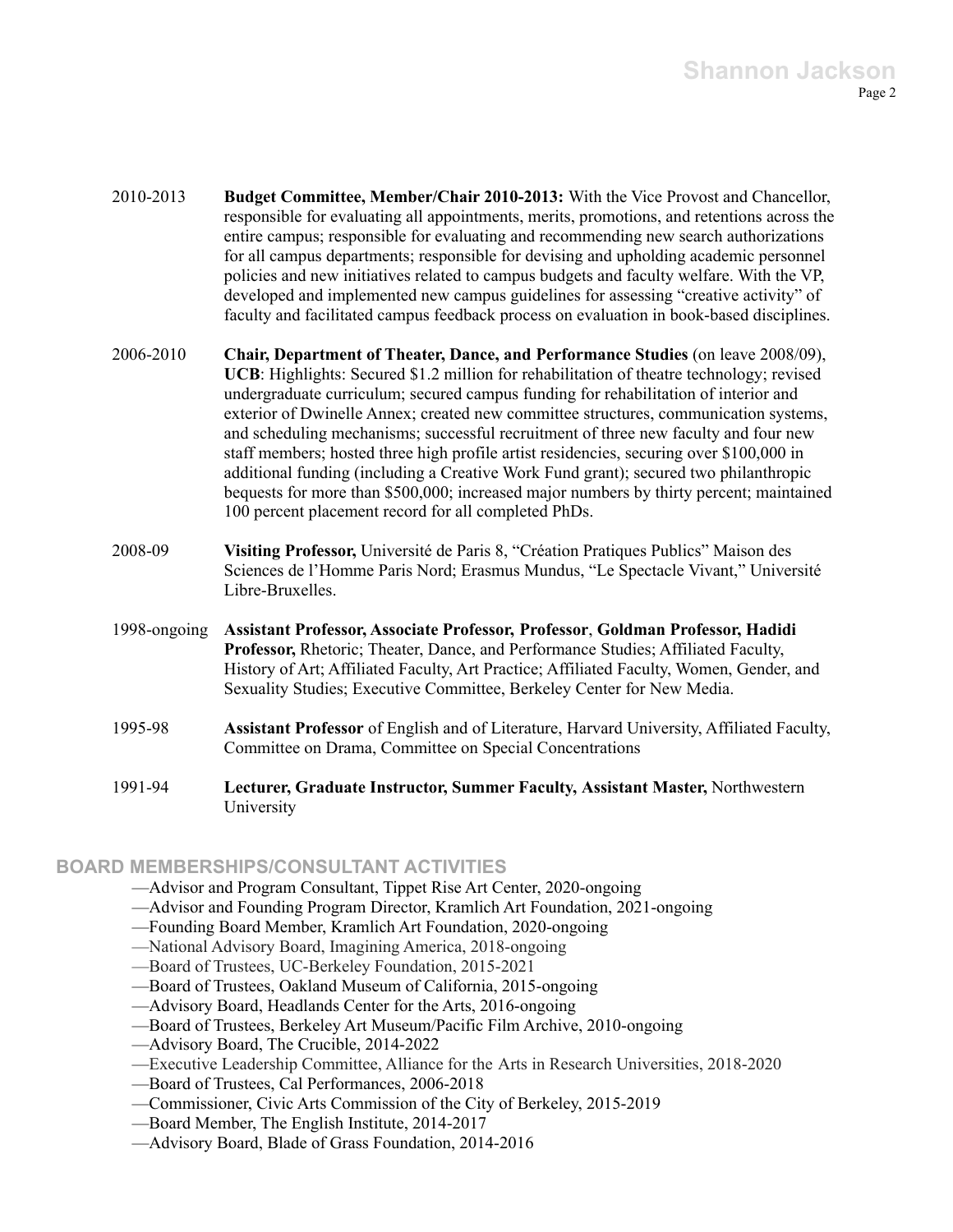## **AWARDS**

| 2015   | John Simon Guggenheim Fellowship Award                                          |
|--------|---------------------------------------------------------------------------------|
| 2012   | ATHE Notable Book Award (for Social Works)                                      |
| 2011   | Distinguished Service Award, Division of Arts and Humanities, UCB               |
| 2007   | Featured Book of the Year, Comparative Drama Association                        |
| 2005   | Honorable Mention, Joe A. Callaway Book Prize for Drama or Theatre              |
| 2005   | Winner, Outstanding Book Award in Theatre Practice and Pedagogy, Association of |
|        | Theatre in Higher Education                                                     |
| 2005   | Winner, Heston Book Award for Outstanding Scholarship in Performance Studies,   |
|        | <b>National Communication Association</b>                                       |
| 2001   | Honorable Mention, John Hope Franklin Prize for Best Book, American Studies     |
|        | Association                                                                     |
| 1997   | Winner, Gerald Kahan Prize for Best Essay published by an Untenured Scholar,    |
|        | American Society for Theatre Research                                           |
| 1993-4 | Lilla A. Heston Memorial Award, Northwestern University                         |
| 1992   | Randolph Edmond Young Scholar Award, Black Theatre Network                      |
| 1991   | Graduate Debut Competition Award, National Communication Association            |

## **FELLOWSHIPS AND GRANTS**

| 2016/19 | Co-PI, California Arts + Design: University as Placemaker, UCOP                       |
|---------|---------------------------------------------------------------------------------------|
| 2015    | UC Humanities Research Institute: Socially-Engaged Art (with UCSD)                    |
| 2013    | Pedar Sather Research Grant, Nordic "Time Zones"                                      |
| 2013    | Chancellor's Community Partnership Grant (ARC/Berkeley Cultural Trust)                |
| 2013    | Institute for International Studies Faculty Program Grant, renewed                    |
| 2012    | Institute for International Studies Faculty Program Grant ("Time Zones")              |
| 2011    | UCIRA Implementation Grant, ART + TIME                                                |
| 2011    | UCIRA Implementation Grant, ART + NEIGHBORHOOD                                        |
| 2011    | Townsend Mellon G.R.O.U.P. Grant (ARC's Allied Arts)                                  |
| 2010    | Creative Work Fund, Irvine and Haas Foundation (TDPS/Philip Kan Gotanda)              |
| 2009    | Lincoln Land Institute Research Grant: "Bay Area Arts Districts" (with Karen Chapple) |
| 2008/09 | Erasmus Mundus Research Fellowship "Le Spectacle Vivant"                              |
| 2007/08 | <b>BILD Grant: Interactive Theatre and Staff Diversity</b>                            |
| 2007/08 | Berkeley "Futures" Grant with Karen Chapple                                           |
| 2007    | LEF Foundation Grant with the The Builders Association                                |
| 2007    | ARC Artist in Residence Grant with The Builders Association                           |
| 2007    | UCIRA "Demonstration" Grant with The Builders Association                             |
| 2007    | San Francisco Foundation (with Touchable Stories and ARC)                             |
| 2006-7  | Walter and Elise Haas Fund (with Touchable Stories and ARC for the                    |
|         | Berkeley/Richmond Project)                                                            |
| 2007    | UCIRA "Open Classroom" Grant                                                          |
| 2006-7  | Townsend GROUP Course Grant with Touchable Stories                                    |
| 2006    | <b>GROUP</b> Apprenticeship Grant                                                     |
| 2006/08 | ARC Artist-in-Residence Grant (with Touchable Stories for the Berkeley/Richmond       |
|         | Project)                                                                              |
| 2005-6  | Townsend Mellon Working Group, Principal Convener                                     |
| 2004-5  | Townsend Mellon Initiative Grant for Associate Professors                             |
| 2002    | Course Development Grant, Art Research Center, UC-Berkeley                            |
| 1997-8  | Junior Faculty Fellowship, Radcliffe, Harvard University                              |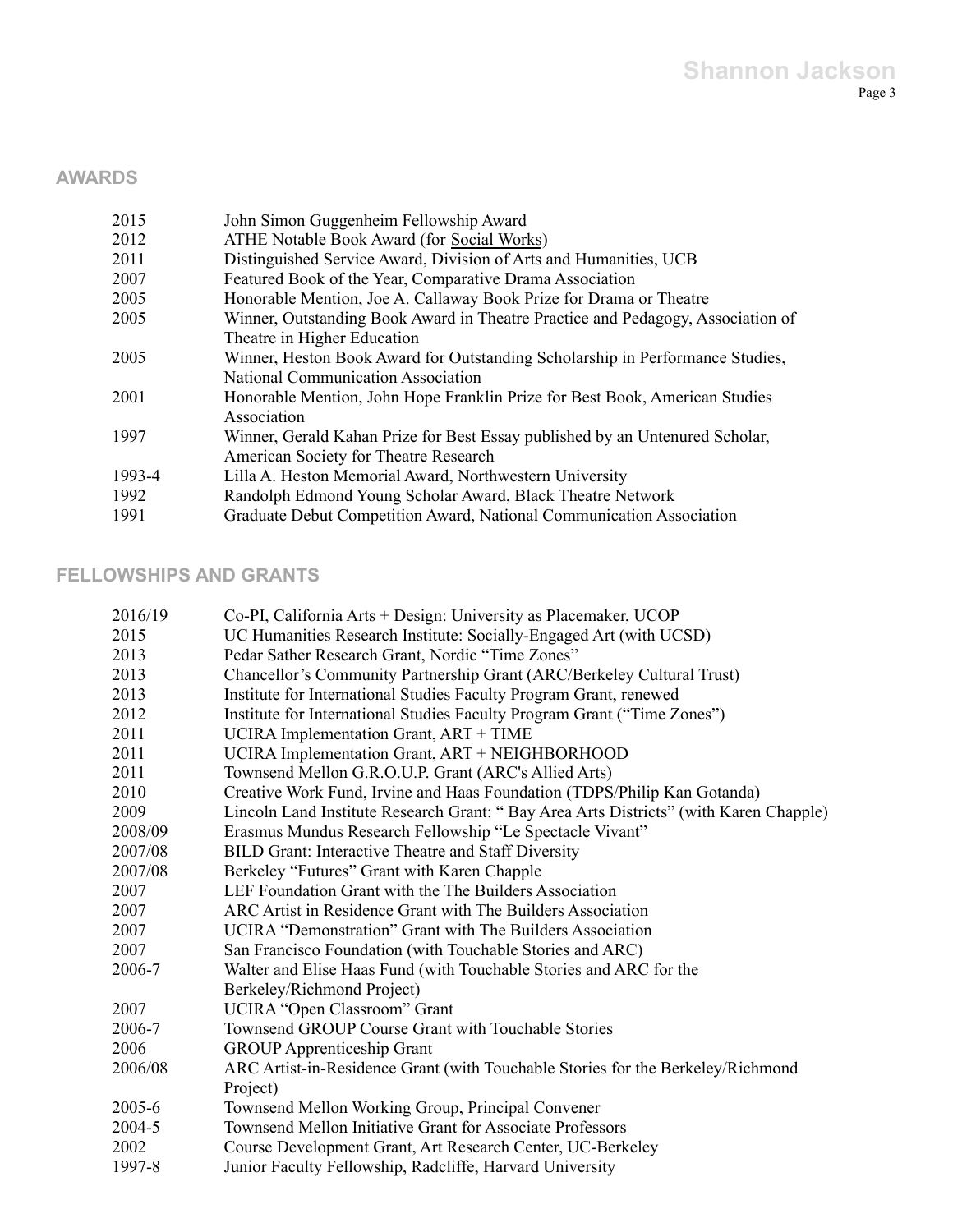| 1995-8 | Post-Doctoral Fellowship in American Culture, Society of Fellows, University of |
|--------|---------------------------------------------------------------------------------|
|        | Michigan (declined)                                                             |
| 1994-5 | <b>Spencer Foundation Dissertation Fellowship</b>                               |
| 1994-5 | National Endowment for the Humanities Dissertation Fellowship (declined)        |
| 1994-5 | Northwestern Women's Alumnae Dissertation Fellowship (declined)                 |

## **PUBLICATIONS**

### **Books**

Back Stages: Essays Across Art, Performance, and the Social, Northwestern University Press, (2022) The Builders Association: Media and Performance in Contemporary Theater, with Marianne Weems (Cambridge: MIT Press, 2015).

- Social Works: Performing Art, Supporting Publics (New York and London: Routledge, 2011). ATHE Notable Book Award.
- Professing Performance: Theatre in the Academy from Philology to Performativity (London and New York: Cambridge University Press, 2004). Featured Book of the Year, Comparative Drama Association, 2007; Lilla Heston Award for Outstanding Book in Performance Studies, NCA, 2005; Outstanding Book Award in Theatre Practice and Pedagogy, ATHE, 2005; Honorable Mention, Joe Callaway Prize for Drama or Theatre, 2006.
- Lines of Activity: Performance, Historiography, and Hull-House Domesticity (Ann Arbor: University of Michigan Press, 2000; Paperback Reprint, 2001). Honorable Mention, John Hope Franklin Prize for Best Book, American Studies Association.

### **Editor: Journals, Collections, and Website**

- Editor, The Human Condition: Media Art from the Kramlich Collection, (London: Thames & Hudson, 2022).
- Co-Editor, "Nordic Time Zones: Time-based Art in the Northern Landscape," International Journal of Aesthetics and Philosophy of Culture 2, no. 2 (2017).
- Editor and Co-Author, In Terms of Performance, Online Glossary of Keywords in Contemporary Art and Performance, designed in collaboration with Paula Marincola (Philadelphia, PA: Pew Center for the Art & Heritage, 2017).
- Co-Editor and Author, "Time Zones: Durational Art and Its Contexts," with Julia Bryan-Wilson, Representations 136 (Fall 2016).
- Co-Editor and Author, Public Servants: Art and the Crisis of the Common Good, with Johanna Burton and Dominic Willsdon (Cambridge: MIT Press, 2016).
- Guest Editor, "Valuing Labor in the Arts," Special Double-Issue of Art Practical (April/May 2014).

### **Journal Essays**

"Context as Critique: On Experiences that May or May Not Be Theater," Forum Modernes Theater (2019).

- "Sur la diversité de la performance du genre" ("The Varieties of Gendered Performance"), Horizons/Théâtre 7 (2018), pp. 12-36.
- "Time Based Art in a Global Context: Special Issue Introduction," International Journal of Aesthetics and Philosophy of Culture 2, no. 2 (2017).
- "Durational Art and Its Contexts: Introduction," with Julia Bryan-Wilson, Representations 136 (Fall 2016): 1-20.
- "Visual Activism in Visual Culture," The Journal of Visual Culture Studies 15 no. 1, ed. by Jennifer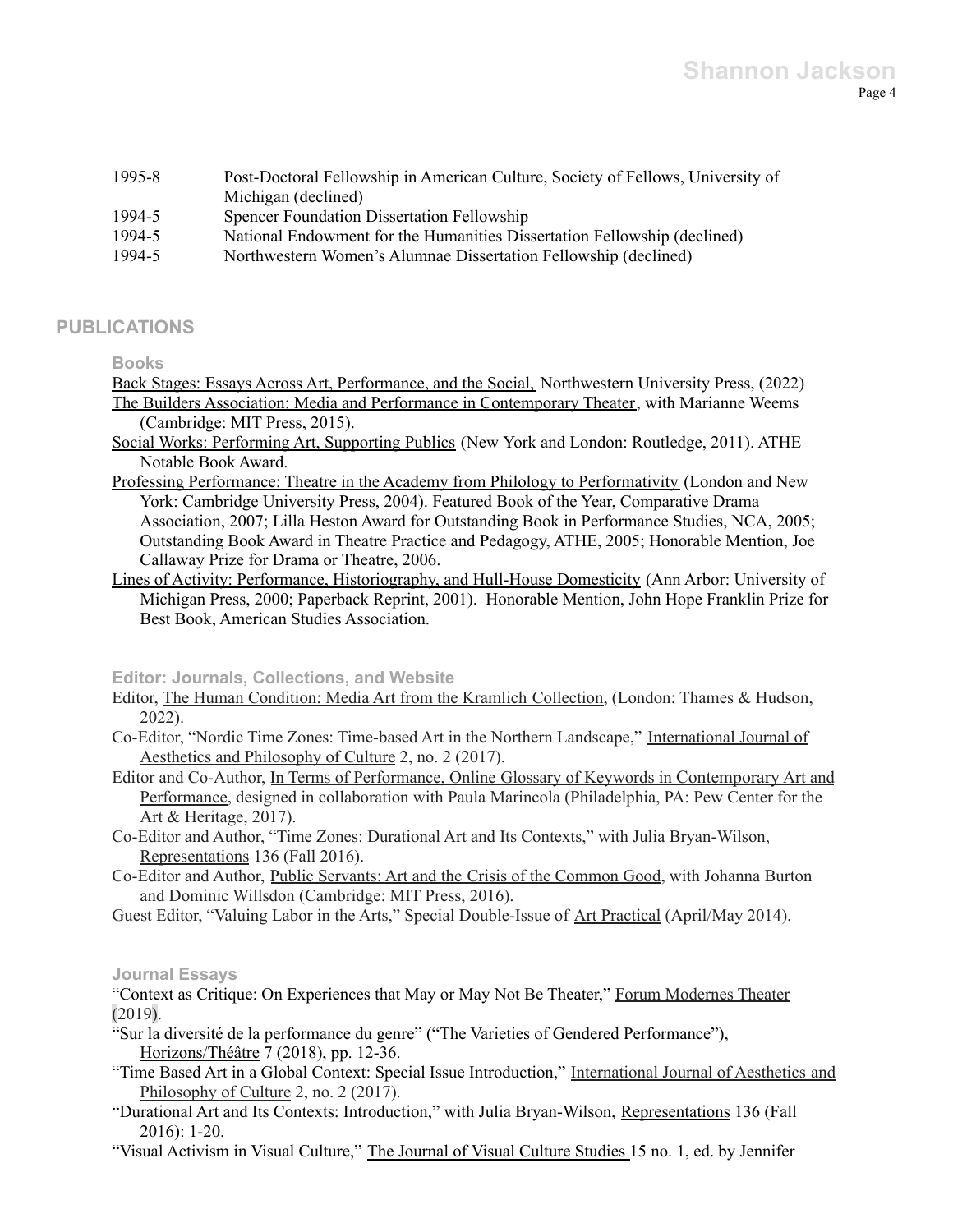Gonzalez, Julia Bryan-Wilson, and Dominic Willsdon (April 2016): 173-176.

"The Way We Perform Now," Dialog 7-8 (July-August 2015): 39-53. Reprint and translation into Polish.

- "The Way We Perform Now," Dance Research Journal 46 no. 3 (December 2014): 53-61. Reprint and translation into Polish.
- "Introduction" and "Common Measure in Kind," Special Issue: Valuing Labor in the Arts, Art Practical (April/May 2014). Editor of Special Issue.
- "Just-in-Time: Precarity, Affect, and the Labor of Performance," The Drama Review 56 no. 4 (Winter 2012): 10-31.

"Working Publics," Performance Research 16 no.2 (Spring 2011): 8-13.

- "Concentrating Creativity: An Exploration of Informal and Formal Arts Districts," co-authored with Karen Chapple and Ann Martin, City, Culture and Society 1 (Spring 2011): 225-234.
- "Arts, Neighborhoods, and Social Practices: Toward an Integrated Epistemology," co-authored with Karen Chapple, Journal of Environment and Space Planning 29 (Spring 2010): 478-490.
- "Rhetoric in Ruins: Performing Literature and Performance Studies," Performance Research 14 no.1 (March 2009): 6-16.
- "Theatre…Again," Special Issue: Theatre, Art Lies 60 (Winter 2008): np.
- "Social Practice," Lexicons: Special issue, Performance Research (January 2007). Reprinted in documenta 12 Magazine, 2007.
- "Caravans Continued: Remembering Dwight Conquergood," The Drama Review: 50<sup>th</sup> Anniversary Issue 50 no.1 (Spring 2006): 28-32.
- "Performing Show and Tell: On the Disciplinary Problems of Mixed-Media Practice," Special Issue: Show and Tell: The State of Visual Culture Studies, ed. by Martin Jay, The Journal of Visual Culture 4 no.2 (August 2005): 163-177.
- "Resist Singularity," Special Issue: What is the single most important thing we can do to bring theatre history into the new millenium?, ed. by Jody Enders, Theatre Survey 45 no.2 (November 2004): 241-246.
- "Partial Publicities and Gendered Remembering: Figuring Women in Culture and Performance," Cultural Studies 17 no.5 (September 2003): 691-713.
- "Why Modern Plays are Not Culture: Disciplinary Blind Spots," Modern Drama 44 no.1 (Spring 2001): 31-51. Reprinted in Modern Drama: Defining the Field (Toronto: University of Toronto Press, 2003) and in Performance: Critical Concepts in Literary and Cultural Studies (New York and London: Routledge, 2003).
- "Professing Performance: Disciplinary Genealogies," The Drama Review 45.1 (Spring 2001); reprinted in The Performance Studies Reader (see below)
- "Performing White, Writing Performance," The Drama Review 42.1 (March 1998): 49-65. Reprinted in Readings on Rhetoric and Performance: Readings with Strata Publishing, ed. by Stephen Genracrella and Phaedra Pezzullo (State College, PA: Strata Publishing, 2010).
- "Pedagogy and White Privilege: Nadine Gordimer in Performance," Special Issue: Pedagogy/ Performance, Theatre Topics 7.2 (Fall 1997): 117-38.
- "Civic Play-Housekeeping: Gender, Theatre, and American Reform," Special Issue: Enacting American, Theatre Journal 48.3 (Fall 1996): 337-61. Kahan Prize, ASTR.
- "Representing Rape: Model Mugging's Discursive and Embodied Performances," The Drama Review 37 no.3 (Fall 1993): 110-41.
- "Rooms of Re-collection: Adrienne Kennedy's Post-Modern Art of Memory," Theatre Annual (Spring 1993): 73-83.
- "Audition and Ethnography: Performance as Ideological Critique," Text and Performance Quarterly 13 no.1 (Winter 1993): 21-43.
- "Performing the Performance of Power in Beckett's *Catastrophe*," The Journal of Dramatic Theory and Criticism 6 (Spring 1992): 23-41.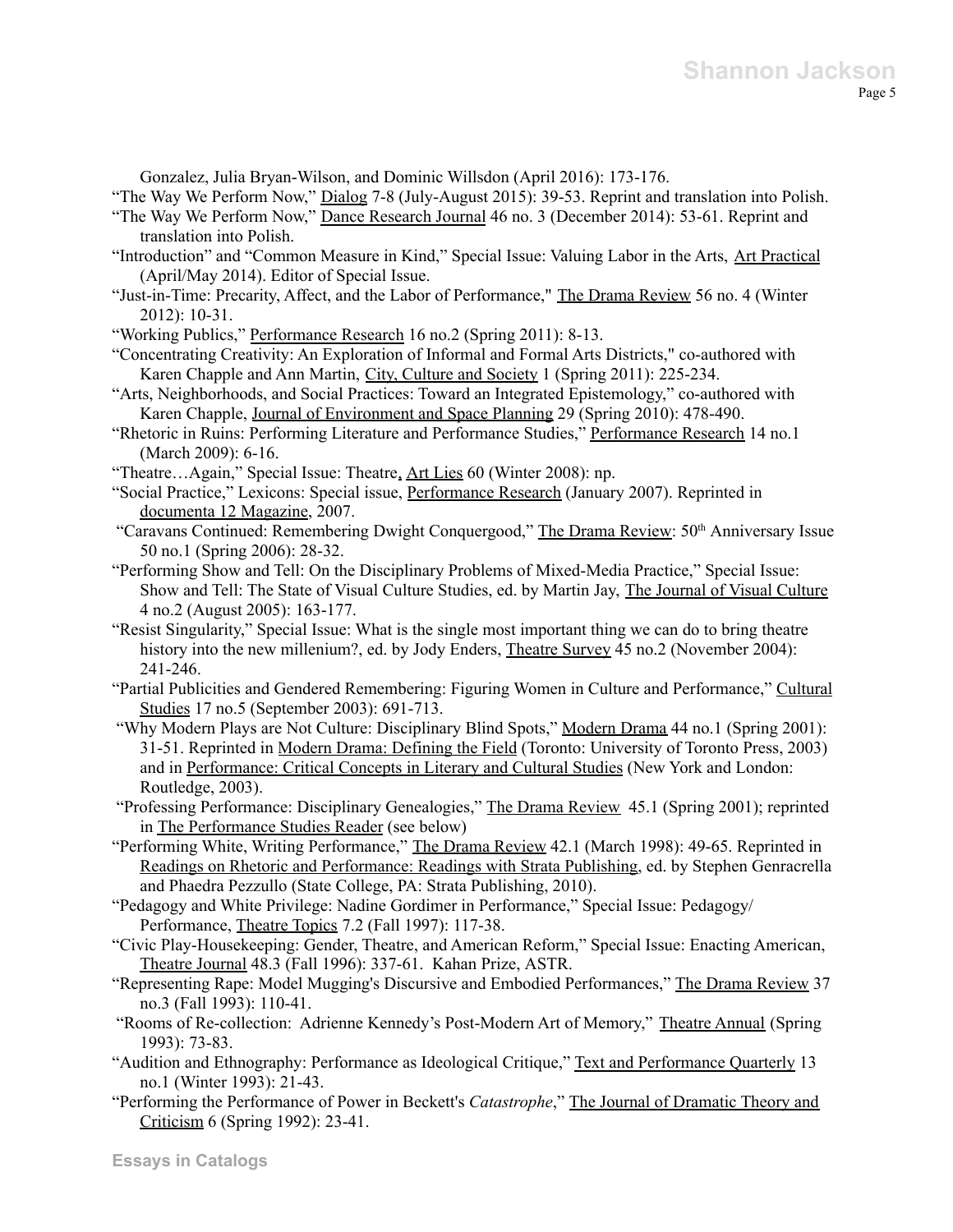"Close to Home," Art Advisor: The Photography of Andy Freeberg , (Latvia, 2022). "Assembling Lives," *Lifes: The Hammer Museum* (Delmonico Press, 2021) "New Patrons Aesthetic Infrastructure as Proto-Social Practice," (Berlin: Neueauftraggeber, Art-in-Relation, 2021) "Museum Dance Now," Magazine, MOMA March 5, 2020 <https://www.moma.org/magazine/articles/247> "Pedagogical Publics," in Schoolhouse and the Bus: Mobility, Pedagogy, and Engagement: The Schoolhouse and the Bus: Mobility, Pedagogy and Engagement: Two Projects by Pablo Helguera and Suzanne Lacy, edited by Pilar Riano-Alcala (Amherst, MA: Amherst College Press, 2018). "Trusting Publics," in Atlas, Plural, Monumental: Paul Ramirez Jonas, edited by Dean Daderko, Karen Kelly, and Barbara Schroeder, 71–109 (New York: Dancing Foxes Press, 2017). "Social Works: performance, aesthetics, and support," in The 8th Shenzhen Sculpture Biennale: We have never participated (2016). Reprint from Social Works (New York and London: Routledge, 2011). "Utopian Operating Systems: Theaster's Ways of Working," in Entry Points: The Vera List Field Guide on Art and Social Justice, ed. by Carin Kuoni and Chelsea Haines, 214-229 (New York: New School, 2015). "Staging Institutions: Andrea Fraser and the Experiential Museum," in Andrea Fraser: A Retrospective , ed. by Sabine Breitwieser and Tina Teuffel (Salzburg, Austria: Museum der Moderne, 2015). "Counter-Carnival in a Performance-Friendly World," in En Mas': Carnival and Performance Art of the Caribbean, ed by Claire Tancons and Krista Thompson, 46-57 (New York: ICI Press, 2015). "Public Treasure," in Over the Water: Paul Ramirez Jonas, ed. by Leigh Markopoulos and Marina McDougall, 25-31 (San Francisco: The Exploratorium's Center for Art and Inquiry, 2015). "Sharon Hayes," in SFMOMA: On-line Catalogue, ed. by Judy Bloch and Suzanne Stein, 316-317 (San Francisco: San Francisco Museum of Modern Art, 2014). "Seven Windows," in The Best Things in Museums Are the Windows, ed. by Harell Fletcher, 18-24 (San Francisco: The Exploratorium's Center for Art and Inquiry, 2014). "Elmgreen and Dragset's Theatrical Turn," in BIOGRAPHY (Oslo, Norway: Astrup Fearnley Museet, 2014). Reprint from Celebrity: The One and the Many*,* ed. by Peter Weibel and Andreas Beitin (Karlsruhe, Germany: ZKM Publications and Berlin: Walter König Verlag, 2011). "Why Not More Love," in More Love: Art, Politics, and Sharing since the 1990s, ed. by Claire Schneider, 207-215 (Chapel Hill, NC: Ackland Art Museum, 2013). "Living Takes Many Forms," in Living as Form: Socially-Engaged Art from 1992 to 2011*,* ed. by Nato Thompson, (Cambridge: MIT Press, 2012). "What is the "social" in Social Practice: Comparing Experiments in Performance," in Fourth Mercosul Biennial: Art and Critical Pedagogy, ed, by Pablo Helguera and Monica Hoff, 45-55 (Porto Alegre, Brazil: Fundação Bienal du Mercosul, 2011). Reprint/translation into Portuguese from Social Works (New York and London: Routledge, 2011). "Elmgreen and Dragset's Theatrical Turn," in Elmgreen and Dragset: Performances 1995-2011*,* ed. by Performa 11, 11-28 (Berlin: Walter König Verlag, 2011). Reprinted in BIOGRAPHY (Oslo, Norway: Astrup Fearnley Museet, 2014). "Performativity and Its Addressee," Walker Art Center's Scholar's Getty On-line Catalogue: Permanent Collection*,* Walker Art Center (2012). "A Rite to Heal," commissioned essay for Marc Bamuthi Joseph's *red, black, and GREEN: a blues*, MAPP International Productions (2011). "Welfare Melancholia: Elmgreen and Dragset's Ambivalent Media," in Celebrity: The One and the Many*,* ed. by Peter Weibel and Andreas Beitin, 332-349 (Karlsruhe, Germany: ZKM Publications and Berlin: Walter König Verlag, 2011). Revised and reprinted from portion of Social Works (New York and London: Routledge, 2011).

#### **Essays in Edited Collections**

"Performance, public (re)assembly and civic reenactment," in Cultures of Participation: Arts, Digital Media and Cultural Institutions, ed. by Birgit Eriksson, Carsten Stage and Bjarki Valtysson, 13-29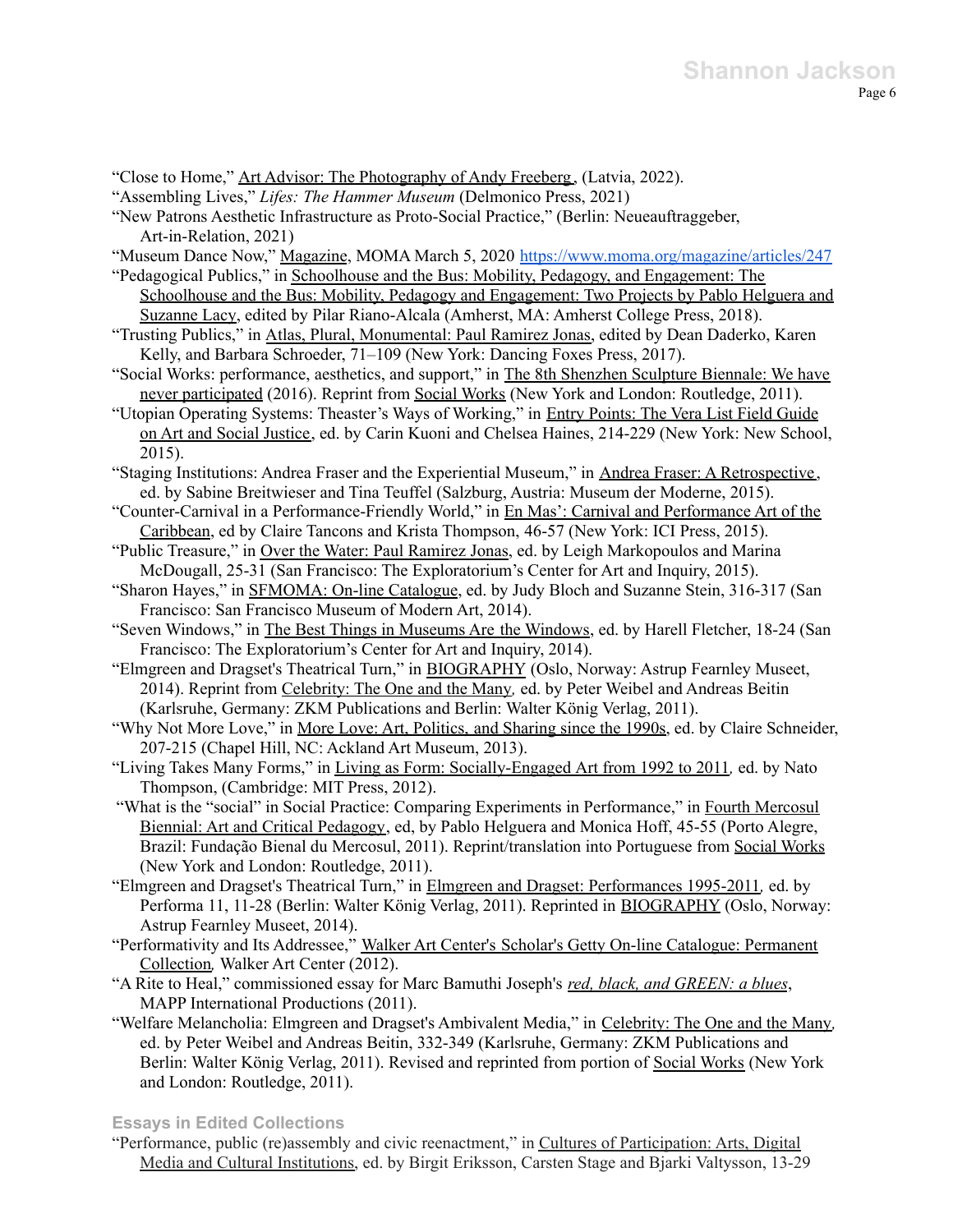(NY: Routledge, 2020).

"The Way We Perform Now," in Performance Works, ed. by Joanna Zielinska (Milan: Mousse Publishing, 2020). Reprint and Polish translation from Dance Research Journal (Cambridge: Cambridge University Press, 2014).

"Choreographing Infrastructure," in The Social Movement Reader (Amsterdam: If I Can't Dance, 2019).

- "Performative Curating Performs," in Empty Stages, Crowded Flats. Performativity as Curatorial Strategy, ed. by Florian Malzacher and Joanna Warsza (London and Berlin: House on Fire, Alexander Verlag, and Live Art Development Agency, 2017).
- "Social Turns: In Theory and Across the Arts," in Points of Convergence: Alternative Views on Performance, ed. by Marta Dziewańska and André Lepecki, 45-62 (Warsaw, Poland: Museum of Modern Art, 2017). Reprint from Routledge Companion to Art and Politics (New York and London: Routledge, 2014).
- "Social Turns: In Theory and Across the Arts," in Routledge Companion to Art and Politics, ed. by Randy Martin, 104-113 (New York and London: Routledge, 2014).
- "Postdramatic Labour in the Work of The Builders Association's *Alladeen*," in Postdramatic Theatre and the Political: International Perspectives on Contemporary Performance, ed. by Karen Jürs-Mumby and Jerome Carroll, and Steve Giles, 165-188 (London and New York: Bloomsbury, 2014). Revised and reprinted from a portion of Social Works (New York and London: Routledge, 2011).
- "Kleenex Citizens and the Politics of Disposability in France," Scales of Production: Performance and Internationalism, ed. by John Rouse and Peter Lichtenfels, 237-253 (London: Palgrave Macmillan, 2013).
- "Life Politics/Life Aesthetics: Environmental Performance in *red, black, & GREEN: a blues*," in Politics of Space: Theatre and Topology, ed. by Erika Fischer-Lichte and Benjamin Wihstutz, 276-298 (London and New York: Routledge, 2012).
- "When 'Everything Counts': Experimental Performance and Performance Historiography," Representing the Past: Essays in Performance and Historiography, ed. by Charlotte Canning and Thomas Postlewait, 240-260 (Des Moines: Iowa University Press, 2010).
- "When Is Art Research?," in Mapping Landscapes for Performance as Research: Scholarly Acts and Creative Cartographies, ed. by Lynette Hunter and Shannon Riley, 157-163 (London: Palgrave Macmillan, 2009).
- "Rhetoric in Ruins: Performance Studies, Speech, and the 'Americanization' of the American University" in Contesting Performance: Global Sites of Research, ed. by Jon McKenzie and Heike Roms, 71-88 (London: Palgrave Macmillan, 2009).
- "Queer Politics and Domestic Democracy," in Jane Addams and the Practice of Democracy: Multidisciplinary Perspectives on Theory and Practice, ed. by Marilyn Fischer, Carol Nackenoff, and Wendy Chmielewski, 143-163 (Urbana: University of Illinois Press, 2009). Reprinted in Feminist Interpretation of Jane Addams: Re-Reading the Canon, ed. by Maurice Hamington (University Park, PA: Penn State University Press, 2010).
- "What is the "social" in Social Practice: Comparing Experiments in Performance," in Cambridge Handbook of Performance Studies, ed. Tracy Davis, 136-150 (Cambridge, UK: Cambridge University Press, 2008).
- "Settling: Die Pädagogik der Performance in Hull-House," in Persistenz und Verschwinden, ed. by Michael Göhlich, Caroline Hopf, and Daniel Tröhler, 143-158 (Wiesbaden: VS Verlag für Sozialwissenschaften, 2008).
- "Institutional Genealogies of Performance Studies," Sage Handbook of Performance Studies, ed. by D. Soyini Madison and Judith Hamera, 73-86 (London: Sage Publications, 2005).
- "Touchable Stories and the Infrastructural Imagination," Rememberings: Performance and Oral History, ed. by Della Pollock, 45-66 (New York: Palgrave Macmillan, 2005).
- "Professing Performance: Disciplinary Genealogies," in The Performance Studies Reader, ed. by Henry Bial, 15-24 (London: Routledge, 2004; Second Edition, 2007; Third Edition, 2015). Reprint from Professing Performance (London and New York: Cambridge University Press, 2004).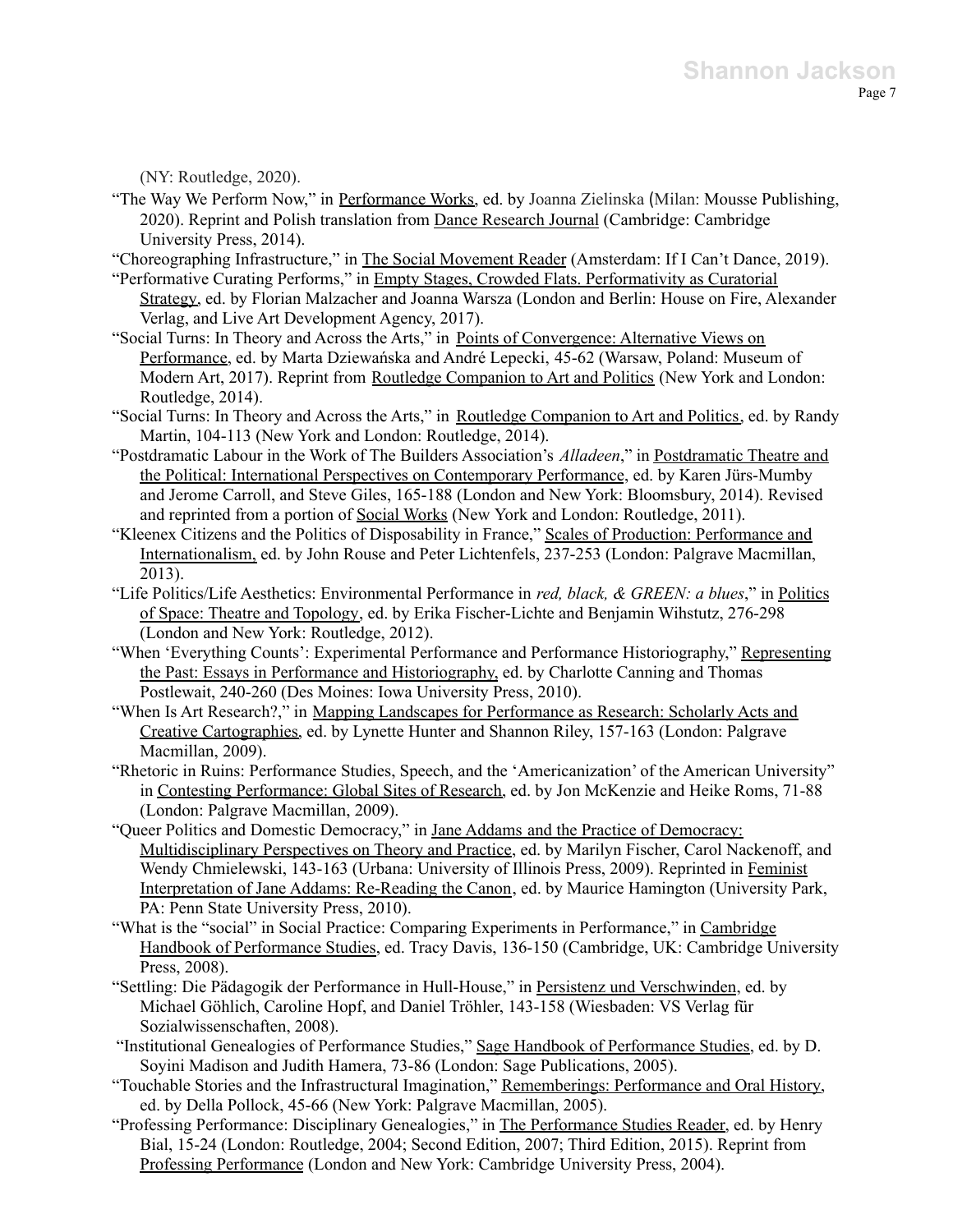- "Why Modern Plays are Not Culture: Disciplinary Blind Spots," reprinted in Performance: Critical Concepts in Literary and Cultural Studies, ed. Philip Auslander (New York: Routledge, 2003); and in Modern Drama: Defining the Field, ed. by Richard Knowles, Joanne Tompkins, and W.B. Worthen (Toronto: University of Toronto Press, 2003).
- "Theatricality's Proper Objects: Genealogies of Performance and Gender," in Theatricality, ed. by Tracy Davis and Tom Postlewait (Cambridge, UK: Cambridge University Press, 2003). Request to reprint and translate into Hungarian.
- "Performance at Hull-House: Museum, Micro-fiche, Historiography," in Exceptional Spaces: Essays in Performance and History, ed. by Della Pollock, 261-293 (Chapel Hill: University of North Carolina Press, 1998).

### **Commentary, Reviews, Interviews, Entries, Performance Texts**

- "Comparison, Translation, Juxtaposition," Oakland/Saint Denis: Translating Cities and Cultures, Conseil generale de San Francisco," (2020)
- "Creative Cartographies: A Roundtable Discussion on Artistic Approaches to Cultural Mapping ," in Artistic Approaches to Cultural Mapping: Activating Imaginaries and Means of Knowing, edited by Nancy Duxbury, W.F. Garrett-Petts, and Alys Longley (London: Routledge, 2018).
- "The Inside-Out Museum/The Inside-Out University: A Conversation between Walter Hood and Shannon Jackson," Boom: A Journal of California (Fall 2016).
- "The Builders Association: Shannon Jackson & Marianne Weems in Conversation," Culturebot, (January 2016).
- "The Future Conditional: UC Berkeley at Art COP21," Berkeley News (December 2015).
- Interview with Gavin Kroeber, "After the Show," Special Issue, Theater 44 no. 3 (2014): 31-65. "ARC's Best Practices," Toolkit for Emerging Arts Professionals (June 2014).
- "Interview: Mierle Laderman Ukeles, Tom Finklepearl, and Shannon Jackson," Ballet Book: Work and Choreography by Mierle Laderman Ukeles (2013).
- "'Bad at Sports' Interviews Shannon Jackson," podcast, Fall 2012. Transcribed and reprinted for "Labor, Work, Action," special issue of Transmission (2013).
- "Living Across Art Forms: Creative Time Lecture," Casco Office of Art, Design, and Theory (2012). Interviewed by Felicia Lee for "Socially-Engaged without Preaching," New York Times (Fall 2012).
- "Multiple Dates: Stage Presence in Performance Series," Art Practical (Summer 2012).
- "Shannon Jackson in conversation at 'Open Engagement,'" Interview by Betty Marin, Open Engagement Catalogue (May 2012).
- "The Varieties of Curatorial Experience," and "The Task of the Curator," Collections 7 no.4 (2011).
- "Social Materials: Storefront Art in Central Market," Art Practical (July 2011).
- "Social Works: Christina Linden interviews Shannon Jackson," Art Practical (April 2011). Reprinted in VIZ (Santa Cruz: University of California, Santa Cruz Art Museum Publications, 2012).
- "Double Play: Review of MoMA panel on 'Audience Experiments,'" by Nikki Columbus, Artforum (June 2010).
- "Winning the Race: The Impact of Arts Districts in the Bay Area," (2009) White Paper circulated at Lincoln Land Institute, in the offices of Mayor Gavin Newsom, and represented to N.E.A. Chairman Rocco Landesman.
- "Public Spectres," Townsend Center 'Point of View,' October 2009. Longer version posted on Christopher Newfield's blog: utotherescue.blogspot.com.
- "A Theory 4 All Seasons: Comment," The Drama Review (March 2009).
- Interviewed by Laura Sydell for "The Builders Association's *Continuous City*," National Public Radio, November 2008.
- Interviewed Kim Martineau for "Real or Phony, Miscarriage Art Generates Yale Drama," Hartford-Courant (April 23 2008).
- Interviewed by Mary Pols for "Academy Awards and the Writers Strike," Contra Costa Times, January 2008.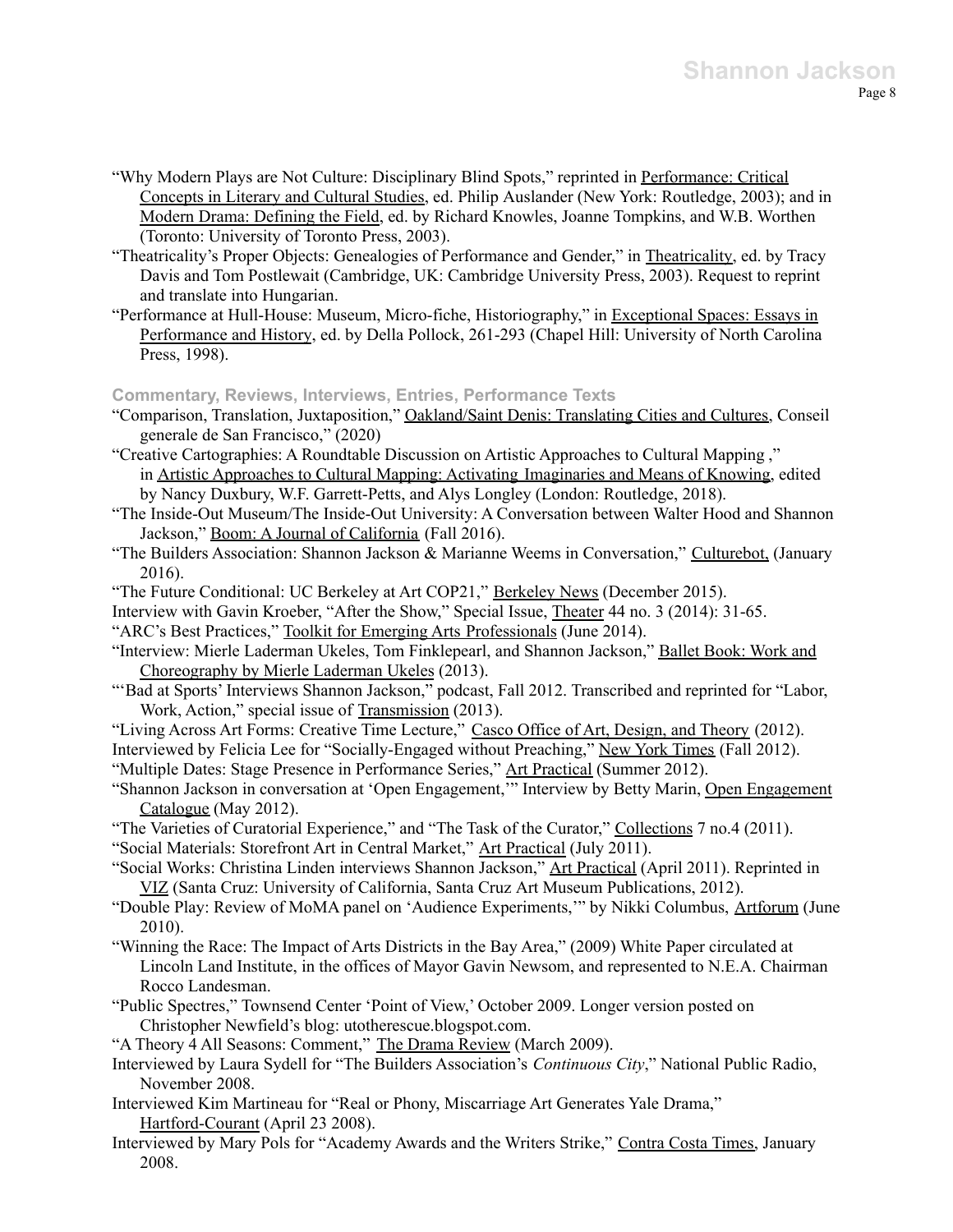- "Shannon Jackson Interviews Marianne Weems," California Magazine, text and podcast (November 2007).
- Interviewed by Susan Saulny, "He Can Act, but Can He Debate? Untested Thompson Faces Rivals for First Time," New York Times, October 9, 2007.
- Interviewed by Rob Hurwitt, "UC Berkeley goes face to Facebook in Continuous City workshops," San Francisco Chronicle, October 2, 2007.
- Interviewed by Sam Hurwitt, "Tenuous Connections," East Bay Express, September 4, 2007.
- "Chair's Notes" Theater, Dance, and Performance Studies Newsletter and brochures (ongoing).
- "Social Practice: Art and Human Environments," in Townsend Center Newsletter (Fall 2006).
- Scholarly contributor to on-line education tool: "Urban Experience in Chicago: Hull-House and Its Neighborhoods, 1889-1963" [http://www.uic.edu/jaddams/hull/urbanexp/]
- Scholarly contributor to on-line education tool: "Urban Archaeology Chicago: The Hull-House Settlement and University of Illinois at Chicago" [http://www.arch.uic.edu/urbanarch/]
- "Reading the Material Theatre: Review," Letters in Canada 75 no.1 (Winter 2005/06).
- "Tourism in Performance: Review of Jane Desmond's *Staging Tourism*," American Quarterly (Fall 2002).
- "Edith de Nancrede," in Encyclopedia of Chicago Women's History, ed. by Chicago Women's History Conference (Indianapolis: Indiana University Press, 2001).
- "Very Popular Culture: Review of *Rank Ladies* and *Ziegfeld Girl*," Women's Review of Books (October 1999): 21-22.
- "Review: Elin Diamond's *Unmaking Mimesis*," Theatre Journal (Spring 1999): 223-224.
- "Performance: two books under review," Theatre Journal (Fall 1997): 377-79.
- "Theatre and Community," Radcliffe Quarterly (Spring 1997): 27.
- "On Deaths and Character, Theater and Theory," Boston Book Review (February 1997): 33-4.
- "White Noises," in More Monologues by Women for Women, Vol. II, ed. by Tori Haring-Smith, (New York: Heinemann, 1996). Reprinted in new and unabridged form in The Drama Review (March 1998): 76-83.
- "bell hooks," A Dictionary of Cultural and Critical Theory, ed. by Michael Payne (NYC: Blackwell, 1996).

## **KEYNOTES, NAMED LECTURES AND FEATURED PLENARIES**

- Featured Speaker, "Pandemic Aesthetics and Post-Pandemic Infrastructures," Teatro Bairro Alto and University of Lisbon (April 2022).
- Featured Speaker, "#Whatkindofart? 10 Speculations on Socially Engaged Art," Whitworth Museum and Manchester Art Gallery (March 2022).
- Featured Speaker, "Ecological Time in Time-based Media Art," The Environment Forum at Mahindra Center for the Humanities, Harvard University (February 2022)
- Featured Speaker, "Ecology in Time-Based Media Art," Art as Forum, University of Copenhagen (November 2020).
- Keynote, "Social engagement across the Visual and Performing Arts," Malmo Community Biennial, November 2020.
- Keynote, "COVID's Climate and the Materiality of Dematerialization," Nature in American Art Since 1970, Freie Universitat/Terra Foundation, Berlin (May 2020)
- Keynote, "Essential Service and the Proximate Labor of Performance," Mapping Labor in Art and Performance, CUNY Grad Center/Martin Segal Center, New York (April 2020)
- Featured Speaker, "Performing Publics in the Age of Neoliberalism," Teatro do Bairro Alto, Lisbon, Portugal (November 2019)
- Keynote, "Relative Autonomy in the Age of Climate Politics," Artistic Practice Between Autonomy and Functionalization, Universitat der Kunste, Berlin, Germany (November 2019)
- Keynote, "Public (Re) Assembly: Performance and Social Institutions," International Fjord Summer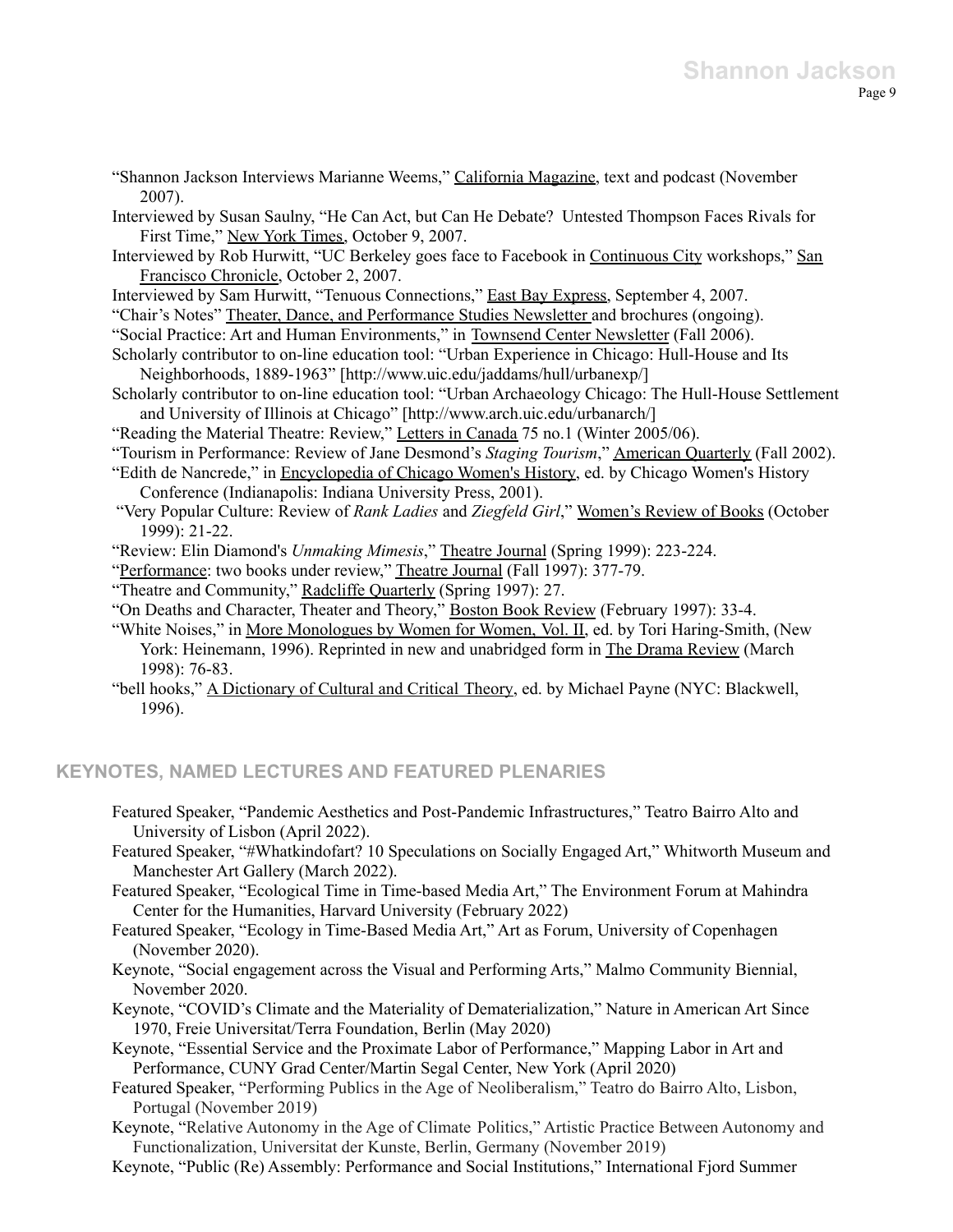School, Exploring artistic, pedagogic, and therapeutic practices: Interdisciplinary knowledges for responsive research and innovation, Bergen, Norway (June 2019)

- Keynote, "Choreographing Infrastructure," If I Can't Dance: Social Movement, Amsterdam, (November 2018)
- Keynote, "Art Effects/Neoliberal Affects," Art and Social Communities, House of Nordic Ministers, Copenhagen, (October 2018)
- Keynote, "Performance and Public (Re) Assembly," at Cause & Affect: Inciting Change through Performance," University of California, Santa Barbara (May 2018).
- Keynote, "Public (Re) Assembly and Crisis Dramaturgy," Systemic Crisis in European Theatre, London (April 2018).
- Keynote, "Civic Re-Enactment and Public Re-Assembly," at "Cultures of Participation," Aarhus University, Denmark (April 2018).
- Keynote, "Performance and Public (Re) Assembly," The Illiberal Art of Performance, ALALAC Workshop, Amherst College, MA (April 2018).
- Keynote, "Vocabularies of Assembly, Assembling Vocabulary," Platform for Artistic Research Sweden (PARSE) Annual Conference, University of Gothenburg (November 2017).
- Keynote, "Exclusive Access: On the dynamics and vocabularies of art and care," Platform for Artistic Research Pavilion, 57th Venice Biennale (June 2017).
- Invited Plenary, "Envisioning Equity in the Arts," Oakland Book Festival (May 2017).
- Featured Speaker, "Public (Re)Assembly," Social Practice Lab Lecture Series, Franklin Humanities Institute, Duke University (April 2017).
- Featured Speaker, "Civic (Re) Enactment," The Future of Reenactment Symposium, Duke University (April 2017).
- Theorist-in-Residence, "Keyword Exchange: Contemporary Art and Performance: Workshop, Symposium, Pop-Up Pedagogy," TateEx Platform, Tate Modern Museum, London (October 2016).
- Speaker and Curator, "Collaborative Research Platforms in Socially-Engaged Art," Open Engagement, Oakland Museum of California (April 2016).
- Keynote, "Context as Critique: On Experiences that May or May Not be Theater," "Theatre as Critique," Goethe University Frankfurt (March 2016).
- Keynote, "Turning Tables: The Relational Construction of Form and Authorship in Cross-Arts Collaboration" "Mediations of Authorship in Postdramatic Mediaturgies," RITCS & Collège Erasme, Brussels (March 2016).
- Invited Plenary, "Assembly Required: New Media, New Dramaturgies," Under the Radar/Culturebot Roundtable, The Public Theatre (January 2016).
- Keynote, "Performing Together," "Ensemble/Togetherness in the Performing Arts Symposium," Paris VII (December 2015).
- Featured Speaker, "Performance and its Allies," Rutgers University (October 2015).
- Keynote, "Art and Social Turns: X Apartments," Onassis Cultural Center/Goethe Institute, Athens, Greece, May 2015.
- Plenary Keynote, "The Public University as Public Art," The Future of the Humanities in the Public University, SUNY-Buffalo, April 2015.
- Keynote, "Caring Antagonisms in Socially-Engaged Art," Arts&Care, Sorbonne, Paris (December 2014).
- Keynote, "Performance…in Time," Arts, Temps, et Performance, Sorbonne, Paris (December 2014).
- Keynote, "Rules of Engagement," Unruly Engagements: Social Practice in Contemporary Art, Cleveland Institute of Art (November 2014).
- Keynote, "Drama and Other Time-Based Arts," Annual meeting: Theatre and Performance Research Association, London (September 2014).
- Keynote, "The Way We Perform Now," Annual Meeting: Consortium of the Humanities Centers and Institutes, Hong Kong (June 2014).
- Featured Speaker, "Performance and the Social," Around Performance Series, Museum of Modern Art, Warsaw (March 2014).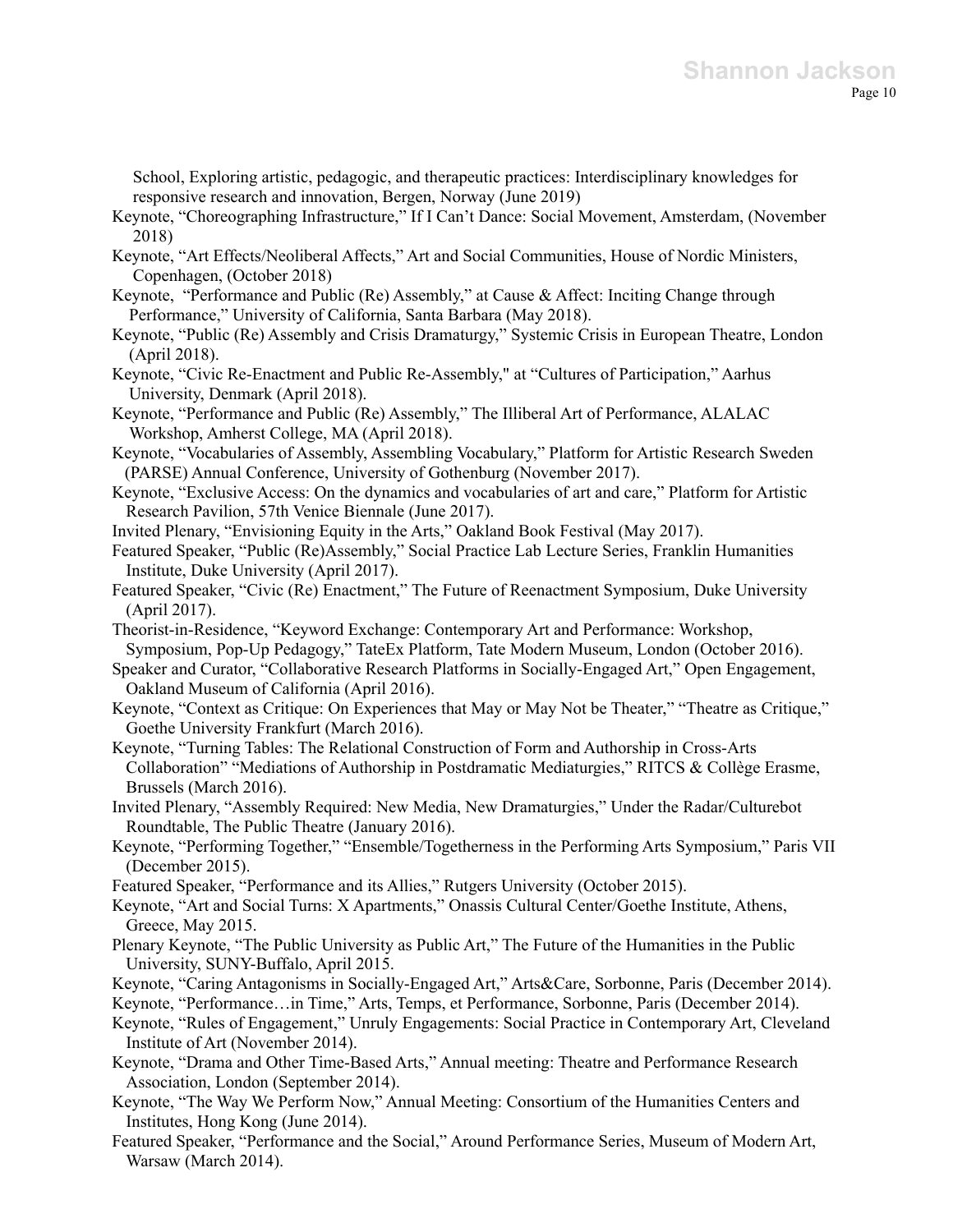- Keynote, "The Varieties of Gendered Performance," Genres et Création dans l'Histoire des Arts Vivants, CNRS, EHESS (December 2013).
- Keynote, "Rhetoric as/of Art," Bay Area Art Graduate Student Conference, sponsored by Stanford's Art History Department and the San Francisco Contemporary Jewish Museum (November 2013).
- Annual Spencer Lecture in Drama, "Curating People: Drama and Other Time-Based Arts," Harvard University (April 2013).
- Keynote, "The Politics of the Social in Contemporary Art," Tate Modern Museum (February 2013).
- Invited Plenary, "The Social Turn in Art," Contemporary Art Historians Annual Plenary, College Art Association (February 2013).
- Keynote with Judith Butler, How Are We Performing Today?: Annual Symposium, Museum of Modern Art, New York (November 2012).
- Keynote, "Public Aesthetics: How Can Art Support Its Public?," reArt:theUrban, University of Zurich (October 2012).
- Plenary Lecture, "Performance and the Museum," Whitney Biennial and Artists Space (May 2012).
- Keynote, "Art Works/Social Works," Keynote," Open Engagement: Annual Conference on Socially-Engaged Art," Portland, Oregon (May 2012).
- Distinguished Visiting Scholar, Queen Mary University, Seminars and Lectures, including "Precarity and Performance" (May 2012).
- Keynote, "Reality's Referents: Forms of the Real Across the Arts," Monsters of Reality: An International Symposium on New Documentary Theatre, University of Oslo (March 2011).
- Keynote, "Arts and Infrastructures in Public Practice," Light It Up: Optimizing Public Practice, Arizona State University (October 2011).
- Featured Speaker, "Living Takes Many Forms," Creative Time Summit (September 2011).
- Featured Speaker, "Theaters and Galleries: Medium-Specificity and Crossmedia Performance," Inaugural Mellon School of Theater, Harvard University (June 2011).
- Distinguished Visiting Scholar, Mainz International Theater Program, "Social Works and Performance: Two-Day Seminar," University of Mainz (May 2011).
- Double Keynote, "Re-skilling: Performativity Across Artistic and Social Sectors," Interdisciplinary Media Arts, Trondheim University, Norway, April 2011.
- Double Keynote, "The Performance Turn: Disciplined Interdisciplinary," Interdisciplinary Media Arts, Trondheim University, Norway (April 2011).
- Plenary Speaker, "Shaped Supports," ASTR/CORD Joint Annual Meeting, Seattle (November 2010).
- Invited Plenary Speaker, "Performing Publics," Performance Studies International, Toronto (June 2010).
- Invited Plenary Speaker, "Disciplinary Displacements (in Public Places)," Cultural Studies Association, Berkeley, CA (March 2010).
- Keynote, "Performing Literature and Performance Studies," Performing Literature symposium, University of Leeds, U.K. (June 2007).
- Invited Plenary Panel, "Performance and the Professorial Managerial Class," Plenary Speaker, American Society for Theatre Research (November 2002).
- Plenary Speaker, "Ambivalent IncarNations: The Hull-House Labor Museum and Its Contexts," American Society for Theatre Research, New Orleans (November 1993).

### **INVITED SPEAKER: Lectures, Symposia, Seminars**

"Ecology, Care, and Time-based Media Art," Västmanland Climate Seminar, Sweden (June 2022) "The Ecological Imagination in Media Art," Central Academy of Fine Arts, Beijing, China (May 2022) "Ecological Engagement Across the Arts," Inter-Arts Center, Lund University (November 2021). "Fosse's Legacy on Screens and Stages," Paramoderities, Princeton University (September 2020)

"On Transnational Artistic Collection," Inaugurating VillaSF, French Embassy to the United States (August 2020)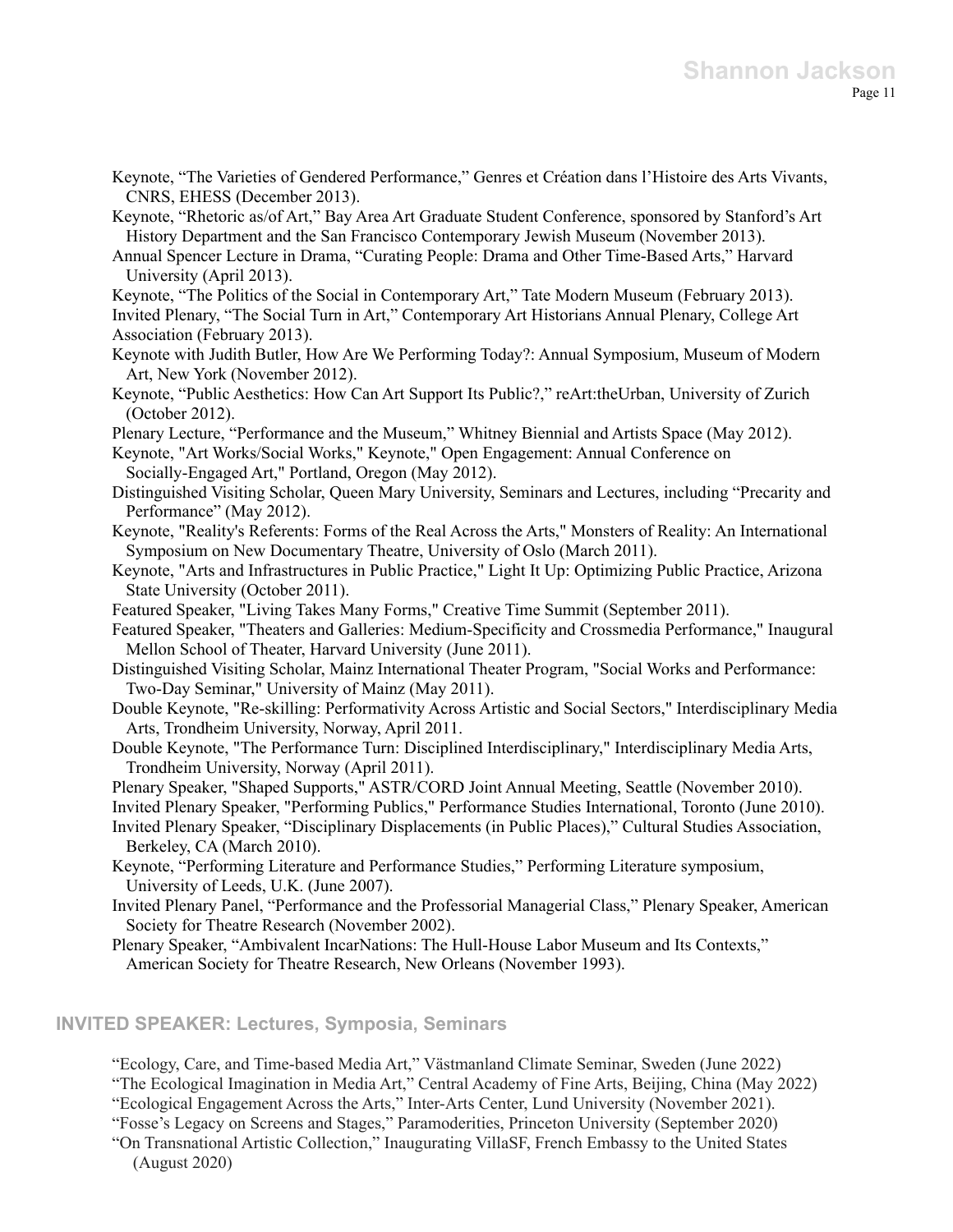"Urban Arts: Comparing the Grand Paris and the Bay Area," with Robert Olgivie, La Plaine Commune, Fort d'Aubervilliers, France (October 2019)

"Creating Civic Space On Alcatraz For System-Involved Individuals and Communities: An Open Conversation," Art and Social Justice Summit, Alcatraz Prison, Alcatraz Island (September 2019)

"Art, Site, Climate: Storm King and Tippet Rise," Tippet Rise Art Center, Fishtail, Montana, (July 2019) "Performance Virtuosities Across the Arts," English Department, Yale University (January 2019). "ARTS CITY: A Dialogue with Bay Area arts leaders," Night of Ideas, French Conseil Generale, San Francisco Public Library (February 2019)

"Words Matter: New Narratives on Art and Climate," Tippet Rise Art Center, Fishtail, Montana, (September 2018)

"Global Play: A Conversation with Isaac Julien," FOG Design + Art, San Francisco (January 2018).

"Public (Re) Assembly," School of Art, Yale University (November 2017).

"How do Artists Create More Inclusive Systems of Power?" panel discussion for "Does Art Have Users?" San Francisco Museum of Modern Art (September 2017).

- Research Seminar, "The Terms of Exclusion," Platform for Artistic Research Sweden (PARSE), University of Gothenburg (May 2017).
- "The Arts and Public Service," San Francisco Museum of Modern Art (May 2017).
- "The Power of Art and Creativity," Battery Powered, The Battery, (October 2016).
- "SFMOMA 101: Bay Area Performance," San Francisco Museum of Modern Art (October 2016).
- "Dialogue on the work of Trinh Minh-ha," BAMPFA, (September 2016).
- "Hito Steyerl's Mediated Politics" panel discussion for "How Not To Be Heard: Hito Steyerl's "Subversive Strategies," Minnesota Street Project (June 2016).
- "Dialogue on the work of Namwali Serpell," Museum of the African Diaspora (June 2016).
- "Time to Choose: A Dialogue with Charles Ferguson," BAMPFA (March 2016).
- "On Art, Science, and Disciplinarity," LASER-Leonardo, New York, (January 2016).
- "Environmental Art Activism," ArtCOP21, Arts Engagement at COP21, Paris, (December 2015).
- "Jane Addams Hull House," Chicago Humanities Festival (November 2015).

"Views on Ideal Theatre Training in Schools," Wuzhen Theatre Festival, China (October 2015).

- "Andrea Fraser and the Experimental Museum," Wattis Institute, California (September 2015).
- "Alexandra Bachzetsis:" Visiting Theorist, Rauschenberg Residency, Captiva Island (July 2015).

"Curating People," York University, Toronto, Canada (April 2015).

- "Creativity is a Public Good," Osher Life-Long Living Center (March 2015).
- "The Way We Perform Now," University of Iowa (March 2015).
- "The Gray Zone in Visual and Performing Arts," Opening Salon, Performatik: Performance Art Biennial, Brussels, Belgium (March 2015).
- "Andrea Fraser and the Ethics of Wealth," Ethics of Wealth Series, Stanford University (May 2014).
- "Urban Place and Art-Making," San Francisco Museum of Art (May 2014).
- "New Media for Old Theater: Excavating the Work of The Builders Association," Washington University (November 2013).
- Public Interview, "After the Show," Segal Theatre Center (November 2013).

"'Harrell Fletcher's' Walking Windows," The Exploratorium (October 2013).

"Bringing 'Time Zones' to the Nordic Landscape," University of Bergen (October 2013).

- "Restoration, Re-Staging, Re-enactment," Pew Center for Art and Heritage (October 2013).
- "Art, Performance, and Social Practice," University of Southern California (October 2013).
- "Vocabularies and Terms in Aesthetics and Politics," A Way of Working: Theaster Gates, The New School (September 2013).
- "Staging Institutions: Andrea Fraser and the 'Experiential' Museum," Lecture Series with Fraser Retrospective, Ludwig Museum, Cologne (June 2013).
- "Curating People: Drama and Other Time-Based Arts," Hot Topics Series, Yale University (April 2013).
- "Working with Social Works," Blaffer Art Museum, Houston (November 2012).
- "Théatres et Galleries," L'Institute Acte, Sorbonne, Paris (October 2012).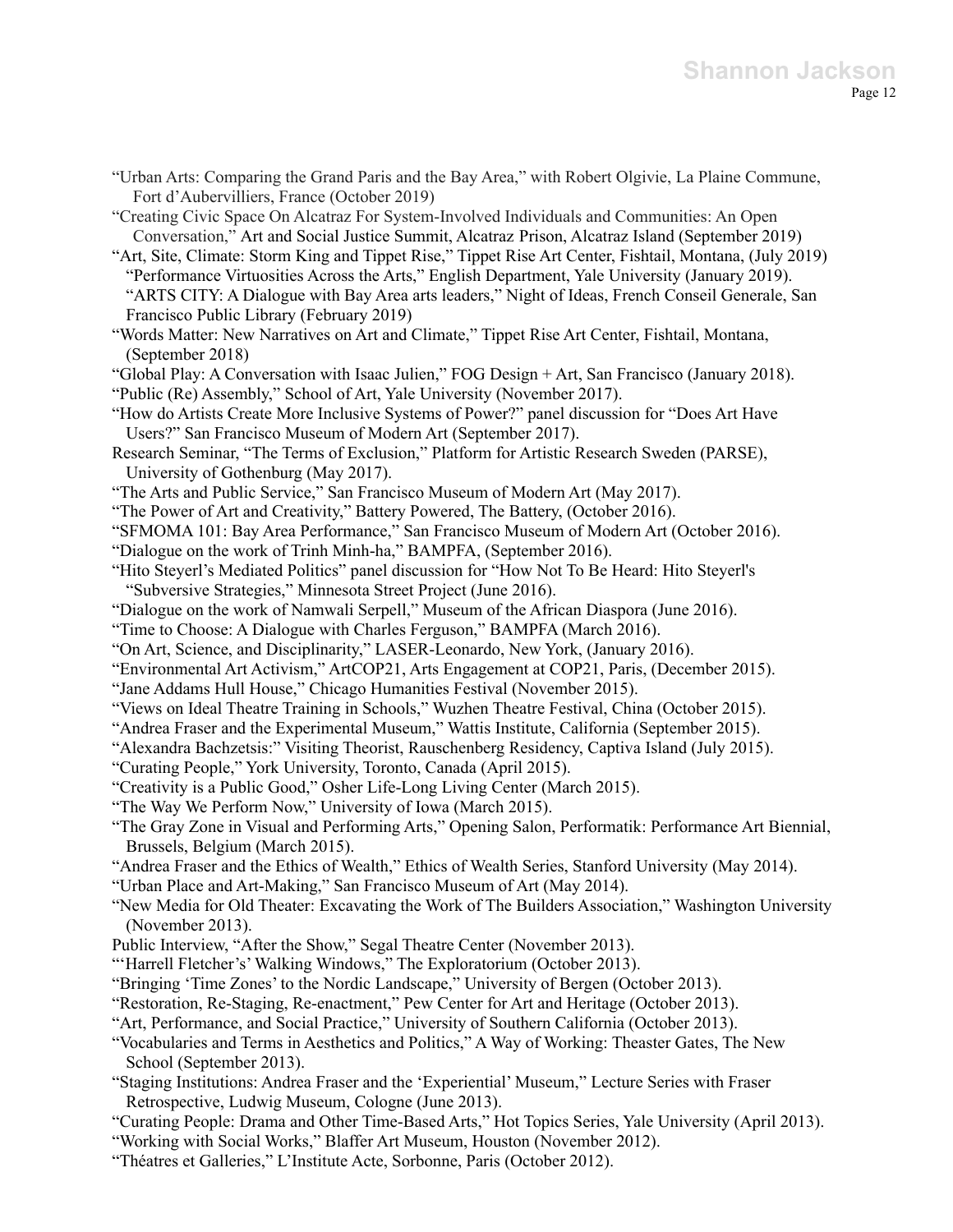"Soutenir," Laboratoire du Geste, Sorbonne, Paris (October 2012).

"Presence," Inaugural Plenary of The Kitchen L.A.B., New York (September 2012).

- "The Third Eye: International Perspectives on Post-dramatic Theater in Germany and Norway," 10<sup>th</sup> Anniversary International Ibsen Festival, Oslo (August 2012).
- "Inside/Outside: Materialization of the Social," Tate Modern, London (July 2012).
- "Why the Public Sector Makes Me Cry," BIARI Series on Civic Arts, Brown University (June 2012).

"Equity in Place-Making," Emerging Arts Professionals, Yerba Buena Center for the Arts (June 2012).

- "Performance: Changing Contexts, Changing Practices," Philadelphia Exhibitions (May 2012).
- "Social Works and Beyond," UCLA's Center for Performance Studies (May 2012).
- "Theaters and Galleries," School of Humanities Spring Lecture, Texas Tech University (April 2012).
- "Theaters and Galleries," Museum of Contemporary Art, Los Angeles (April 2012).
- "Why the Public Sector Makes me Cry," King's College London, March 2012
- "Life Aesthetics," Theatre and Media Working Group, University of Chicago (March 2012).
- "Social Works and Public Spectres," University of Wisconsin, Madison (March 2012).
- "Performance, Precarity, and Social Engagement," Cooper-Union School of Art Interdisciplinary Public Lecture Series (January 2012).
- "The Varieties of Performance Experience," Readings from *Social Works* and *Radical Prototypes,* The Kitchen, New York (January 2012).
- "Ritual and Participation in Dean Moss's *Nameless Forest,"* Invited Interlocutor for Smart Night Out, Yerba Buena Center for the Arts (January 2012).
- "Pedagogy as Aesthetics," Closing Symposium, Mercosul Biennial 8 "Essays in Geopolitics" (November 2011).
- "Theaters and Galleries," University of Minnesota (September 2011).
- "Social Art Works: Social Turns and Reciprocal Systems," Berkeley Center for New Media (September 2011).
- "Art, Pedagogy, and Participation: Summary Speaker" Critical Pedagogy and Participation Symposium, Museum of Modern Art, New York (July 2011)
- "Social Works: Inter-Arts Workshop," Freie Universitat, Berlin (May 2011)
- "Social Turns and Contemporary Art," Freie Universitat, Berlin (May 2011)
- "Performative Turns in Socially-Engaged Art," University of Oslo (April 2011)
- "Interdisciplinary Arts Research," University of Stockholm (April 2011)
- "Kleenex Citizens in France: Performance and Activism," University of Stockholm (April 2011).
- "Lines of Activity Past and Present," School of SocialWork, University of Washington (November 2010).
- "Social Works and Social Practices," Public Lecture plus Studio Visits, California College of the Arts, (October 2010).
- "Audience Experiments in the Age of the Spectacle," MoMA, New York (May 2010).
- "Le Découpage de Savoir," Université de Paris VIII (April 2010).
- "Private Briefing of N.E.A. Chairman Rocco Landesman: San Francisco's Urban Revitalization" (March 2010). http://www.arts.gov/news/news10/california-schedule.html
- "What Makes Performance Possible," Townsend Discovery Fellow speaker with Judith Butler (February, 2010).
- "Future of the Forum: Social Media and the Public Sphere," Berkeley Center for New Media (December 2009).
- "Welfare Melancholia: The Public Works of Michael Elmgreen and Ingar Dragset," Contemporary Art Working Group, UC-Berkeley (October 2009).
- "Performance Art Roundtable," California College of the Arts (October 2009).
- "What Makes Performance Possible?" with Judith Butler, NEH Lectures, Colorado College (October 2009).
- "Theatricality's Medium-Specificity," University of Tel Aviv (May 2009).
- "Art as Research: The Builders Association," Princeton University (April 2009).
- "Unfederated Theatre: Paul Chan's Waiting for Godot," Center for Community Innovation Lecture Series,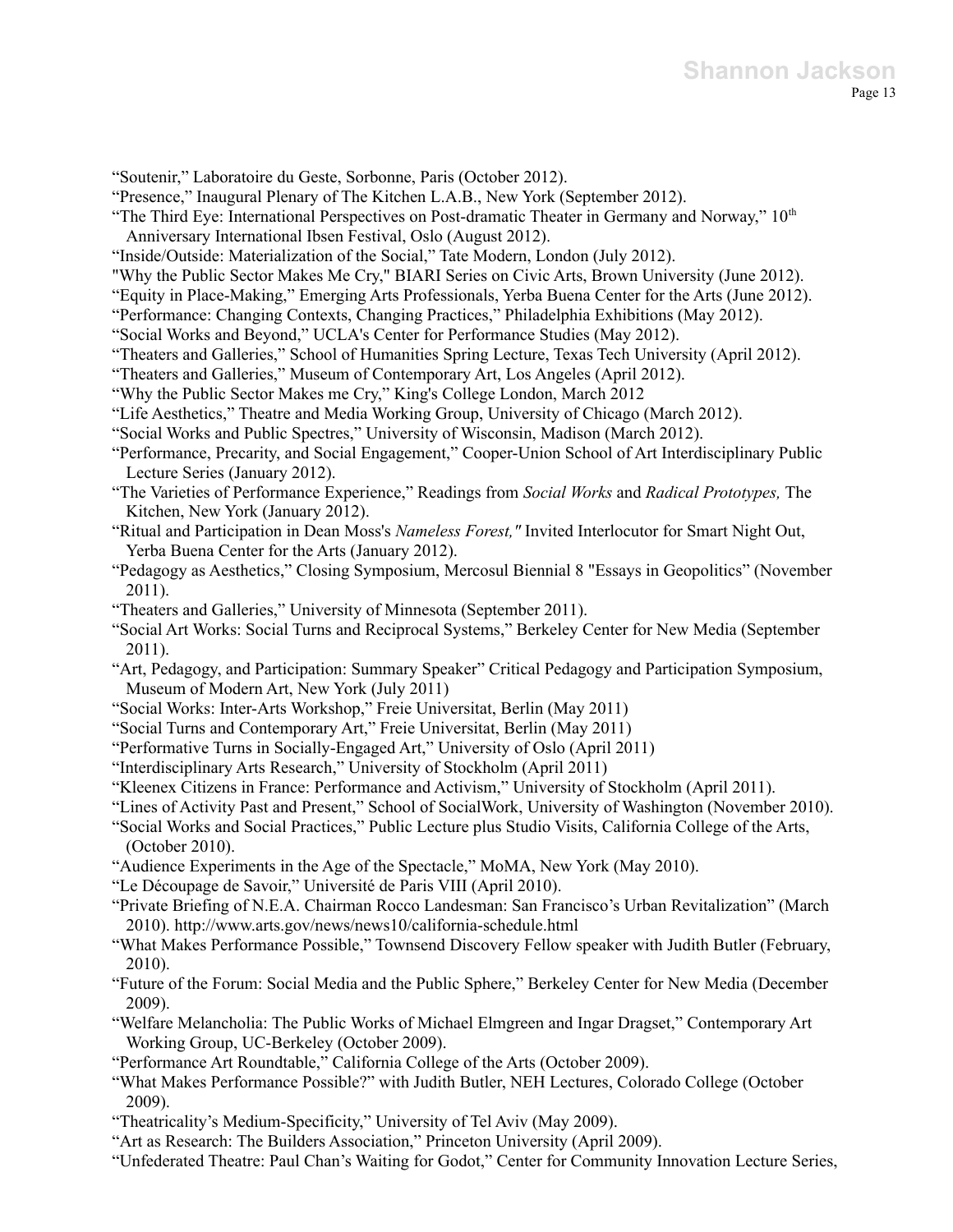UC-Berkleey (April 2009).

"Le Découpage de Savoir," Collège Belgique, Palais des Academies, Bruxelles (March 2009).

- "Supporting Acts: Experiments Across the Visual Arts," Universität Frankfurt Am Maim (December 2008).
- "Les généalogies des 'Performance Studies," Université Libre de Bruxelles (December 2008).
- "L'oeuvre de The Builders Association," Université Libre de Bruxelles (December 2008).
- "Les généalogies des 'Performance Studies," Maison des Sciences de l'Homme Nord (November 2008).
- "L'oeuvre de The Builders Association," Maison des Sciences de l'Homme Nord (November 2008).
- "Les généalogies des 'Performance Studies," Université de Nice-Sophia Antipolis (November 2008).
- "Performance et Performativité," Université de Nice-Sophia Antipolis (November 2008).
- "L'oeuvre de The Builders Association," Université de Nice-Sophia Antipolis (November 2008).
- "Social Practice and Systemic Aesthetics," Cambridge Handbook of Performance Studies Symposium, Warwick, U.K. (October 2008).
- "Embodiment and Digital Performance," DMAX Embodiment Symposium, Berkeley Art Museum (June 2008).
- "Social Practice and Stage Management," Intervene! Interrupt!: Rethinking Art as Social Practice, UC-Santa Cruz (May 2008).
- "Social Practice: Comparative Performance Experiments" Southern Illinois University (March 2008).
- "Institutions and Performance Studies," State of Performance Studies, UCLA (February 2008).
- "Tech Support: Infrastructural Performance in the work of The Builders Association," Northwestern University (October 2007).
- "Performance, Performativity, Technology," UCIRA: Art and Technology, Berkeley, May 2007
- "Support" Keywords Symposium in Internationalism and Performance, University of Warwick (May 2007).
- "Settling: Pedagogies of Performance at Hull-House" *Persistenz und Verschwinden*, University of Erlangen-Nuremberg, Germany (April 2007).
- "Counter and Encounter: Social Practices from the 60s to the Present," University of Munich (April 2007).
- "Author Meets Critic: Plenary Discussion of Professing Performance" Comparative Drama Association (March 2007).
- "Performance Studies Meets Visual Studies," University of CA, Davis (March 2007).
- "Kleenex Citizens: Student Protest in France, March 2006" Internationalism and Performance Multi-Campus Research Group, UCLA (March 2007).
- "Art as Research/Research as Art," State of the Arts conference, UCIRA, Santa Barbara (May 2006).
- "Performance, Systems, and Infrastructural Aesthetics" University of Roehampton, UK (October 2005). "Drama's Infrastructure," Cambridge Drama Seminar, Cambridge University, UK.
- "Performativity, Performance, and the Infrastructural Imagination," series in Performativity, Space, and Place, Bristol University, UK (October 2005).
- "Performance, Discipline, Art Practice," University of Aberystwyth, Wales, UK (October 2005).
- "Mapping Performance" invited symposium with scholars responding to Professing Performance from different international perspectives, Leeds University, UK (October 2005).
- "Art in the Academy," Townsend Center, UC-Berkeley (September 2005).
- "Performativity and Performance Studies," History of Consciousness, UC-Santa Cruz (May 2005).
- "When Is Art Research?" UC Performance Research Group, UC-Davis (May 2005).
- "Parenting and being a Professor," UCB Graduate Women's Caucus (March 2005).
- "Touchable Stories and the Infrastructural Imagination," University of Minnesota (February 2005).
- "The Infrastructural Politics of Performance," Cornell University (November 2004).
- "Performing Show and Tell: On the Disciplinary Problems of a Transmedia Practice," Show and Tell: The State of Visual Culture Studies, UC-Berkeley (April 2004).
- "Racial Performativity and Anti-Racist Theatre," Provost Lectures, Bowling Green State University (February 2004).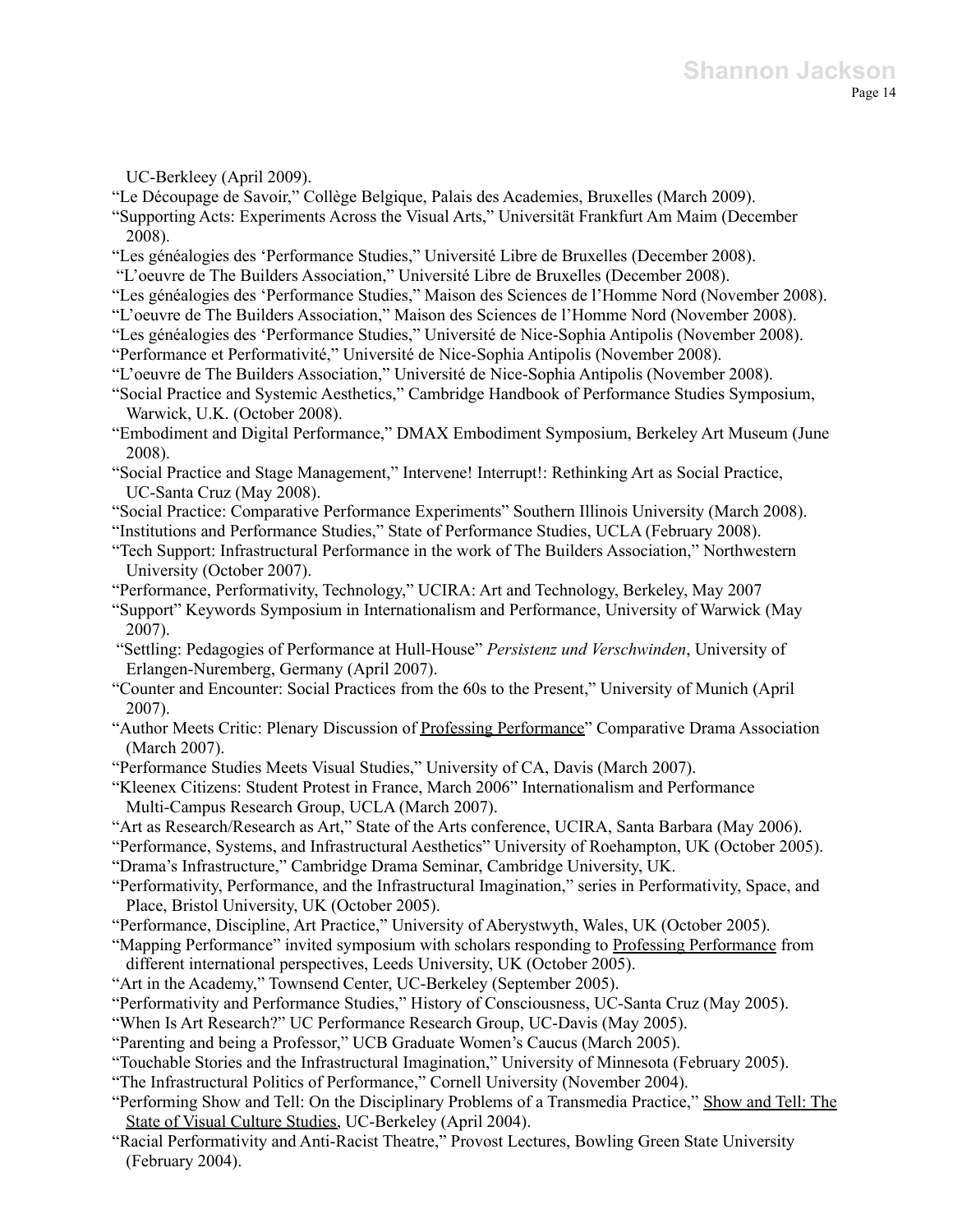"Professing Performance," Theatre and Film department, Bowling Green University (February 2004). "American Studies and Performance Studies: Hull-House Case Study," Mini-seminar in American

Culture Studies, Bowling Green University (February 2004).

"Art as Research," When is Art Research? UC-Berkeley (February 2004).

- "Racial Performativity and Anti-Racist Performance: A Meditation in Three Scenes," Performing Hybridity: symposium, University of British Columbia (October 2003).
- "Performance and Social Ethics," Performing the People, the People Performing, University of Illinois, Chicago (September 2003).
- "Jane Addams and Cultural Reform," Corporate Culture in the Progressive Era, American Studies visitor lecture, University of California, Berkeley (April 2003).
- "Studying Performance," L&S speaker series, University of California, Berkeley (October 2002 and September 2003).
- "The Visual and the Performative," symposium sponsored by the History of Art, University of California, Berkeley (October 2002).
- "Literacy and Oral Performance: Institutional Genealogies" Reading Literacy: symposium, Harvard University (April 2002).
- Institutional Genealogies," Coordinator of Two-week Graduate Seminar, University of Pittsburgh (February 2002).
- "Moving Words to Moving Pictures: Experiments in Performance," Words and Pictures, Chicago Humanities Festival (November 2001).
- "Theatricality's Proper Objects," Theatricality: symposium, Northwestern University (September 2001).
- "Why Modern Drama Is Not Culture: Institutional Blindspots in Literature, Theatre, and Cultural Studies," Modern: Drama Symposium, University of Toronto (May 2000).
- "Theory/Practice…again," Liveness: symposium, New York University (April 2000).
- "Professing Performance: Disciplinary Genealogies in Literature, Theatre, and Cultural Studies," Stanford University Speakers Series (April 2000).
- "At Proscenium's Edge: Theatre for the  $21<sup>st</sup>$  Century," Discover the Arts at Cal (December 1999).
- "Queer Domesticity and the Performance of Everyday Life at Hull-House," English Department, University of Chicago (November 1999).
- "Professing Performance: Disciplinary Genealogies," Symposium on Theatre, Media, Performance Studies, Northwestern University (October 1999).
- "Lines of Activity: Hull-House Performance and the Production of Locality," Legacies of Hull-House, Institute for the Humanities, University of Illinois (September 1999).
- "Somehow the House Seems All Upset: Gender in Performance at Hull-House," Chicago Humanities Festival*:* He/She (November 1998).
- "Somehow the House Seems All Upset: Performance, Historiography, Hull-House," Department of Rhetoric, University of California, Berkeley (October 1998).
- "Lines of Activity: Performances at/of Hull-House," Mary Ingram Bunting Institute, Cambridge, MA (May 1998).
- "Carving Out a Career," Spencer Foundation, Harvard University (February 1998).
- "Narrative in Performance" Superintendent Seminar for Professional Educators, School of Education, Harvard University (July 1997).
- "On Teaching Performance Studies," Amherst College, sponsored by Five-College Program in Performance Studies (May 1996).
- "Feminism and Cultural Studies," Program in Women's Studies, Harvard University (April 1996).
- "The Buried Child," Invited Humanist, American Repertory Theatre (March 1996).
- "Acting and Auditioning," Jones Residential Arts College, Northwestern University (October 1992). Lecture based on ethnography of Chicago theatre.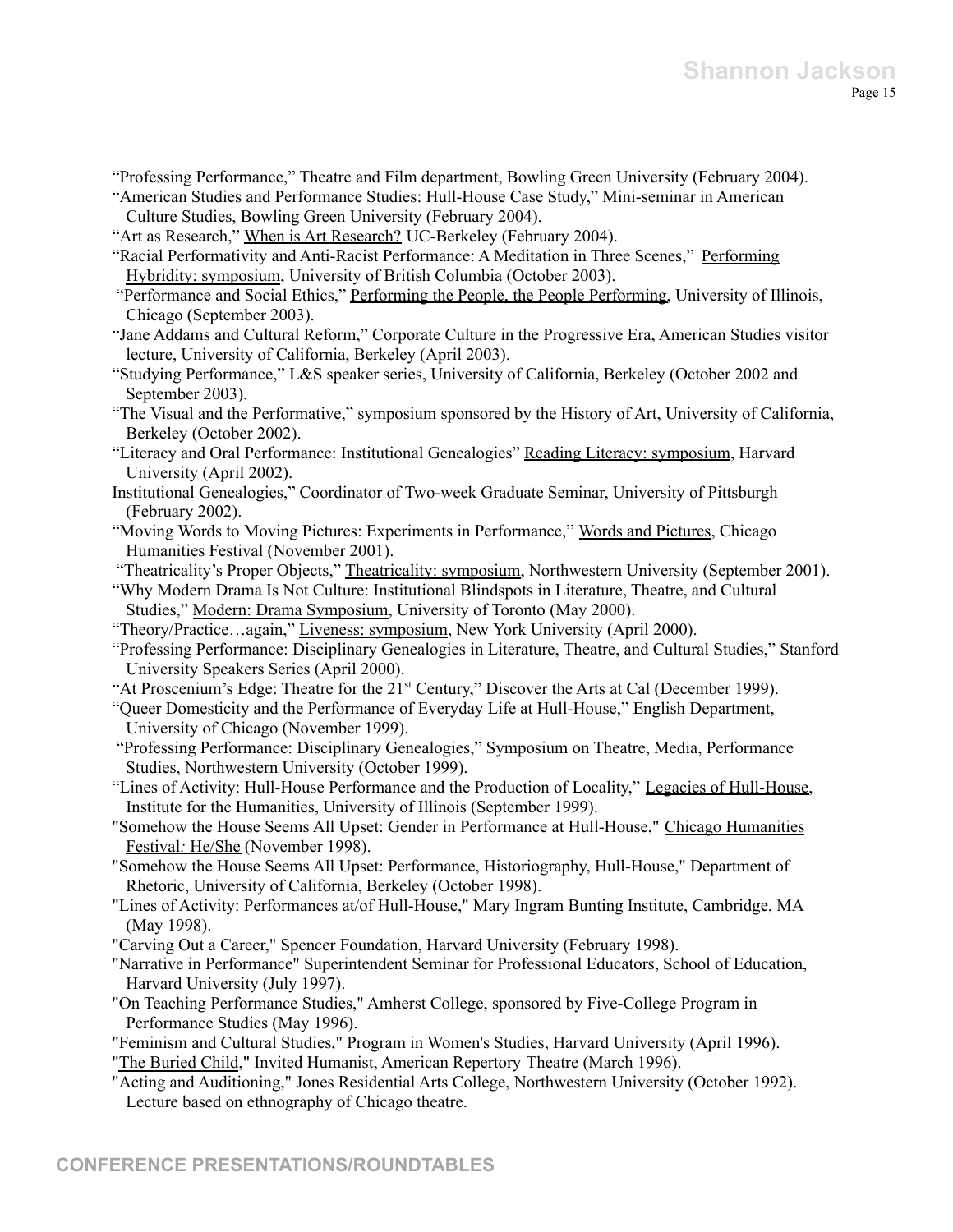- "'I Agree to the Terms': A Roundtable with the Builders Association," Skirball Theater, NYU/Art and Science Center, UCSC (April 2022)
- "On the Opportunities and Limits of Creative Incorporation," American Society for Theatre Research, San Diego (November 2018).
- "Global Urban Humanities at Berkeley," American Studies Association, Atlanta (November 2018).
- "Virtuosity: In Terms of Performance," Association for the Study of Arts of the Present Annual Conference (ASAP/9), Oakland (October 2017).
- "Remembering that the University is a 'Place': On Placemaking and Institutional Leadership in the Arts and Design," for leadership panel "Top Down—Bottom Up: Institutional Leadership in Placemaking and Placekeeping," Alliance for the Arts in Research Universities National Conference, Northeastern University, Boston (November 2017).
- "Art and California: Proximity, Place, and the Public Research University," Invited panel chair and moderator, Alliance for the Arts in Research Universities National Conference, Northeastern University, Boston (November 2017).
- "Transdisciplinary Practices: The arts in research universities," Invited panel chair and moderator, Alliance for the Arts in Research Universities National Conference, Virginia Tech (November 2015).
- "Creative Class and Urban Communities," Performance Studies International, Shanghai (July 2014).
- "The Social, the Relational, and the Participatory: A Re-evaluation," Invited panel of Contemporary Art Historians Focus Group, College Art Association, New York (February 2012).
- "Twitter's Neighbors: The Arts in San Francisco's Urban Plan," Working Session, American Society of Theatre Research, Montreal (November 2011).
- "Acting In/Stalled," Performance Studies International, Utrecht, Netherlands (May 2011).
- "Rimini Protokoll's Mobile Theatres," College Art Association, New York (February 2011).
- "Supporting Acts," Association of Theatre in Higher Education, Los Angeles (August 2010).
- "The Builders Association," Fresh Print Series, Association of Theatre in Higher Education, Los Angeles, July 2010
- "Katrina's Aesthetics," International Federation of Theatre Research, Munich (2010).
- "Welfare Melancholia: The Public Works of Michael Elmgreen and Ingar Dragset," Socialist Imaginary Seminar, ASTR, Puerto Rico, November 2009.
- "Mierle Laderman Ukeles and the Infrastructural Politics of Performance," Performance Studies International, Copenhagen, August 2008.
- "When "Everything Counts": Space and Performance Historiography" ASTR-Symposium on Performance Historiography symposium, Arizona, November 2007.
- "Queer Welfare," Performance Studies International, New York, November 2007.
- "What is the 'social' in Social Practice?" Seminar on Collaboration and the Avantgarde, American Society of Theatre Research, November 2006
- "Systemic Pain and Relational Aesthetics," Performance Studies International, London, June 2006
- "The Ph.D. in Theatre: Trends and Challenges," invited panel, Association of Theatre in Higher Education, San Francisco, July 2005.
- "A Federated Avantgarde," International Federation of Theatre Research, University of Maryland, June 2005.
- "Disciplines in Pain: Roundtable on Performance Studies and Visual Studies," Performance Studies International, Brown University, April 2005.
- "When Everything Counts: Scholarship in Theatre Studies and Performance Studies," Performance Studies International, Brown University, April 2005.
- "Topdog's Family Values," American Society for Theatre Research, November 2004.
- "Theatre Studies, Performance Studies, Anti-Theatricality: Invited roundtable on disciplinary definition," Association of Theatre in Higher Education, August 2004.
- "Touchable Stories and the Infrastructural Imagination," Organization of American Historians, March 2004.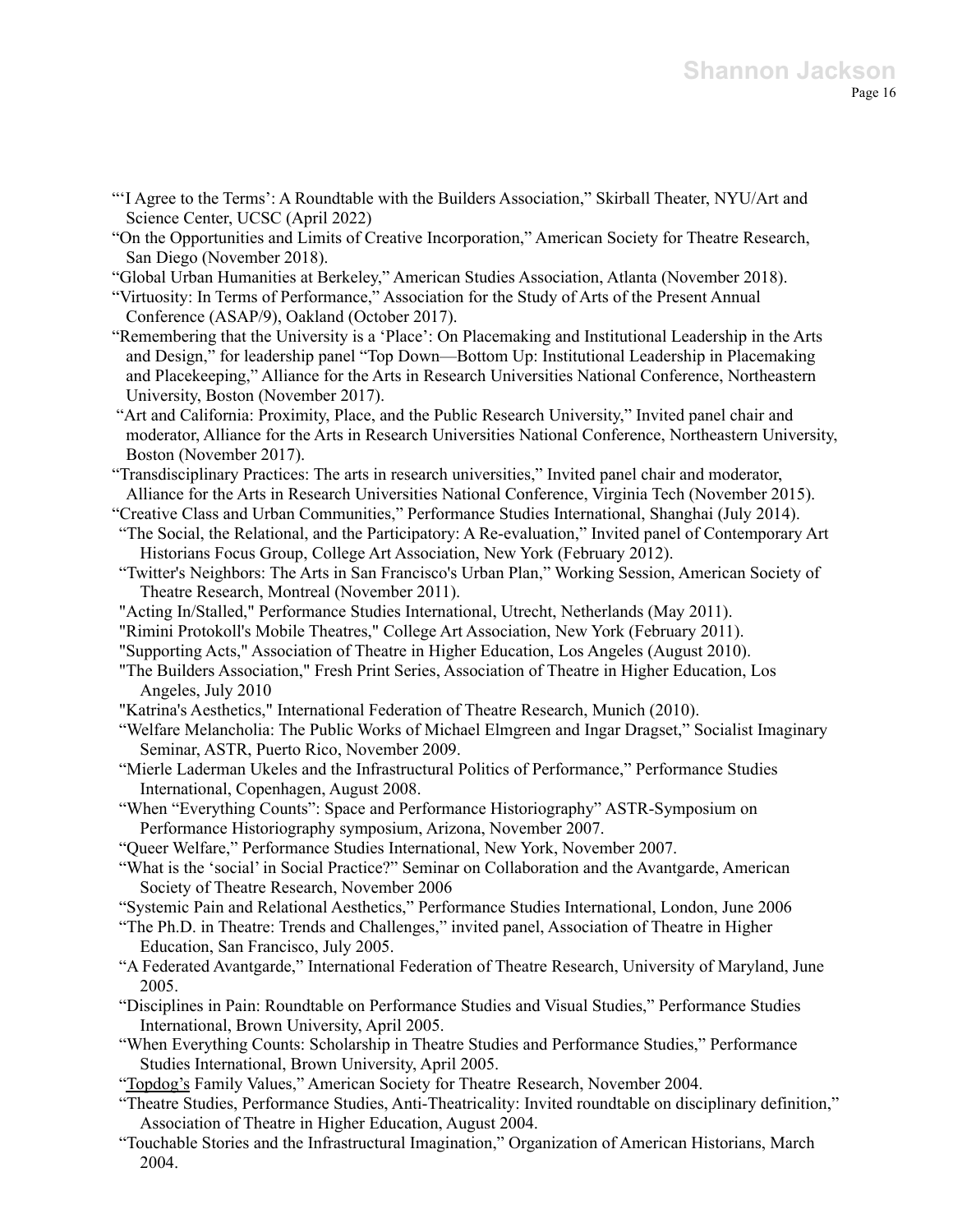"Professing Performance" National Communication Association, November 2003

- "Feminist Performance History: Roundtable," American Society for Theatre Research, Toronto, November 2002
- "Performance and Performativity: Roundtable," Association of Theatre in Higher Education, San Diego, August 2002.
- "Research and Publications Panel," Association of Theatre in Higher Education, San Diego, August 2002.
- "Performance Post 9/11: Roundtable," Association of Theatre in Higher Education, San Diego, August 2002.
- "Realizing a Discipline: Institutional Genealogies," Seminar Coordinator, American Society for Theatre Research, San Diego, November 2001.
- "Theatricality Revisited: Modernist Legacies, Disciplinary Blindspots," Modernist Studies Association, Houston, October 2001.
- "The New Student," Featured Seminar, Association for Theatre in Higher Education, Chicago, August 2001.
- "Hull-House Performance: Cultural Histories of Social Reform," Organization of American Historians, Los Angeles, April 2001.
- "Feminist Historiography Roundtable," Association for Theatre in Higher Education, Washington D.C., August 2000.
- "Touchable Stories and the Infrastructural Imagination," Performance Studies International, Arizona, March 2000.
- "Queer Domesticity: The Performance of Everyday Life at Hull-House," Modern Languages Association, Chicago, December 1999.
- "Gender and Performance Historiography," National Communication Association, Chicago, November 1999.
- "Writing "lines of activity": Queer Domesticity and the Performance of Everyday Life at Hull-House," American Studies Association, Montreal, October 1999.
- "Professing Performance: Disciplinary Genealogies," Performance Studies International, Wales, April 1999.
- "State of the Profession: Emerging Scholars," Association for Theatre in Higher Education, San Antonio, August 1998.
- "Public Pentimento and Gendered Remembering: Playing Chicago," Modern Languages Association: Drama Division, Toronto, December 1997.
- "Sounding White Privilege, Publicizing White Sounds," American Studies Association, Washington D.C., October 1997.
- "State of the Profession," Plenary Speaker, American Society for Theatre Research, San Antonio, November 1997.
- "Laboring Bodies," Women and Theatre Conference, Chicago, August 1997.
- "Performance Activisms: Alternative Playgrounds," Rethinking Marxism, University of Massachusetts-Amherst, December 1996.
- "Performance and Deterritorialization: Gender, White Privilege, Pedagogy," American Society for Theatre Research, Pasadena, 1996.
- "Pedagogy and White Privilege: Performing Nadine Gordimer," Speech Communication Association, San Diego, 1996.
- "Performance and the Animate Past: A Particular History of the Nation," Association for Theatre in Higher Education, New York City, 1996.
- "Theatre Studies/Performance Studies/Literary Studies: A Migratory History," Performance Studies Association, Chicago, 1996.
- "Municipal Play-Housekeeping: Gender, Performance, and Urban Reform," Association for Theatre in Higher Education, San Francisco, 1996.
- "Refracting Selves: Locating Autobiographical Acts," Speech Communication Association, New Orleans,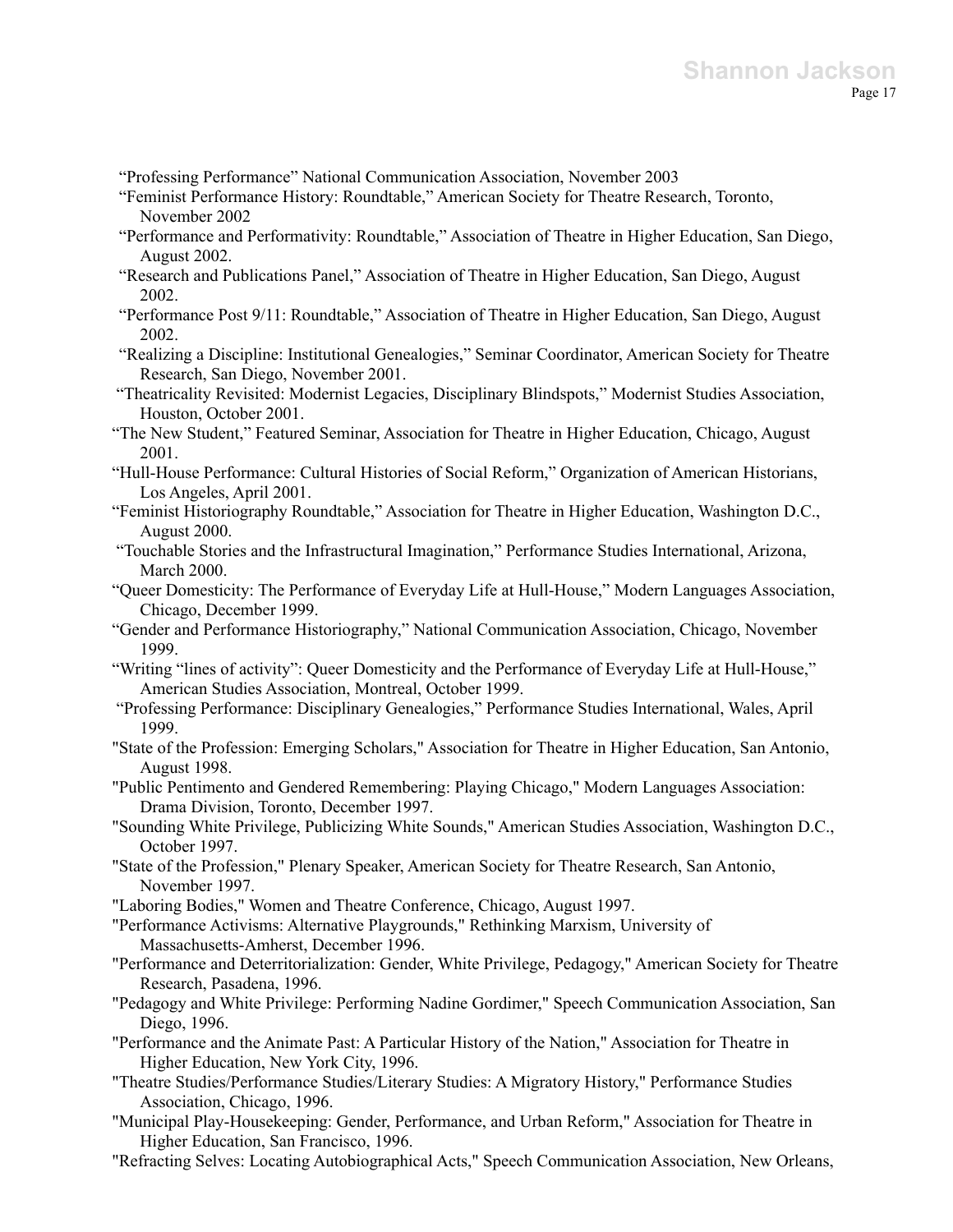1994.

- "From the Fingerprint's Perspective: Performance, Labor, and the Historical Fetish," Association for Theatre in Higher Education, Chicago, 1994.
- "Progressive 'Reformance': Heterochrony, Heteroglossia, and Hull-House Historiography," Association for Theatre in Higher Education, Chicago, 1994.
- "Interspatiality: Toward a Theory of Performance Historiography," Mid-American Theatre Conference, Minneapolis, 1994.
- "Memory and Performance: An Interpretive Turn in Feminist Historiography," Speech Communication Association, Miami, 1993.
- "Hull-House Cultural Practice: Performance Legacies and Progressive Paradoxes," Speech Communication Association, Miami, 1993.
- "Drama and Adaptation: Representing the Voices," Association for Theatre in Higher Education, Philadelphia, 1993.
- "A Cultural Semiotics of Casting," American Society for Theatre Research, 1992.
- "Making Ethnography and the Audition Like a Performance," Speech Communication Association, Chicago, 1992.
- "Staging a Scrapbook: Adrienne Kennedy's Rooms of Re-collection," Association for Theatre in Higher Education, Atlanta, 1992.
- "Rooms of Re-collection: Adrienne Kennedy's Postmodern Art of Memory," The Black Theatre Network, Detroit, 1992.
- "The Performance of Power in Beckett's Catastrophe," Mid-American Theatre Conference, Kansas City, 1991.

## **UNIVERSITY SERVICE**

### **Harvard University**

- —Faculty Council, appointed untenured humanist, 1996-7
- —Performance Studies Series Coordinator, Center for Literary and Cultural Studies
- —Committee on Degrees in Literature; Literature Curriculum Committee; Tutorial Board
- —Committee on Dramatics
- —Committee on Special Concentrations
- —Hoopes Prize Committee, 1996, 1997
- —Appointed Faculty, Institute for Advanced Training, American Repertory Theatre
- —Search Committee for joint junior position in Afro-American Studies and English
- —Search Committee for senior professor of Drama in English, Non-Voting Member
- —Spencer Lecture Committee, Department of English
- —Visiting Lecturers Committee, Department of English
- —Mellon Faculty Mentorship Program
- —Radcliffe Partnership Program
- —Ad-Hoc Committee member on undergraduate curriculum in Cultural Studies
- —Senior Common Room, Adams House

## **University of California, Berkeley**

## Theater, Dance, and Performance Studies

- —In-lieu Department Chair, Promotion Evalution, 2020
- —Chair Promotion Review Committee, 2020
- —Chair, Promotion Review Committee, 2020
- —Chair, Appointment Committee, 2020
- —Chair, Tenure Review Committee, 2017
- —Chair, Tenure Review Committee, 2016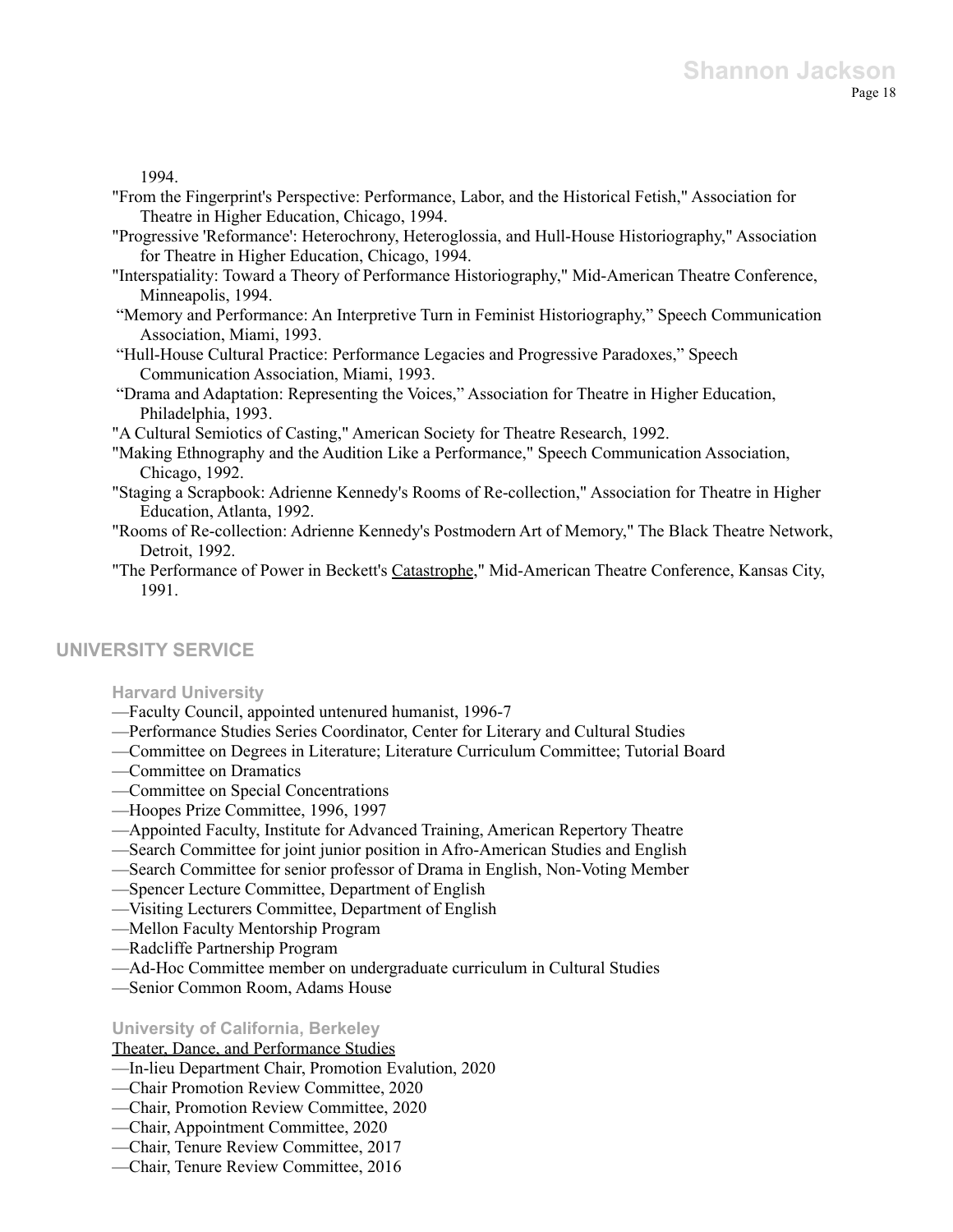- —Chair, Mid-Career Review Committee, 2014
- —Member, Graduate Admissions Committee, 2016
- —Graduate Placement Director, 2013-2014
- —External Relations Committee, 2013-2015
- —Personnel Committee, 2013-2015
- —Head of Graduate Admissions Committee, 2011, 1998-2008
- —Acting Head Graduate Advisor, Performance Studies, (Spring/Fall 2011)
- —Department Chair, Theater, Dance, and Performance Studies, 2006-2010 (on leave 2008/09)
- —Co-director, Berkeley Dance Project, Spring 2008.
- —Chair, TDPS Search Committee, Assistant Professor in Dance Studies/Practice, 2007/08.
- —Chair and/or Member Events Committee, 2006-2010.
- —Member, Production Committee, 2006-2010
- —Member and/or Chair, Undergraduate Curriculum Committee, 2006-2008
- —Director of Graduate Studies, Performance Studies, 1998-2008.
- —NRC Facilitator, Performance Studies 2006/07
- —Chair, TDPS Search Committee Open Rank in Performance Studies, 2006/07
- —Principal Faculty Sponsor, Artist Residency with The Builders Association 2007
- —Summer Chair, Theatre, Dance, Performance Studies, 2004, 2005, 2006
- —Chair, TDPS Search Committee for Tenure-track Professor of Dance, 2003.
- —Recruitment/Hiring Review Committees, TDPS/American Studies 2002, Film/Dramatic Art, 1999
- —Faculty Mentor, Wymore, Catanese, Steen, de Kosnik, Marino (TDPS)
- —Executive Committee, Doctoral Program in Performance Studies, 1998-ongoing.
- —Member, Graduate Admissions Committee, Performance Studies, 1998-ongoing.
- —PS Graduate Executive Committee, 1998-ongoing
- —Search Committee, African-American Theatre, TDPS, 2001-02.
- —Search Committee (interim chair), Directing, Dramatic Art, 1999-2000, 2000-01
- —Faculty Advisor, Townsend Working Group in Performance Studies, 2000-01, Townsend Working Group in Dance Studies, 2005-ongoing
- —Chair, CTA Visitors, Outreach, Artsbridge, Cross-campus coordination, 1999-00
- —Undergraduate Curriculum Committee, Dramatic Art and Dance, 1998-2000
- —CTA Production and Performance Planning Committee, 1999-00 (3-PAC)
- —Library Committee, Dramatic Art and Dance, 1998, 1999
- —Affirmative Action Grievances Committee, Dramatic Art and Dance, 1999
- —CTA Public Relations, Newsletter, Website Committee, 1999
- —Acting Head Graduate Advisor, Doctoral Program in Dramatic Art, Fall 1998

## Rhetoric

- —Graduate Student Instruction Coordinator, 2016-2021
- —Placement Director, 2013/2014
- —Dissertation Retreat Committee Member, 2011
- —Chair's Advisory Committee, 2009-2011
- —Principal Faculty Sponsor, Touchable Stories Artist Residency, 2006/07.
- —Committee on Graduate Curriculum Revision, 2005-06
- —Rhetoric Grievances Advisor, 2005-06
- —Rhetoric Graduate Admissions, 2004-5
- —Faculty Mentor, Esmeir (Rhetoric)
- —Rhetoric Affirmative Action Advisor, 2004-5
- —Rhetoric/Film Search Committee in Avant-Garde Film, 2004-5.
- —Undergraduate Curriculum Committee, Rhetoric, 2003-4
- —Rhetoric Search Committee for Early Modern/Rhetoric of Science, 2002
- —Rhetoric/Film Search Committee in American Film History, Film, 2002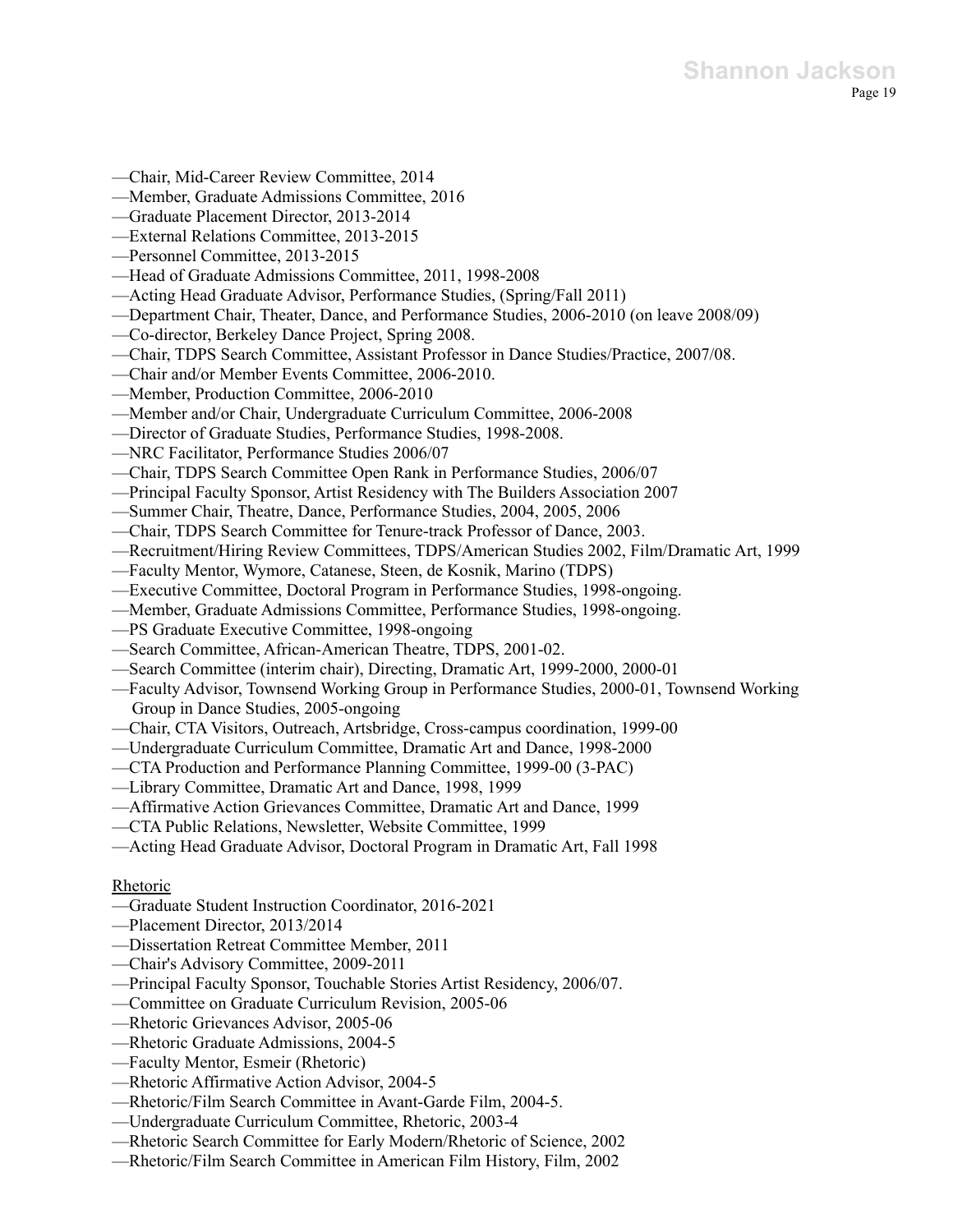—Promotion Review Committees, Rhetoric 2003, 2000.

—Affirmative Action Chair, Rhetoric, 2002-3

### Campus

- —Associate Vice Chancellor of the Arts and Design, 2015-2021
- —Director, Arts Research Center, June 2010-2017.
- ––Member, Creative Curriculum Committee, 2015-2017
- —Member, Promotion Review Committee, History of Art, 2016.
- —Member, Global Curriculum Committee, 2015-2017
- —Assistant to the Vice Provost for the Faculty, 2013-2015
- —Chair, The Budget Committee, July 2012-June 2013.
- —Member, Steering Committee, Mellon-funded Global Urban Humanities at Berkeley, 2013-ongoing
- —Member, A & H Humanities Council, January 2013-2014
- —Member, A & H Arts Council, July 2012-2014
- —Member, Divisional Council of Academic Senate, July 2012-June 2013
- —Member, WASC Steering Committee
- —Member, The Budget Committee, July 2010-June 2012.
- —Phi Beta Kappa Ceremony Speaker, May 2011.
- —Member, Year-long Planning Committee, Values Institute, 2010/2011.
- —Berkeley-Taipei Forum, Moderator, International University Relations, Taipei, September 2010
- —So-Cal Campaign Moderator, "Creativity and Right Brain Thinking," University Relations, Santa Monica, October 2009
- —Executive Committee Member/Strategic Planning, Berkeley Center for New Media, 2007-ongoing.
- —Humanities Representative, Beatrice Bain Executive Board, 2010/11.
- —Trustee/Chancellor's Representative, Board of Trustees, Berkeley Art Museum/Pacific Film Archive, 2010-ongoing
- —Member, Dwinelle Hall/Annex Space Planning Committee, 2007-ongoing
- —Member, Lower Sproul Plaza and Environs Program Committee, 2007-ongoing.
- —Member, Facilities Committee, Cal Performances Board of Trustees, 2006-2010.
- —Member, Long-Range Planning Education and Outreach Committee, Cal Performances Board of Trustees, 2007-2010.
- —Co-Chair, Artistic Advisory sub-Committee, Cal Performances Board of Trustees, 2007-2010.
- —Member, Hearst Gym Program Committee, 2006-ongoing
- —Member, Dean's Ad-Hoc Committee on Development in Arts and Humanities, 06/07.
- —Member, Executive Committee, Consortium for the Arts, 2006-2009.
- —Member, Arts Advisory Committee, Berkeley Art Museum, 2006-ongoing.
- —Chair, Dean/BC-appointed Ad-Hoc Committee for Evaluating Arts Faculty, 2006.
- —Townsend Mentor/Counterpart for Associate Professor Fellow, Linda Rugg, 2006
- —Principal Convener, Strategic Working Group: "When Is Art Research?" Townsend Center, 2005/06.
- —Member, Townsend Discovery Selection Committee, 2005
- —Member, Chancellor's Advisory Committee on Dependent Care, 2004-2010.
- —Member, Ad-Hoc Strategic Task Force on Campus Childcare, 2008
- —Member, Academic Senate Faculty Welfare Committee, 2003-2009.
- —Core Faculty, Arts Reseach Center, 1999-ongoing
- —Una Lecture Committee, 2001, 2002, Avenali Lecture Committee, 2004, Townsend Center
- —Bancroft Faculty Advisory, Rare Books after 1815 Committee, 2002-ongoing.
- —Advisory Committee for Beatrice Bain Research Group in Gender and Sexuality, 1998-ongoing
- —Seminar Coordinator: "Laurie Anderson," Consortium for the Arts, Fall 1999
- —Faculty Consultant, Oral Communication Education, Haas School of Business
- —Summer Fellow, Seminar in American Cultures, 1999
- —Campus Advisory Committee on the Creative Arts, 1999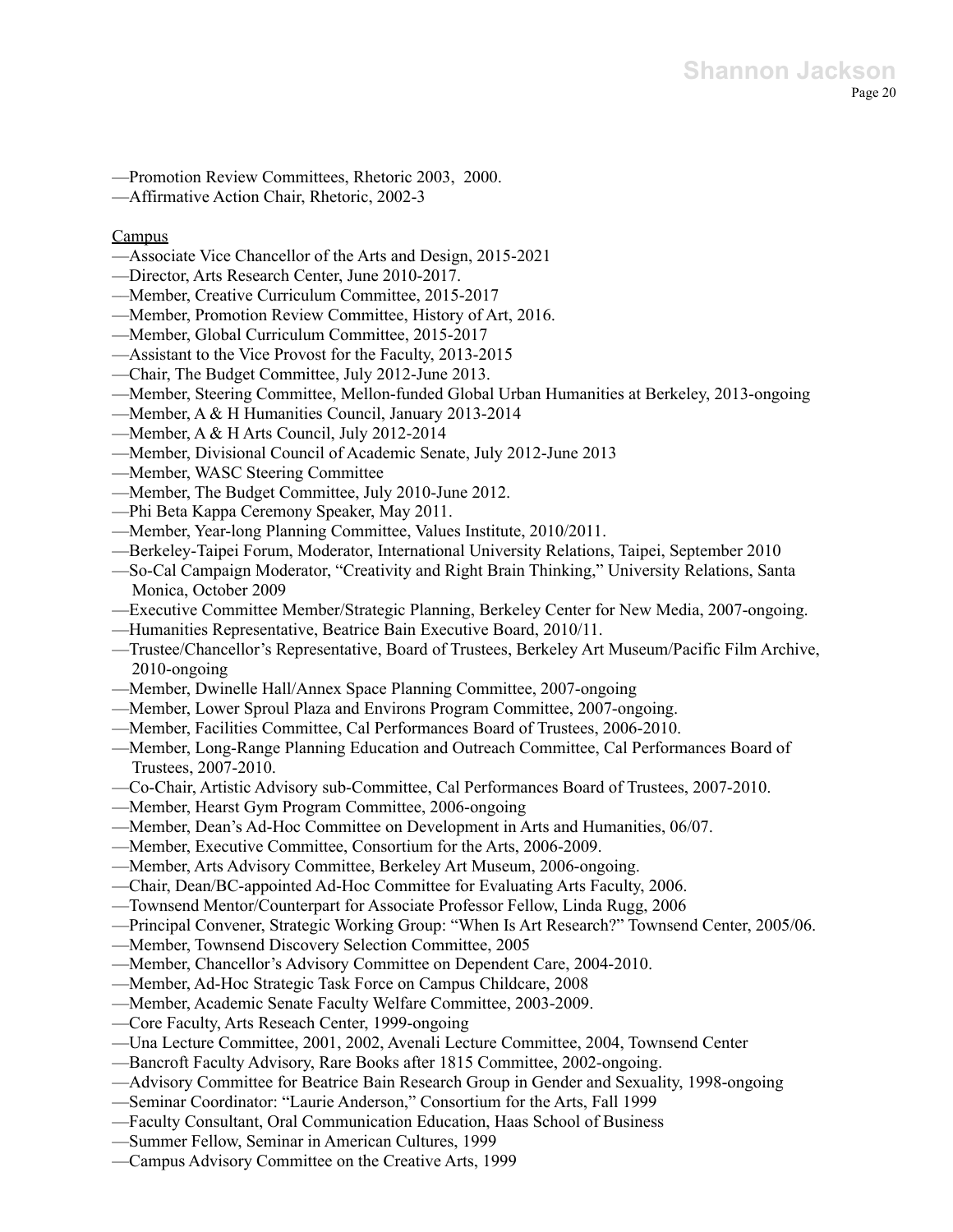—Ad-Hoc Promotion Evaluator, 2002, 2003, 2004, 2005

System-wide Service

- —Member, UCB Representative, University Committee on Academic Personnel (UCAP), 2013-2014
- —Board Member, UC Institute for Research in the Arts, Executive Policy Board, Proposal Evaluator, 2009-2014
- —Member, UCB Representative, UC Faculty Welfare Committee, 2005-2006
- —Member, Co-Director, 2007-08, Multi-Campus Research Group, "International Theatre and Performance," 2006-2008

## **PROFESSIONAL SERVICE**

**Professional Evaluation**

- —Chair, External Review Committee, Performing and Media Arts, Cornell University (2022)
- —External Review Committee, Theater Department, University of California, Santa Cruz (2020)
- —Selection Committee, Open Spaces Artist Grants, Kenneth Rainin Foundation (2017/2018)
- —Chair, External Review Committee 2017, Department of Theatre Program Review, Brown University
- —External Review Committee 2016, Department of English, Linguistics, and Theater, National University of Singapore
- —Convening Participation and Evaluator, Performing Arts in Universities, Mellon Foundation, April 2016
- —Nominator/Evaluator, Macarthur Foundation, 2007, 2014, 2015, 2017, 2018, 2020
- —Jury Committee, Bay Area Now 7, (Visual Art Category) Yerba Buena Center for the Arts, 2014
- —Jury Committee, Headlands Center for the Arts (Performance Category), 2013
- —Advisor/Evaluator, Stockholm Art as Research Platform, new joint program with three performing arts universities in Stockholm, Sweden, 2013.
- —Proposal Evaluator, European Research Council, Cultural Division, 2013
- —Prize Council, Socially-Engaged Artist of the Year Award, Vera List Center for Art and Politics, The New School, 2011-ongoing.
- —Nominating Committee, Alpert Award in Outstanding Theatrical Practice
- —MAPP Advisor, The America Project, 2011.
- —YBCA-You Advisory Council: Evaluator for new audience engagement program, 2011-2015.
- —Jury Committee: *Des Voix Found in Translation,* French/US Exchange in Contemporary Playwriting, sponsored by French Consul General (2011)
- —Manuscript Evaluator, Theater Journal, (ongoing)
- —Manuscript Evaluator, (ongoing) Cambridge UP, Routledge, Palgrave Macmillan, Duke UP.
- —Editorial Board, Text and Performance Quarterly, 2004-2009.
- —Editorial Board, American Theatre and Drama, 2003 ongoing.
- —Editorial Board, Cultural Studies, 2000- 2010.
- —Editorial Board, Theatre Topics: Journal of Dramaturgy, Pedagogy, and Performance Studies, 1999 ongoing.
- —Judge, Theory and Criticism Graduate Debut Panel, Association for Theatre in Higher Education, 2004-2008, 2010.
- —Selection Committee, National Endowment for the Humanities, D.C. 2005
- —Judge, Gerald Kahan Prize, American Society for Theatre Research, 1998, 1999, 2000, 2001.
- —Judge, Randolph Edmonds Prize, Black Theatre Network, 1998-2002
- —Proposal Evaluation of Women and Theatre division of ATHE, 1998.
- —Manuscript Evaluator, 1995-ongoing, University of California Press, University of Minnesota Press, Wesleyan University Press, University of Michigan Press, University of Wisconsin Press, Cambridge University Press, Routledge, Palgrave Macmillan, Massachusetts Institute of Technology Press, Theatre Journal, Theatre Survey (and as editorial board member listed above)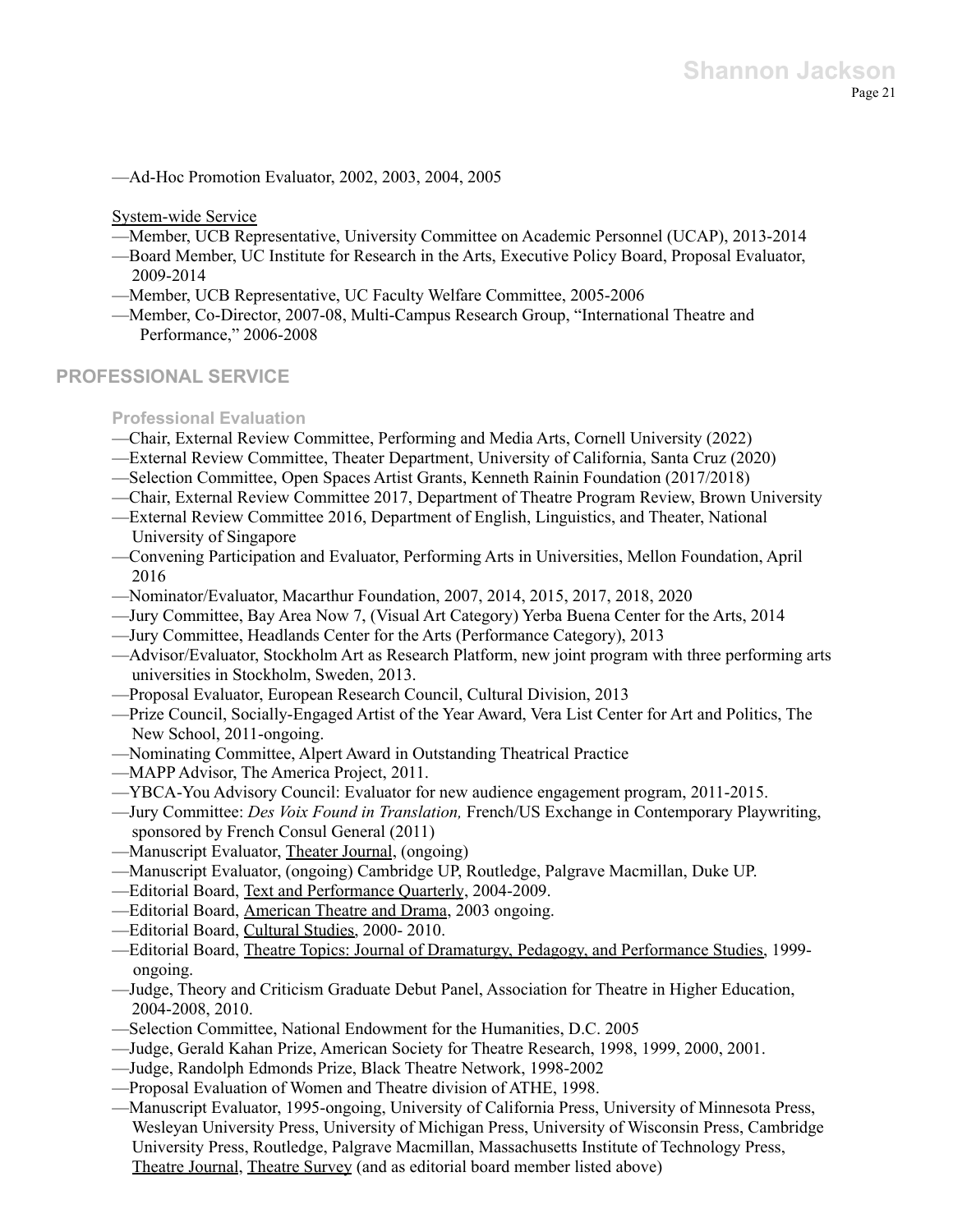—External Review Committee 1998, Department of Theatre Program Review, Colorado College

- —External Review Committee 2007, World Arts and Cultures Department, UCLA
- —External Review Committee 2011, English, Theater, and Linguistics, Singapore University
- —Tenure/Promotion/Hiring Evaluator: Brown University (2004, 2011, 2017), University of Wisconsin-Madison (2005), University of Wisconsin, Milwaukee (2018); Harvard University (2003, 2004, 2005, 2005, 2010), Yale University (2005), University of Michigan (2006), College of William and Mary (2005). Columbia University (2006), CUNY Graduate Center (2005), Northwestern University (2003, 2005, 2006, 2008), University of Texas, Austin (2006), UCLA (2006), UC-Santa Barbara (2006), University of North Carolina, Chapel Hill (2005,. 2006), Rutgers University (2006), University of Notre Dame (2006), Bates College (2007), Stanford University (2007, 2011, 2017), Cornell University (2004, 2007, 2018), UC-Davis (2007, 2009), UC-Irvine (2008, 2008), Barnard/Columbia (2008), UCLA (2009), University of Arizona (2010), University of Minnesota (2010), Trinity College, Dublin (2011), U of Wisconsin, Milwaukee (2011), Kings College, London (2011), University of Michigan (2011), Harvard University (2012), EHSSS (2013), Temple University (2013), Queen Mary University, London (2014), Ramapo College (2014), University of Chicago (2014), SUNY-Buffalo (2015), Harvard University (2015).

### **Conference Planning and Public Service (on and off campus)**

- Lecture Series Organizer, Arts + Design Mondays @ BAMPFA Co-curated by the Arts, Technology and Culture Colloquium; the Arts Research Center; Berkeley Center for New Media; College of Environmental Design; Graduate School of Journalism; Jacobs Institute for Design Innovation; the Program in Critical Theory; Regents' Lectureship Program; the Doreen B. Townsend Center for the Humanities; and the Departments of Art Practice and English (2016-2021).
- —Lecture Series Co-Organizer, Arts + Design Thursdays @ BAMPFA, a weekly open classroom for students and community, created in collaboration with multiple campus partners and art venues, (2015-2021).
- —Co-Convener, "The Arts and Public Service: A Gathering," Co-hosted by SFMOMA and UC-Berkeley, San Francisco, (June 2017).
- —Moderator and Event Organizer, "Urban Ghosts: The Future Of Artists, Place and Displacement in The American City in partnership with the Division of Equity and Inclusion at UC Berkeley (January 2017).
- —Symposium Organizer, "Minding Time: Celebration of "Time Zones" in Print, Exhibition, and Online," (November 2016).
- —English Institute Conference Team, "Time," University of Chicago (September 2017)
- —Symposium Organizer, CROSS SECTOR, on arts collaboration across sectors, with speakers from Minnesota Street, OMCA, SFMOMA, For-Site, Headlands Center, SFAC, Betti Ono, Open Engagement, Queens Museum, A Blade of Grass, Creative Capital, and many others (April 2016)
- —Lecture Series Organizer, Art, Technology, and Global Circulations Year-long series in collaboration with ARC and Berkeley Center for New Media (2015/2016)
- —Lecture Series Co-Organizer, "Thinking through the Arts + Design at Berkeley: Architecture of Life," Weekly series during the Spring 2016 semester, Berkeley Art Museum/Pacific Film Archive.
- —Symposium Organizer, "ReVisions in Time," Arts Research Center (November 2015)
- —English Institute Conference Team, "Figure," Yale University (September 2015)
- ––Symposium Organizer, Questioning Aesthetics, Arts Research Center (March 2015): In celebration of the new Encyclopedia of Aesthetics, including 14 speakers from a range of art and design fields.
- —Lecture Series Organizer, Art, Technology, and Activism: On the Anniversary of the Free Speech Movement. Year-long series in collaboration with ARC and Berkeley Center for New Media
- —Symposium and Practicum Organizer: Valuing Labor in the Arts, an exploration of the economic underpinnings of the contemporary cultural sector, with participation from sixteen artists and scholars who thematize economics and labor in their art and writing practice.
- —Think Tank Organizer: Nordic Time Zones, 20-person think tank on history of experimental art practice in Norway, Oslo, March 2014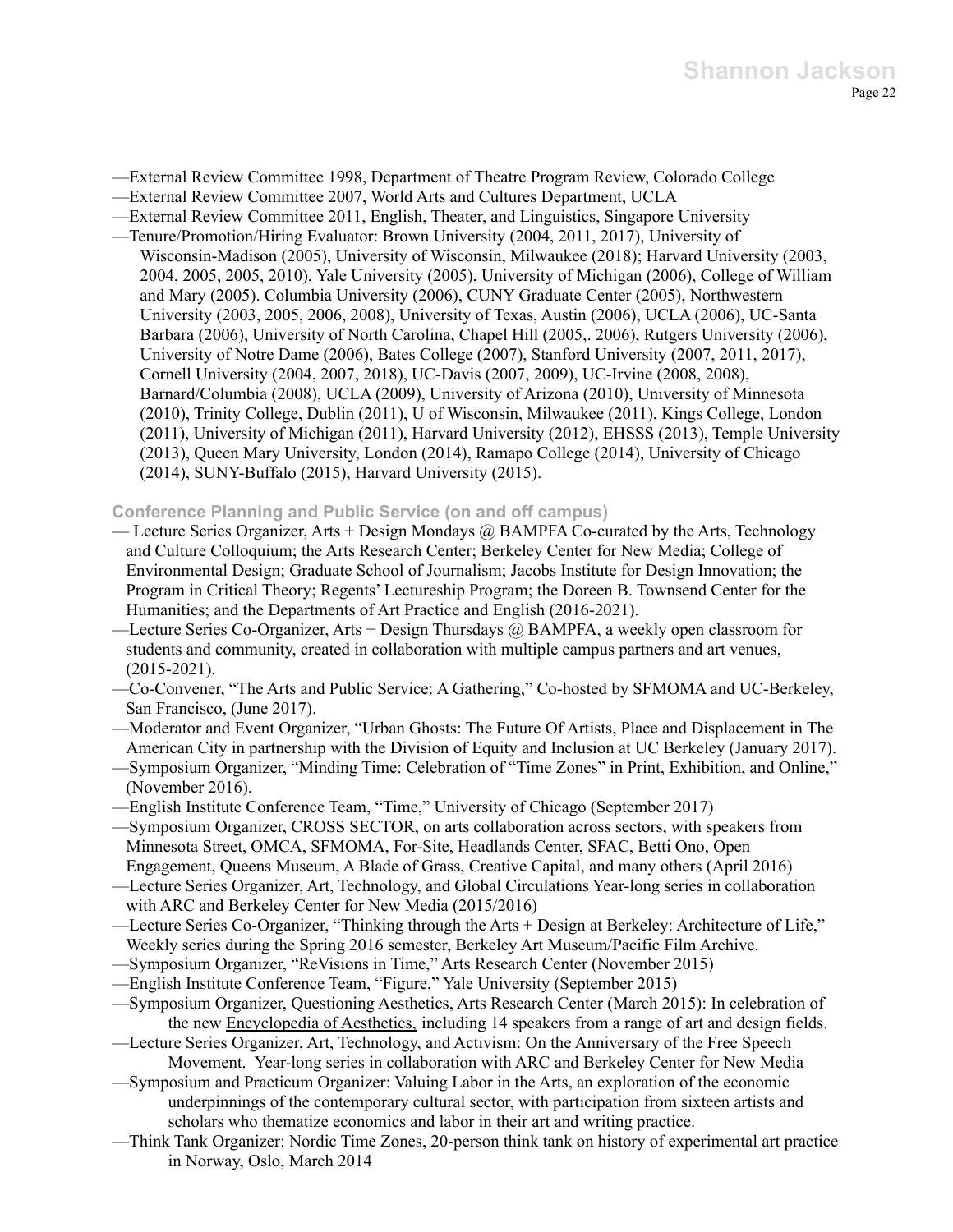- —Symposium Organizer: Living Time: Art and Life after "Art-into-Life," an international symposium with scholars, artists, and curators exploring past and contemporary art movements in Russia, Serbia, Poland, China, the United States, Brazil, Norway, Denmark, and more. (February 2014)
- —Think Tank Organizer: "Measuring" Impact in the Arts, 20 person think-tank of arts administrators and scholars on the potentials and perils of new 'impact' research methods. (January 2014)
- —Workshop Organizer, Creative Time Summit: Bay Area; with California College of the Arts, October 2013.
- —Symposium Planner, "Re-imagining the Urban: Bay Area Connections Across Art and Public Space," 200-person symposium including artists, scholars, urban planners, and community activists, September 2013.
- —Symposium Co-Planner, "A Way of Working: Theaster Gates," Vera List Center for Art and Politics, The New School, September 2013
- —Symposium Co-Planner, "Spiraling Time," international symposium of artists, curators, and scholars exploring time-based art in Latin America. (April 2013)
- —Faculty Organizer, Avenali Lecturer Stan Lai, Mini-Residency (March 2013). Planned and/or hosted a series of events with several departments involving UCB alum and distinguished artist, Stan Lai.
- —Symposium Co-Planner, "Temporal Shifts," international symposium of artists, curators, and scholars exploring time-based art in China and Taiwan. (March 2013)
- —Workshop Co-Planner, "Creative Time Summit: Bay Area, with California College of the Arts" a keyword-based workshop and live-streaming of the Creative Time Summit, involving artists, students, and faculty from UCB, CCA, and the Bay Area arts community (October 2012)
- —Symposium Organizer, Making Time: on film, dance, theatrical, and visual art experimentation in time-based art, invoking artists, choreographers, scholars, curators, and video makers who speak from different positions on the making and evaluation of hybrid art practice, April 2012.
- —Symposium Organizer, ART/CITY: on the role of the arts in vitalization urban neighborhoods and civic engagement, involving city leaders, urban planners, public artists, and community organizers, March 2012.
- —Workshop Co-Planner, "Occupy as Form," a keyword-based workshop and think tank involving artists, students, and faculty from UCB, CCA, UCD, YBCA, and the surrounding Bay Area arts community
- —Symposium Organizer, Situated: Time-Based Arts and Neighborhood Ecologies, Arts Research Center +coordinated symposium on expanded art and social engagement with visiting artists, scholars, curators, and Berkeley faculty, October 2011.
- —Brown Bag Lunch Series Organizer: Arts Research Center coordinated Fall lunch series, pairing selected visitors with Berkeley faculty, Fall 2011.
- —Civic Retreat Organizer, Central Market Arts, Arts Research Center coordinated retreat and reflection for civic leaders, non-profit leaders, and arts organizations about the role of the arts in San Francisco's Central Market neighborhood, September 2011.
- —Program Committee, American Society for Theatre Research, 2011. Selected roster of plenary speakers and working sessions from 150 submitted proposals.
- —Symposium Organizer, "Curating People" (Spring 2011), Arts Research Center coordinated on the mutual redefinition of visual and performing arts and on the role curators play in supporting experimental artwork.
- —Symposium Organizer (Spring 2011), "Conjoined Histories: Race, Disability and American Popular Culture," Arts Research Center coordinated conference in response to the nonprofessional premiere of Philip Kan Gotanda's *I Dream of Chang and Eng*.
- —Faculty Sponsor, Artistic Residency with Philip Kan Gotanda. Coordinated grant-writing and event-organization in support of producing of Gotanda's new play, directed by UCB professor Peter Glazer.
- —Co-sponsor, BILD project on Staff Diversity; co-sponsored with the administrators in staff diversity a BILD grant to support the creation of an Interactive Theatre Workshop to promote reflection and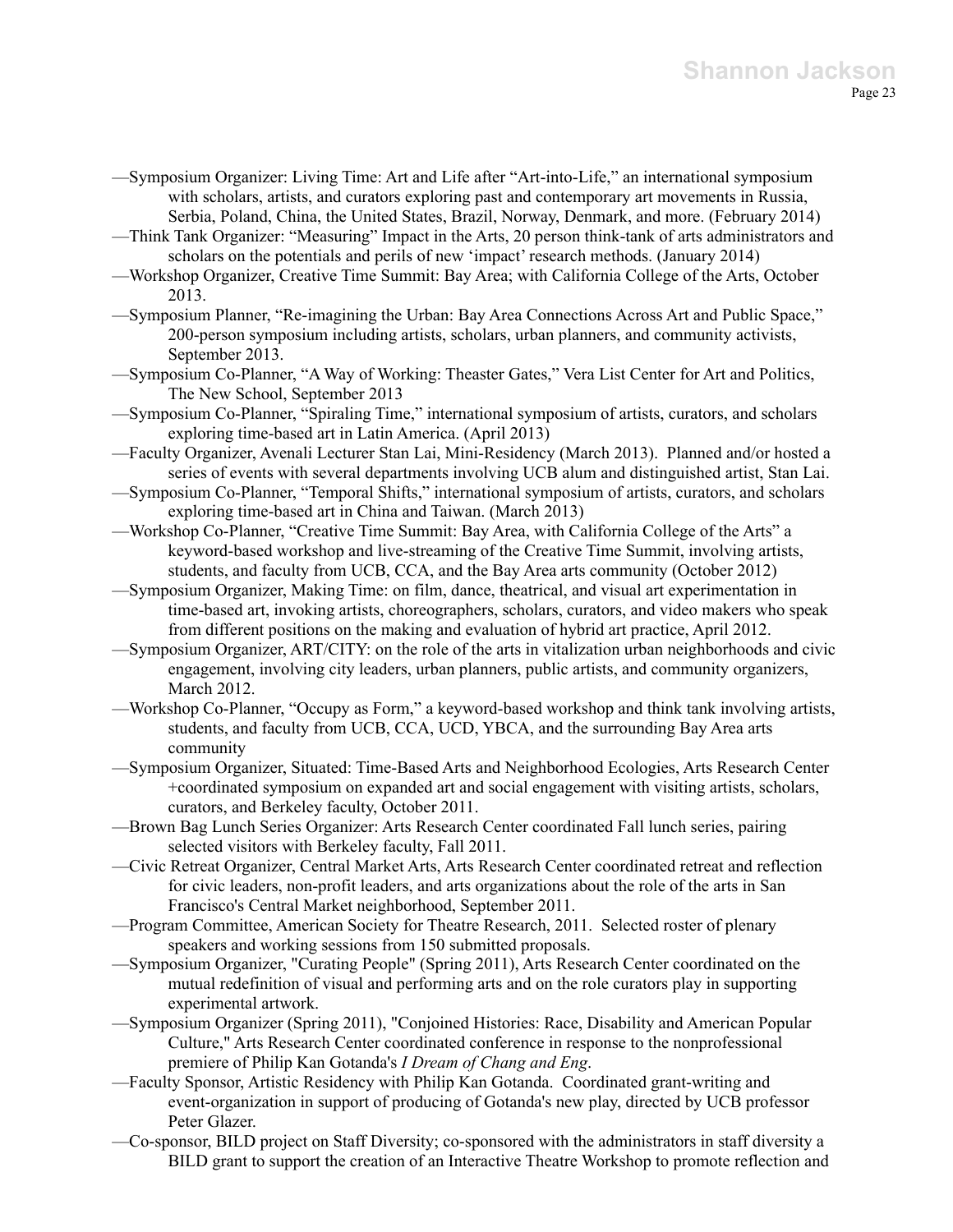action on diversity issues in the campus work environment. (See Grants section)

- —Co-Principal Investigator, Symposium Co-Coordinator: Arts/Neighborhoods/Social Practice. Awarded a 2007/08 Berkeley "Futures" grant to support research and collaboration with the Center for Community Innovation to join empirical investigation into community development with art-based investigations into a coordinated research plan for the study of the role of art in community development. Sponsored a January 2008 conference that drew over 100 participants from the greater Bay Area in addition to UCB faculty and students (see Grants section).
- —Principal Faculty Sponsor: Continuous City with The Builders Association, 2007. Raised funds from foundations and eleven units on campus to support a major collaboration with faculty and students from TDPS, Art Practice, School of Information, CNMAT and more. (see Grants section).
- —Symposium Coordinator: Continuous Bodies: Performance, Space, Technology, a 20-person symposium of international scholars and artists gathered to explore digital art, space, and performance in a contemporary globalizing society.
- —Curatorial Facilitator: Assisted in planning and organizing graduate and undergraduate student participation in supporting Yerba Buena Center for the Arts and their installation of "William Pope.l's Black Factory" Spring 2007
- —Principal Faculty Sponsor: "The Berkeley/Richmond Project" Faculty director of an Arts Research Center sponsored community arts project in Richmond, California with Touchable Stories. The project is a site-specific installation based upon 100 oral histories and working in collaboration with seven Bay Area artists, 17 graduate and undergraduate interns, and dozens of community collaborators, 2007/2008. (See grants section).
- —Multi-Campus Research Group Co-Director on "Internationalism and Performance": Co-director for a five-year research project involving faculty from six UC campuses. Conferences, retreats, symposia, co-authored publications all planned and sponsored by research funds from the Office of the President.
- —Symposium Organizer, Asia: By Means of Performance. Berkeley symposium sponsored by the multi-campus research group on Internationalism, Theatre, and Performance and eight other UCB units, with faculty specialists from throughout the UC-system, September 2007. [accidentally counted in last review?]
- —Conference Chair, Program Committee, "American" "Society" "Theatre" "Research." Responsible for organizing evaluation, selection, invitations, and scheduling for plenary speakers and seminar participants for conference celebrating the 50<sup>th</sup> Anniversary of the American Society for Theatre Research, November 2006. 400 participants, speakers, and registrants in attendance.
- —Committee Member: American Society for Theatre Research "New Initiatives" committee on Research and Diversity, 2005/2007.
- —Lecture Series Coordinator, Strategic Working Group: "When Is Art Research?" Townsend Center, directed seminar for faculty selected from programs in music, film, architecture, art practice, English, dance, digital arts, and theatre. Organized 13 panels and speaking events under "Art as Research" in 2005-06 with ten other UCB units and Bay Area arts/educational organizations.
- —Program Committee/Organizer: "Space and Place," October 2005, American Studies Association. Conference-wide planning committee for the annual meeting of the American Studies Association to be held in Washington D.C. Assisted in all aspects of conference planning, proposal evaluation, and panel construction as a committee member under ASA President Karen Halttunen.
- —Conference Co-Organizer: "Performing the People, the People Performing: Hull-House Theatre and Dance," September 2003, Hull-House Museum, University of Illinois, Chicago. Planned a series of lectures, exhibits, and workshops on the past and contemporary relationship between performance and social change in Chicago as part of the anniversary of the founding of Hull-House.

—Conference Co-Organizer, "Responding to the World: a symposium on Homebody/Kabul," April 2002: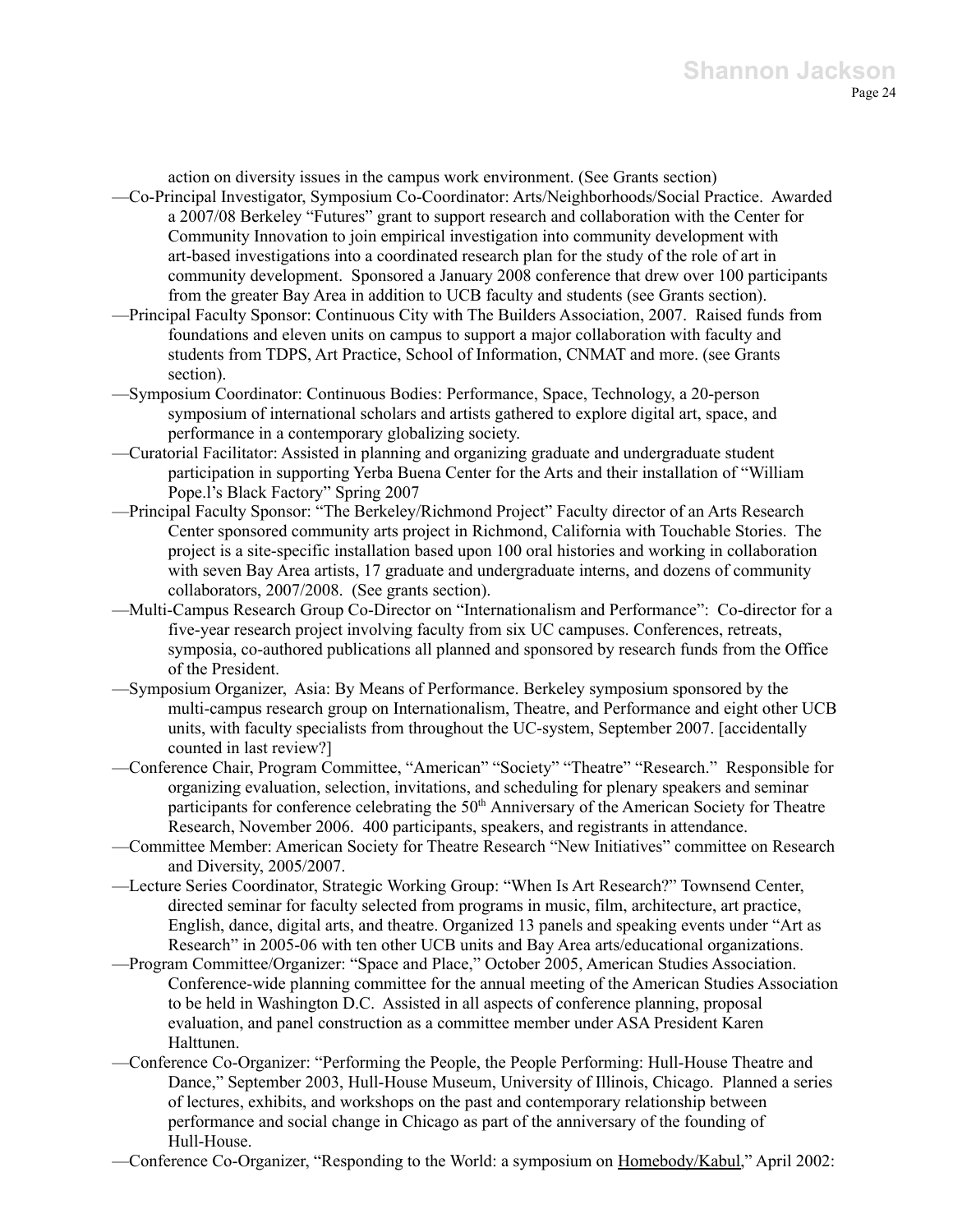a series of workshops and invited lectures that addressed the role of the arts, post-September 11, and the issues investigated in Tony Kushner's new play, Berkeley Repertory Theatre.

- —Conference Co-organizer, "Artists/Intellectuals/Institutions," February 2002. Planned and moderated panels for an interdisciplinary symposium that addressed the institutional status of the arts in higher education, Consortium for the Arts, UC-Berkeley
- Principal Faculty Sponsor, Tim Miller residency, February-March 2001. Planned lectures, workshops, rehearsals, classroom visits, performances, housing, and transportation for three-week intensive visit with performance artist, Tim Miller.
- —Conference Co-Organizer, Women and Theatre Program, Member-at-Large, 1998-2000; Executive Committee, Two-year Conference Planner and Co-ordinator for Absent-Minded Histories: Past Perfect, Future Conditional, July 1999 and Practically Visionary: Re-placing Woman July 2000. Panel Chair, "Inter-ring Disciplines: Academic Citizenship," 1999. Responsible with Vice President for conceptualization and organization of three day conferences in 1999 and 2000, including speaker invitations and format for plenary panels, breakout sessions, workshops, and cabaret performances. Supplemental participation at yearly executive and planning meetings in January; hosted 2000 planning meeting in Berkeley.
- —Principal Faculty Sponsor, Rhodessa Jones residency, Fall Semester,1999. Planned and administered undergraduate course, graduate seminar, public lecture series, and performance for visiting artist, Rhodessa Jones.
- —Conference Co-Organizer, American Society for Theatre Research: 1997 Conference Planning Committee: Seminar Organizer; Proposal Evaluation Committee; Organizing Chair of plenary panel on "The State of the Profession: 1997."
- —Performance Studies Association: Second Annual Conference, Planning Committee and Proposal Evaluation Committee, 1996.
- —Association for Theatre in Higher Education: Performance Studies Focus Group, Member-at-Large, 1996.
- —Speech Communication Association: Performance Studies Focus Group, Research Committee 1995, Nominating Committee 1996 and 1997.
- —Advisory Committee: Five-College Consortium Initiative on Performance Studies, Amherst, **Massachusetts**
- —Advisory Board, Arts Curriculum Revision: Theatre, Boston Public Schools.
- —Advisory Board, 1996-97, Ruby Slipper Productions, Boston.

### **ADAPTOR/DIRECTOR/PERFORMER (selected)**

White Noises Solo auto-critical performance on issues of memory, gender, and white identity.

—Retrospective video documentation of performance included in "Black Is, Black Ain't" curated by Hamza Walker at The Renaissance Society, April-June 2008; exhibition traveled to contemporary art museums in Detroit and St. Louis 2009. (See text publications and reprints above).

—University of California, Berkeley, American Cultures, October 2000

—Cornell University, "Doing Memory: Legacies of Imperialism," March 2000

—Tufts University, Performing Race and Gender, April 1998.

—Miami University of Ohio, Colloquium on Race, April 1998.

—Wheaton College, Women's History Month, March 1998.

—Boston University, plus talk on Race/Autobiography/Performance, March 1997.

—Ruby Slipper Productions, December 1996.

—Institute of Contemporary Art Boston, "New Histories: Symposium on personal narrative and critical practice," November 1996

—Mobius Experimental Artists Center of Boston, "New Works," April 1996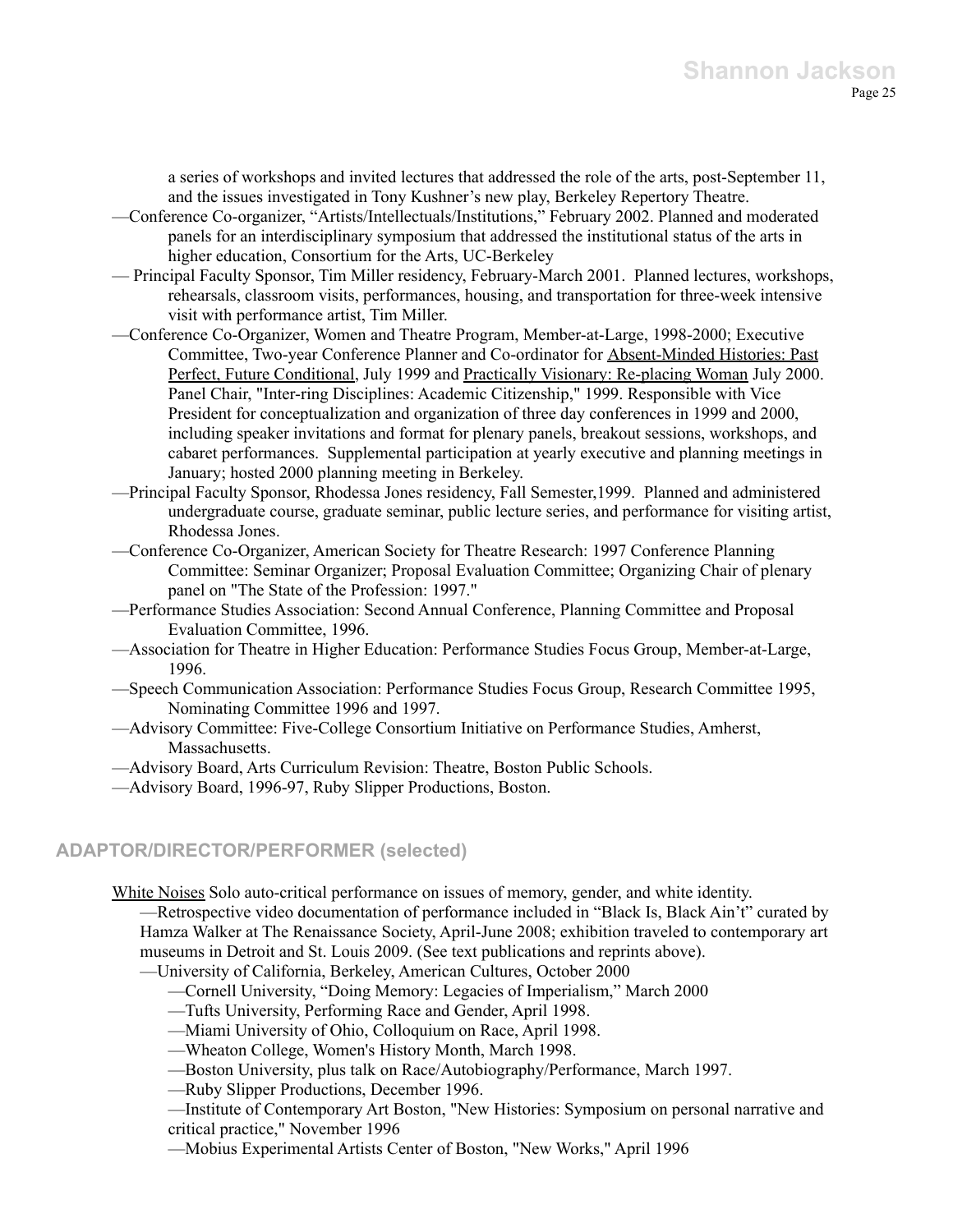—Harvard University, Loeb Experimental Theatre, February 1996

—Brown University, sponsored by the department of Theatre, November 1995

—Amherst College, sponsored by Five-College Program in Performance Studies, October 1995

- —First Annual Performance Studies Conference, Performing Identities, March 1995
- —Bailiwick Theatre, Women's Solo Performance, February, 1995
- —Black Theatre Network, Breaking Barriers: Celebrating Women Making Theatre, July 1994
- —Center for Interdisciplinary Research in the Arts, Identity Formations, April 1994
- —"Memoryscape," Mary and Leigh Block Gallery, August 1993

Vagina Monologues (staged reading directed by Maya Roth, graduate student in Dramatic Art), Berkeley cameo.

Rachel's Voice: Bladerunner (voiceover for video project by Domietta Torlasco, graduate student in Rhetoric/Film), Berkeley cameo.

"A Door Set Wide: Aspects of Jane Addams," 1994 Illinois Humanities Festival: "Crime and Punishment," Illinois Humanities Council. Dramaturg and performer in commissioned play on Jane Addams's role in the founding of the juvenile court. Written and directed by Bernard Sahlins, founder of Second City theatre.

"The Museum Shop," From the Border, Block Gallery, Spring 1993. Performance and object installation on the commodification of cultural difference.

The Smell of Death and Flowers, Northwestern University, Summer 1992. Adaptor and director of ensemble performance of Nadine Gordimer's short fiction.

Beyond the Pale: a new work based on Chicago's ghost stories, Heartland Studio, Caravan Productions, Chicago, Spring 1992. Dramaturg, performer, and assistant director of ensemble production.

Cassandra: from the writings of Christa Wolf, Northwestern University, Spring 1991. Adapter, director, and performer of solo work.

"Their Last Supper," AIDS Interfacings, Block Gallery, Spring 1991. Installation.

Catastrophe by Samuel Beckett, Stanford Summer Theatre Festival, 1989. Director.

The Successful Life of 3 by Maria Irene Fornes, Stanford Summer Theatre Festival, 1989. Director. (plus numerous roles as a performer in a variety of productions conceived by others)

### **MEMBERSHIPS**

Performance Studies International College Art Association American Studies Association Modernist Studies Association Modern Languages Association Association for Theatre in Higher Education American Society for Theatre Research The English Institute Women and Theatre Program National Communication Association Black Theatre Network

### **SAMPLE COURSES**

**Northwestern University**

Analysis and Performance of Literature Ensemble Adaptation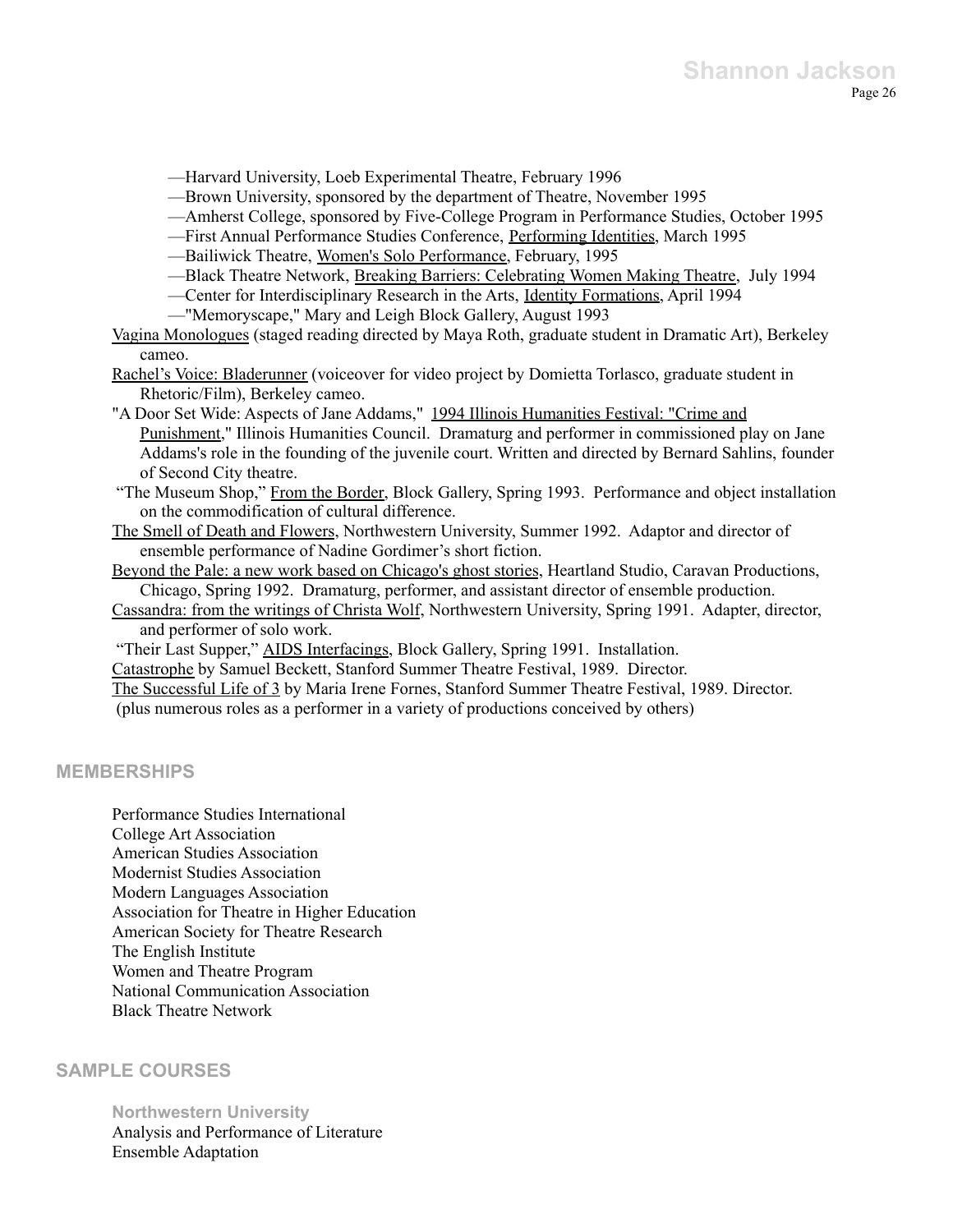Gender and Performance Theory The Immigrant Experience: History, Story, Song

**Harvard University**

Introduction to Literature and Cultural Studies Introduction to Literary Analysis Performance Theory Feminist Theatre 20<sup>th</sup> Century American Theatre Beckett, Pinter, Genet, Churchill

### **University of California, Berkeley**

Oral Argument and Performance Theories of Interpretation Thinking Through the Arts + Design at Berkeley: Architecture of Life (with de Monchaux) Thinking Through the Arts + Design at Berkeley: Curation Across Disciplines (with Boas, Siegel) Thinking Through the Arts + Design at Berkeley: Time-based Media Art Explorations in the Arts + Design at Berkeley: Democracy and Equity Explorations in the Arts + Design at Berkeley: Together: Reinventing Politics, Reimagining Health Introduction to Drama and Performance Theory Narrative Adaptation and Solo Performance Rhetoric of Drama: Modern Drama Rhetoric of Drama: Gender Theory and Performance Rhetoric of Drama: Theatre and Social Change Rhetoric of Performance: Introduction to Performance Studies Introduction to Doctoral Studies Performance Theory: Genealogies of Performance Art, Anthropology, and Speech Performance Theory: Gender and Sexuality Performance Theory: Disciplinary Genealogies and Experimental Critical Writing Memory, Performance, Historiography Performance Research Methods: Archives of the Free Speech Movement and the Omaha Magic Theatre Performance Research Methods: Oral History, Fieldwork, and post-9/11 Performance Bodies, Space, Text: Seminar and Practicum in Theatre for Social Change Theory Across the Arts: Interdisciplinary Scholarship and Transmedia Art Practice (co-taught with Profs. Whitney Davis and Charlie Altieri) Performance: The Body and the Social (co-taught with Prof. Judith Butler) Social Practices: Art and Human Environments City, Arts, and Public Spaces (with Teresa Caldeira) Performance, Social Practice, Environmental Art

## **ADVISING**

### **Harvard University**

### Undergraduate Senior Thesis Advisor

- Julie Kim, English, "The Archival Performance of Theresa Hak Kyung Cha's Dictée" (Winner Hoopes Prize for outstanding honors thesis in the Humanities)
- Roland Tan, English, "Bodies and Communities in Contemporary Gay Male Drama: On Tony Kushner's Angels in America and Tim Miller's My Queer Body"
- Elizabeth Kivowitz, English, "Narrative, Morality, and Celebrity: Jane Austen into Film"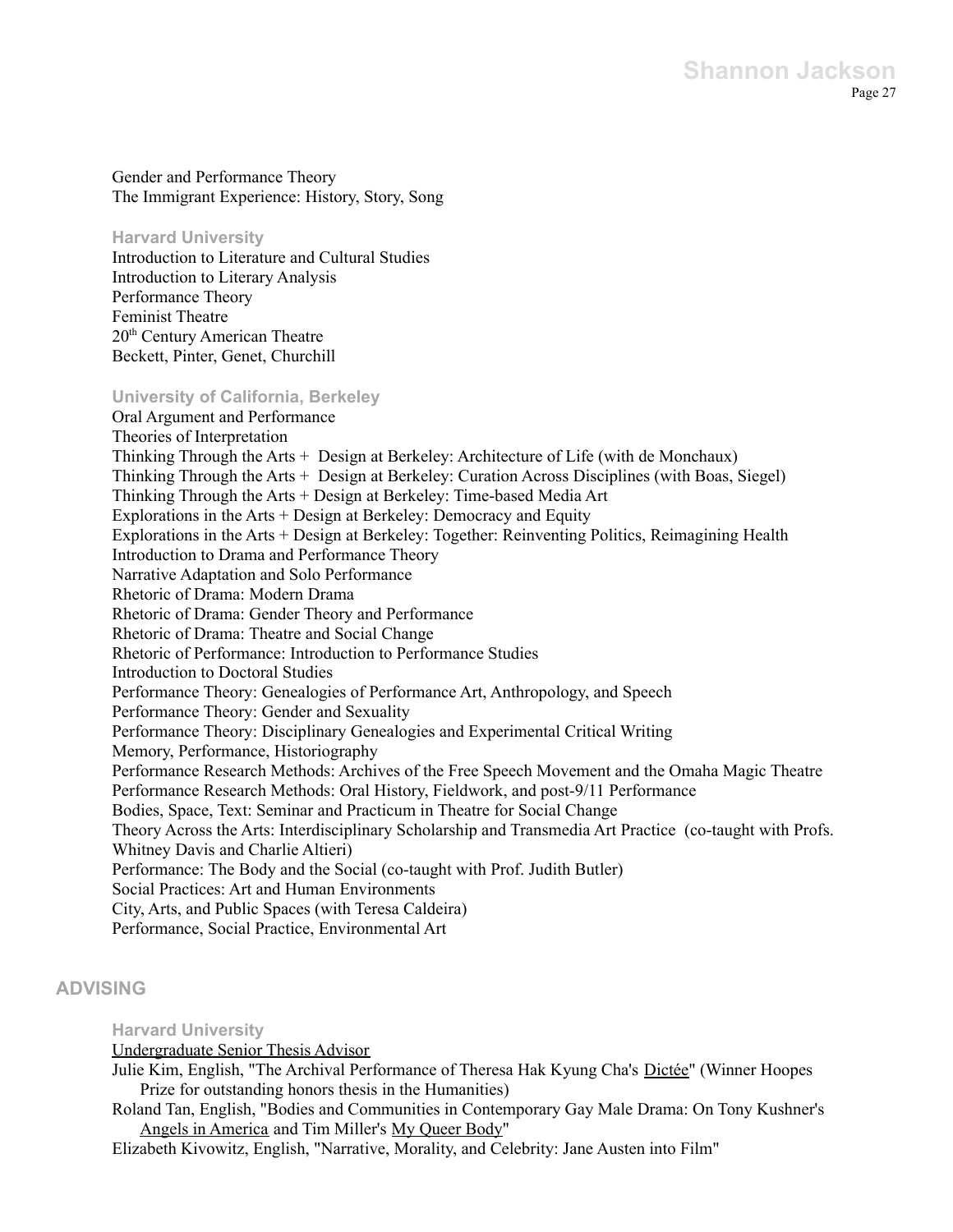María Padilla, Literature, "Ariel Dorfman's Death and the Maiden: A Comparative Analysis of Production and Reception in Chile and the United States"

Katrina Szish, English, "Anything Goes When Checkerboard Meet Polka Dots: Fashion and Identity in Contemporary Culture"

Rachel Cohen, Special Concentrations, "Dance as Metaphor"

#### Graduate Dissertation Committee

Jennifer Burton, English "Creative Expectations: Hope as a Literary and Political Tool in American Prose and Performance from World War 1 Until the Crash"

### **University of California, Berkeley**

Undergraduate Advisor in Arts Education, Programming, and Arts Administration Internships *ARC Programming Internship Supervisor* Nick Randhawa, (2014-2015) Sophia Fish (2015-2016) Maya Mathura (2012-2013)

### *Chancellor Grant/Berkeley Cultural Trust Arts Administration Interns (2013-2014)*

Yising Grace Chou Lauren Eales Blythe Greig-Berg Jessica Ju Nancy Liao Kelly Leilani Main Erin Rose Price Natalie Sanchez Kathleen Yarnold Mary Zhou

*Chancellor Grant/Berkeley Cultural Trust Arts Administration Interns (2014-2015)* Alex Liu Bing Tsai Fook Yip Kristine Nodalo Laura Weinthal Lillian Cheng Samantha Sanchez Sanjana Surkund Seoyoung Yoon Thao Nguyen Mary Zhou

*Berkeley Cultural Trust Arts Administration Interns/No Grant (2015-2016)* Dorene Zhou Nelie Sithong Maleah Fekette Alyson Lee Mary Tan Elizabeth Klingen Janae Spinato Heyun Jeong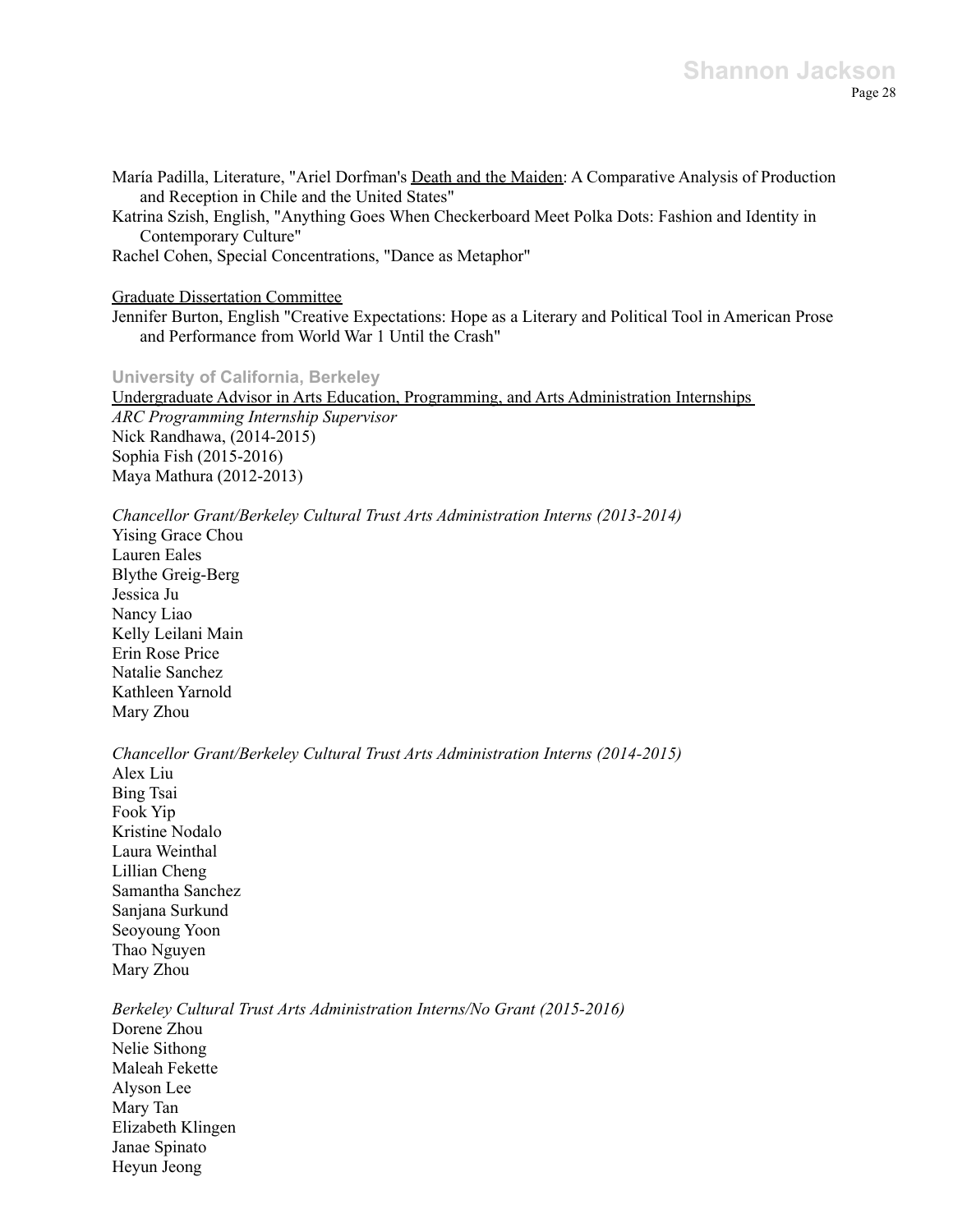Lingjie Qiao Madison Ivory Alan-Lee Devenni Hernandez Kristine Nodalo

*C.R.E.A.T.E. Faculty Advisor (2014-2016)* Ani Chivchyan Alex Liu Kristine Nodalo Seoyoung Yoon Madison Alan-Lee

*G.R.O.U.P./ARC Allied Arts Administration and Research Internships (2011-2012)*

Jashen Edwards Megan Lowe Ariela Alberts Preeti Talwai Keith Watts Rio Vander Stahl Anjelica Colliard In Hye Joe Paul Paraoczai Alexandria Greenwald Yvonne Eadon

#### Undergraduate Senior Thesis

Sarah Goldwasser (2017), Rhetoric, "Theater and Society" Elena Wagoner (2012), Rhetoric, "Cultural Policy and Theatre in Neoliberal Brazil" Alisha Eastep, (2011) Rhetoric, "The Vagina Monologues Now: Performance and the Digital Sphere." Elizabeth Spackman (2000), Philosophy, "Testimony and Survival in the work of Rhodessa Jones and the Medea Project"

Graduate Supervisor in ARC Programming and Arts Administration Internships

Takeo Rivera (2011-2012) Laura Richard (2011-2013) Megan Hoetger (2014-2015) Kate Mattingly (2014-2016) Lyndsey Ogle (2015-2017) Tonika Sealy-Thompson (2016-2018)

### Primary Dissertation Advisor (Completed)

Patrick Anderson (Ph.D. 2005), Performance Studies, Associate Professor of Communication Studies, UC-San Diego. UC Diversity Dissertation Fellow; "So Much Wasted: The Performance of Self-Starvation in Clinical, Protest, and Experimental Art Performance."

Todd Barnes, Rhetoric, (Ph.D. 2010), Assistant Professor, Ramapo College, "Immanent Shakespeares: Authority and Pedagogy in Theatre and Film"

Nilgun Bayraktar, Performance Studies, (Ph.D. 2011) Postdoctoral Fellow, Bogazici University, "Screens Against the Current: Migration Aesthetics in Time-Based Art."

Sima Belmar, (Ph.D. 2015) "Easier Said…Then Done: Talk in Contemporary U.S. Dance;" Lecturer, UC-Berkeley

Nina Billone, Performance Studies, (Ph.D, 2010) Javitz Fellow, Assistant Professor, Duke University, "In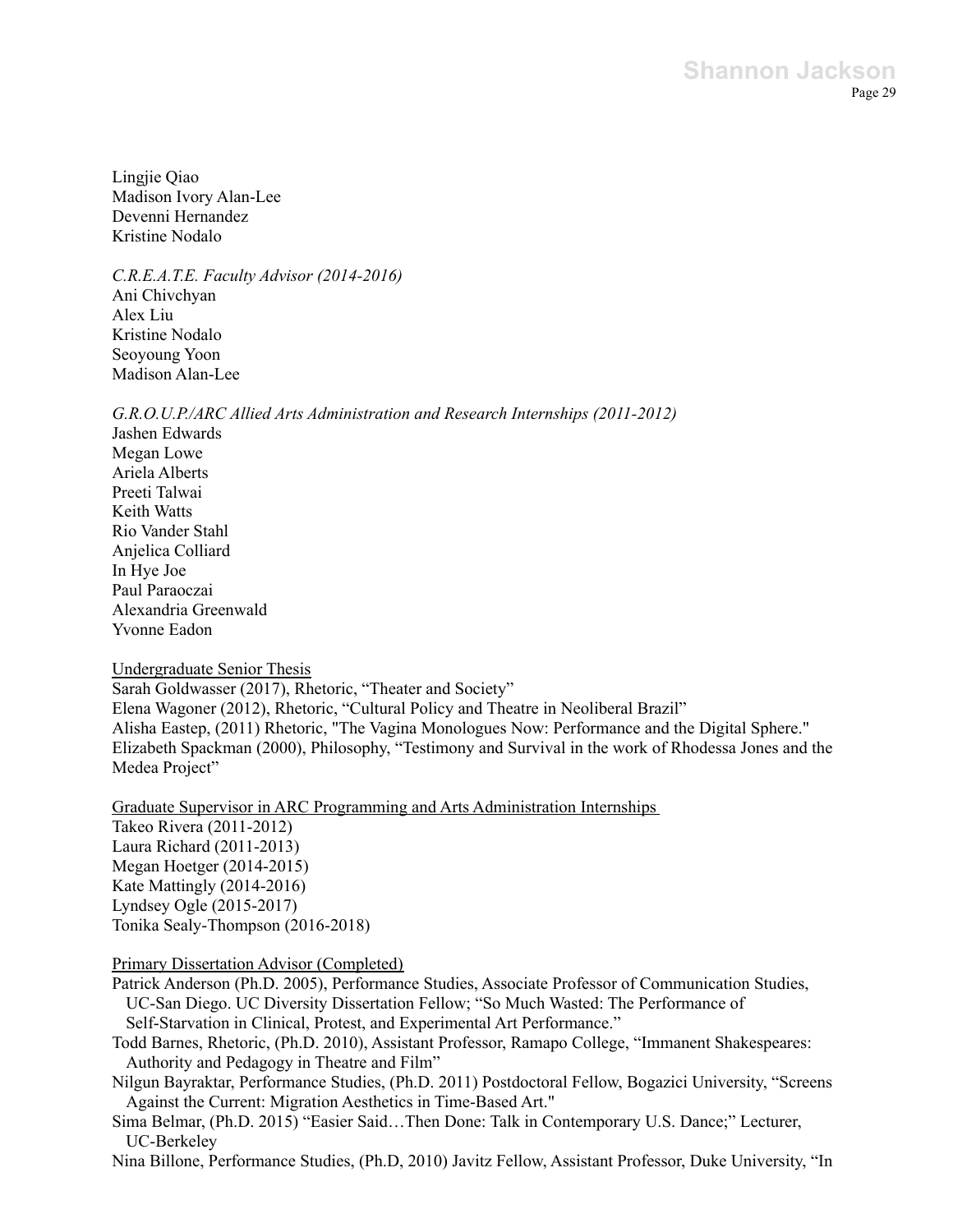the System: The Penal-welfare System and Performance"; Visiting Assistant Professor, Georgetown M. Shane Boyle, (Ph.D. 2012) Performance Studies, Social Science Research Council Fellow;

Postdoctoral Fellow, Harvard University, Stanford University, Lecturer (tenure track) Queen Mary University, "The Ambivalence of Resistance: Performance and the German New Left of the 1960s"

Renu Cappelli (Ph.D. 2007), Performance Studies, Postdoctoral Fellow, I-Humanities, Stanford University. "Inadmissible Presence: Objecthood, Spectacle, and the Theatricality of Race."

Carrie Gaiser Casey, (Ph.D. 2010) Performance Studies, Lecturer, St. Mary's College, "On Her Toes: Recasting Feminist Ballet History"

- Reid Davis (Ph.D. 2006), Performance Studies, Assistant Professor, St. Mary's College, CA. "Wrists and Fists: Cinema Sissies, Haunted Theatres, and the Performance of Queer Childhood."
- Catherine Ming T'ien Duffly, Performance Studies (PhD. 2011), Assistant Professor of Theatre, Reed College. "Food and the Politics of Performance,"

Randi Evans, Performance Studies, (Ph.D 2022) "Social Dance After Social Practice."

Emine Fisek, Performance Studies, (Ph.D 2010) Chancellor's Dissertation Fellow, Post-Doctoral Fellow, The Johns Hopkins University, Assistant Professor of Western Languages and Literatures, Bogazici University, "Aesthetic Citizenship: Immigration and Francophone Performance"

Mark Feldman (Ph.D. 2005), Rhetoric, Post-doctoral fellow, Stanford University. "Animal Bodies, Animal Texts: Zoos and Naturalist Fiction, 1890-1916."

- Ashley Ferro-Murray, Performance Studies, "Choreography in the Digital Era: Dancing the Cultural Differences of Technology"
- Megan Hoetger, (Ph.D. 2019) Performance Studies, "Rude and Playful Shadows: Kurt Kren, Birgit Hein,

and Collective Performances of Cinema," Chief Curator, If I Can't Dance…, Amsterdam, Netherlands.

Julia Jarcho, (Ph.D. 2013) Rhetoric, Assistant Professor, English, New York University "Negative Theatrics: Modernism and Theatricality."

Jennifer Johung (Ph.D. 2008) Performance Studies, Associate Professor of Art History, University of Wisconsin, Milwaukee, "Replacements: From the Hut to the Network"

Laura Levin (Ph.D. 2005), Performance Studies, Chancellor's Dissertation Fellow; Associate Professor of Theatre, York University. "Performing Ground: Gender and the Spatial Field in 20<sup>th</sup> century Performance, Drama, and Photography."

Kate Mattingly, (Ph.D. 2017) Performance Studies, Dance Criticism after Dance Studies

Elizabeth Patterson (Ph.D. 2007), Rhetoric, Assistant Professor of Digital Media, SUNY-Stony Brook; Visiting Assistant Professor, Northwestern University, Townsend Dissertation Fellow, "Visionary Machines."

Kelly Rafferty, Performance Studies, (Ph.D. 2010) California Institute of Regenerative Medicine Fellow; Assistant Professor, Arizona State University, "Connective Tissues: Bio-Art Performance"

Bradley Rogers, Rhetoric, (Ph.D 2010) Post-Doctoral Fellow, University of Toronto, ACLS Fellow/Assistant Professor, Theater, Duke University, "The Discourse of Integration and the Problem of Context: Rethinking Musical Performance Theory"

Ariel Osterweis Scott (Ph.D. 2011) "Virtuosity, Race, and Popular Culture in the Dance of Desmond Richardson," Assistant Professor of Dance, Wayne State University; Assistant Professor of Dance, Cal Arts.

Lara Shalson (Ph.D. 2008), Performance Studies, Chancellor's Dissertation Fellow, Lecturer (Tenure track) English and Theater, King's College London, "Performing Endurance"

- Karin Shankar, Performance Studies, "Witnessing the Contemporary: Performance and Art in New Dehli," Mellon Postdoctoral Fellow, Creative Time; Assistant Professor of Performance Studies, The New School
- Ragini Srinivasan, Rhetoric, "After New India: Diasporas, Anglophonisms, Returns," AAUW Dissertation Fellow; Assistant Professor of English, University of Nevada-Reno; Assistant Professor of English, University of Arizona.
- Monica Stufft (Ph.D. 2008), Performance Studies, , "U.S. Theatre as Cultural Front in the early 20<sup>th</sup> Century," Assistant Professor of Theater and English, University of San Diego.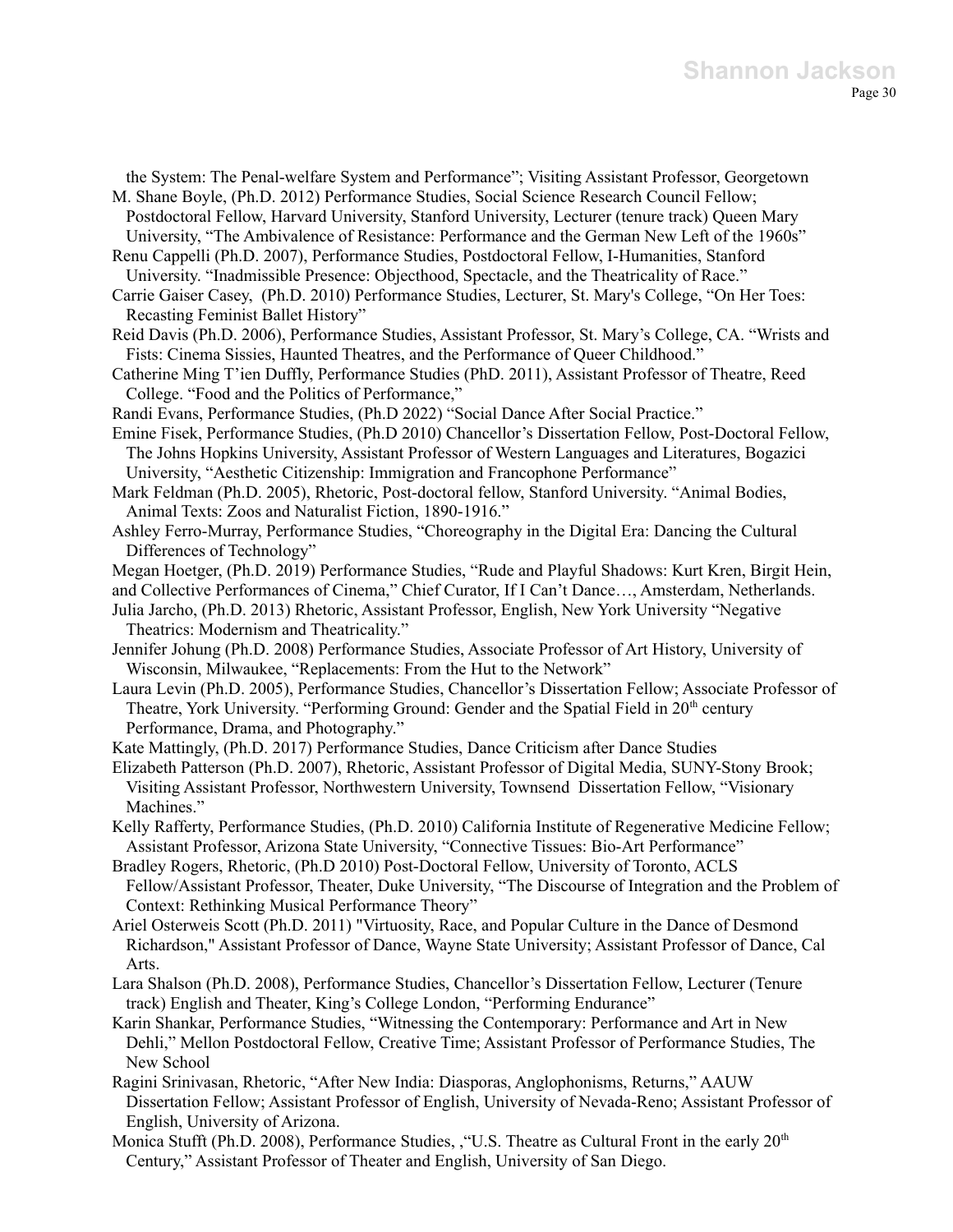Brandon Woolf, (Ph.D. 2014) Performance Studies, "Theater and Cultural Policy in post-EU Germany," Lecturer, Freie Universitat, Berlin; Visiting Assistant Professor of Theater, New York University.

Hentyle Yapp, Performance Studies, (Ph.D. 2015) Postdoctoral fellow/Assistant Professor, Gender Studies, Pomona College "minor china: Affect and the Market in Chinese Art, Dance, and Performance," Assistant Professor of Dance and Cultural Policy, New York University.

Primary Dissertation Advisor (In Process)

Lyndsey Ogle, Performance Studies, Community, Feminism, Media Art

Christian Nagler, Performance Studies, Performance and Economics

Zihan Loo, Performance Studies, More-than-Human Performance and Climate Politics

Megan Alvarado Saggese (co-advisor), Rhetoric, Sound and Media in Latin American Art and Performance

Masters/MFA Thesis Advising

Nadia Mahdi, (M.A. 2000) Performance Studies, "Theories of Acting in Historical Perspective"

- Rae Perigoe (M.A. 2003), Performance Studies, "Standpoint Ethnography: Dwight Conquergood's Performance Studies Fieldwork"
- Adriano Shaplin (M.A. 2003), Performance Studies, "You're Nobody 'Til Somebody Kills You: Hip-Hop as a Collective Institution for Grieving"
- Michelle Baron (M.A. 2007), Performance Studies, "Queer Funerals"

Jessica Holt, (M.A. 2007) Performance Studies, "Liminality, Play, and the 'Adolescent Performative:' Embodying the Plays of Paula Vogel"

Leslie Dreyer,(M.F.A. 2015) Art Practice, Bay Area Gentrification and the Arts Gabriella Willenz, (M.F.A. in process)

Post-Doctoral or Visiting International Student Advisor

Johan Petri, (2012/2013) Fulbright Fellow, Stockholm, Performance Studies

Angela Marino Segura, (2011, 2011/2012) Chancellor's Post-doctoral Fellow; Assistant Professor,

Theater, Dance, and Performance Studies, 2012

Maria Elena Rodriguez (2009-10) University of Trondheim, Norway

Katrin Beushausen, (2009-10) Freie University, Berlin

Telory Davies, Ed Roberts Post-doctoral Fellowship (2004), "Performing Disability: Redefining Ability in Contemporary American Dance and Theater"

Orals/Dissertation/MFA Committee Member (completed)

Brooke Belisle, Rhetoric, (PhD. 2012) ACLS Postdoctoral Fellow, SUNY, "The Panoramic in New Media and Cinematic Art."

Gretchen Case, (Ph.D 2006) Performance Studies, Postdoctoral Fellow in Medical Humanities, Duke University, "Medical Scarring and the Performance of Memory"

Heather Crow, (Ph.D. 2006), Assistant Professor of Conceptual Studies, University of Wisconsin, Milwaukee, Performance Studies, "Possessions: Animation

Leslie Dreyer, (M.F.A.) Art Practice, "Social Practice and Bay Area Gentrification."

Christopher Fan, English, Modernism and Immersion

Ellen Feiss, History of Art, Cultural Policy and the American Avant-garde (PhD 2022)

Elizabeth Ferrell, History of Art (Ph.D. 2012) "Ring around the Rose: Jay De Feo and the Fillmore Circle." Assistant Professor of Art History, Miami University of Ohio.

KC Forcier, Film and Media, "The Loop Across Film and Media" (PhD 2022)

Katie Gough (Ph.D. 2005), Performance Studies, "Bleeding Regions: Performance and Politics in the 'Backwaters' of the Atlantic", Lecturer (Tenure Track) of Theatre, Television, and Film, University of Glasgow

Beth Hoffman (Ph.D. 2008), Performance Studies, Assistant Professor of English, George Mason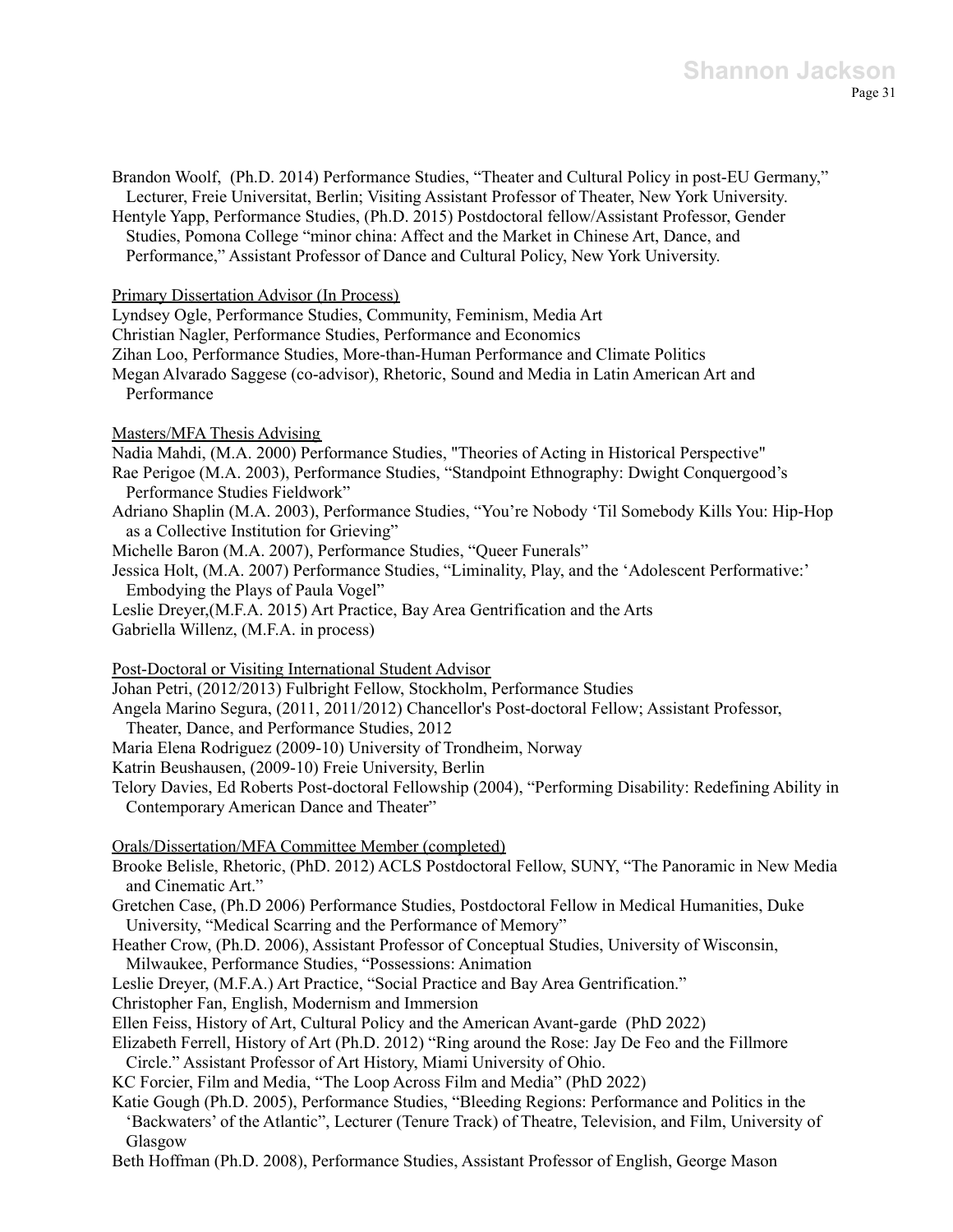University, British Drama and Culture

- David Jacobsen (Ph.D. 2011), Classics, Drama and Audience in Ancient Greece; Assistant Professor, Tufts University.
- Sara Kaplan, (PhD. 2006) Ethnic Studies, Assistant Professor, University of Illinois; Assistant Professor, Georgetown University. Violence and the Production of Black Womanhood. Assistant Professor, UC-San Diego.
- Sandra Lim, (Ph.D. 2002) English, "Expanding the Lyric Terrain: The New York School of Poets in the Context of the Visual and Performing Arts," M.F.A. candidate, Iowa Writing Program.
- Kristina M. O. Hagstrom (Ph.D 2006), Lecturer/Head of Research, Stockholm Academy of Drama; Mourning and Melancholia in 20<sup>th</sup> century European Theatre; Head Researcher, University of Goteborg
- Amy Jamjgochian, Rhetoric, (Ph.D. 2010) "Queer Rhetorics in the 19th Century British Novels" Eve Meltzer (Ph.D. 2003), Rhetoric, Mellon Post-doctoral fellow, Stanford University. Associate

Professor, Visual Culture, New York University "Art After Words."

- Melissa Meuller, (Ph.D. 2002) Classics, "Speaking Through Objects: Reciprocity and Gender in Euripides," Assistant Professor of Classics, University of Texas, Austin Joy Crosby, Performance Studies (Ph.D. 2012), 18th century Theatre and Ritual, Assistant Professor, University of Calgary.
- Laura Richard, History of Art (Ph.D. 2015), "In Situ and On Location: The Early Works of Maria Nordman," Lecturer, History of Art and Visual Culture, UCSC; Lecturer and Staff, SFAI.
- James Salazar (Ph.D 2003), Rhetoric, "Bodies of Reform: The Rhetoric of Character in Gilded-Age America," Assistant Professor of English, Temple University
- Erik Schneider (Ph.D. 2007) Rhetoric, Rhetorics of Time and Subjectivity in the American West
- Michael Schreyach (Ph.D. 2005), Getty Fellow, History of Art, "Towards Pragmatic Painting: Jackson Pollock's Reflexive Potential"
- Stephanie Sherman, (Ph.D. 2016) Performance Studies, "Dance and Art in 20<sup>th</sup> Century Mexico."
- Sandra Weathers Smith (Ph.D. 2001) History, "Spectators in Public: The Performance of Modern Life in Early-Twentieth Century New York's Black, Yiddish, and Bohemian Theatrical Communities," Post-doctoral Fellow, University of California, Berkeley
- Iulia Sprinceana, (Ph.D. 2014) Spanish and Portuguese, Translation and Twentieth Century Spanish Theatre, Assistant Professor, Center College, Kentucky.

Rachel Vandergriff, (Ph.D. 2014) Music, "Music and its Institutions."

Scott Wallin, (Ph.D. 2014) Performance Studies, Disability and Performance, Lecturer, UC-Berkeley Hallie Wells, (Ph.D. 2018) Anthropology, "Slam in Madagascar."

- Emily Wilcox, (Ph.D 2011) Anthropology, Dance and Socialist China, Acting Assistant Professor of Chinese Studies and Culture, College of William and Mary; Assistant Professor of Chinese Studies, University of Michigan.
- Hyaesin Yoon, (Ph.D. 2014) Rhetoric, Memory and Cloning in the Age of Biotechnology.

Orals Committee Member (service completed)

Krista Brune, Spanish and Portuguese, Translation and Public Intellectuals

Dale Carrico, Rhetoric, Theatre and Rhetoric

Charles Legere, English, Poetry and Pedagogy

Sarah Dennis, History of Art, Institutional Critique in the work of Louise Lawler

Katherine Drabinski, Rhetoric, Sexuality and Technology

Julie Napolin, Rhetoric, Rhetorics of Popular Music

Colleen Pearl, Rhetoric, Trauma and Rhetoric

Michelle Potts, Rhetoric, Activist Photography and Self-Starvation in Mexico

Giancarlo Salinas, Rhetoric, Transgender Identity in Peru

Tim Wood, English, The Epic in American Literary Criticism